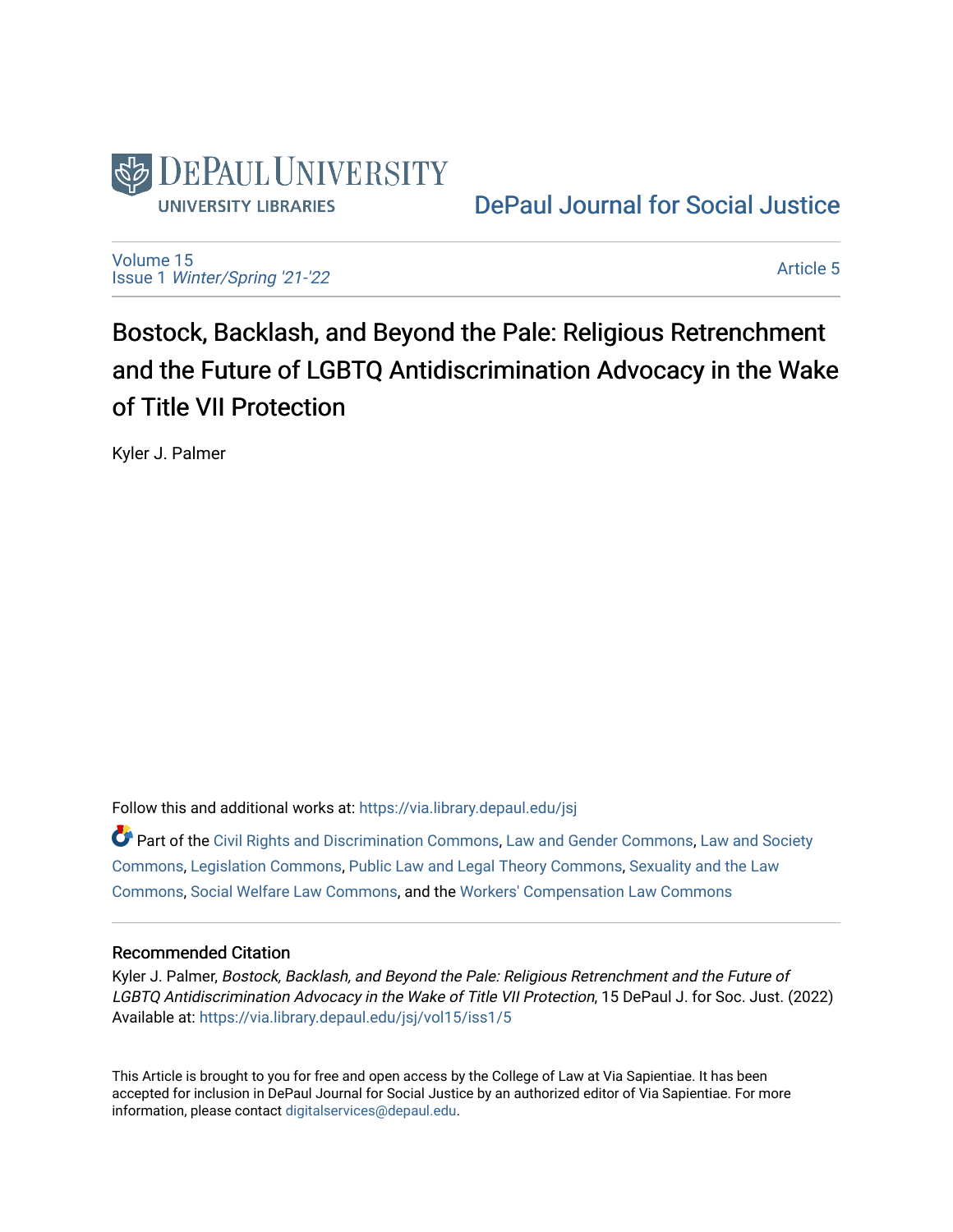## *BOSTOCK***, BACKLASH, AND BEYOND THE PALE: RELIGIOUS RETRENCHMENT AND THE FUTURE OF LGBTQ ANTIDISCRIMINATION ADVOCACY IN THE WAKE OF TITLE VII PROTECTION**

KYLER J. PALMER\*

*The Supreme Court's landmark decision in* Bostock v. Clayton County *is an influential ruling affecting future LGBTQ rights projects. However, the Court's ability to produce social and political change through legally formalistic decisions related to highly contentious social issues is routinely undercut by public backlash. In the context of LGBTQ legal advocacy, the Court's ruling is exacerbated by social and political backlash when the Court ignores the lived experiences of LGBTQ litigants.* 

*Despite the recent history of pro-LGBTQ Supreme Court decisions, sexual minorities are still constrained to the margins of society and viewed as inferior if considered at all. This Article analyzes strong evidence showing that, although courts have eliminated symbolic manifestations of oppression through antidiscrimination law, these actions cannot be seen as a permanent pronouncement of society's commitment to ending subordination of sexual minorities. This is especially true when the Court fails to clarify the intersection of religious liberty and federal antidiscrimination law, like in* Bostock.

*The* Bostock *Court neglected the lived experiences of LGBTQ employees; this Article suggests that* Bostock *served as a catalyst to a period of religious retrenchment of LGBTQ rights. This Article sets forth and applies a three-prong theoretical framework to nullify the threats of religious retrenchment on substantive equality.* 

#### **INTRODUCTION**

*Historically, "just like you" is the great American lie. The overwhelming, even giddy, diversity of America precludes such simple analogies. "Just like" is often a false argument . . . [that leads] to far more misunderstanding and anger than agreement and clarity.*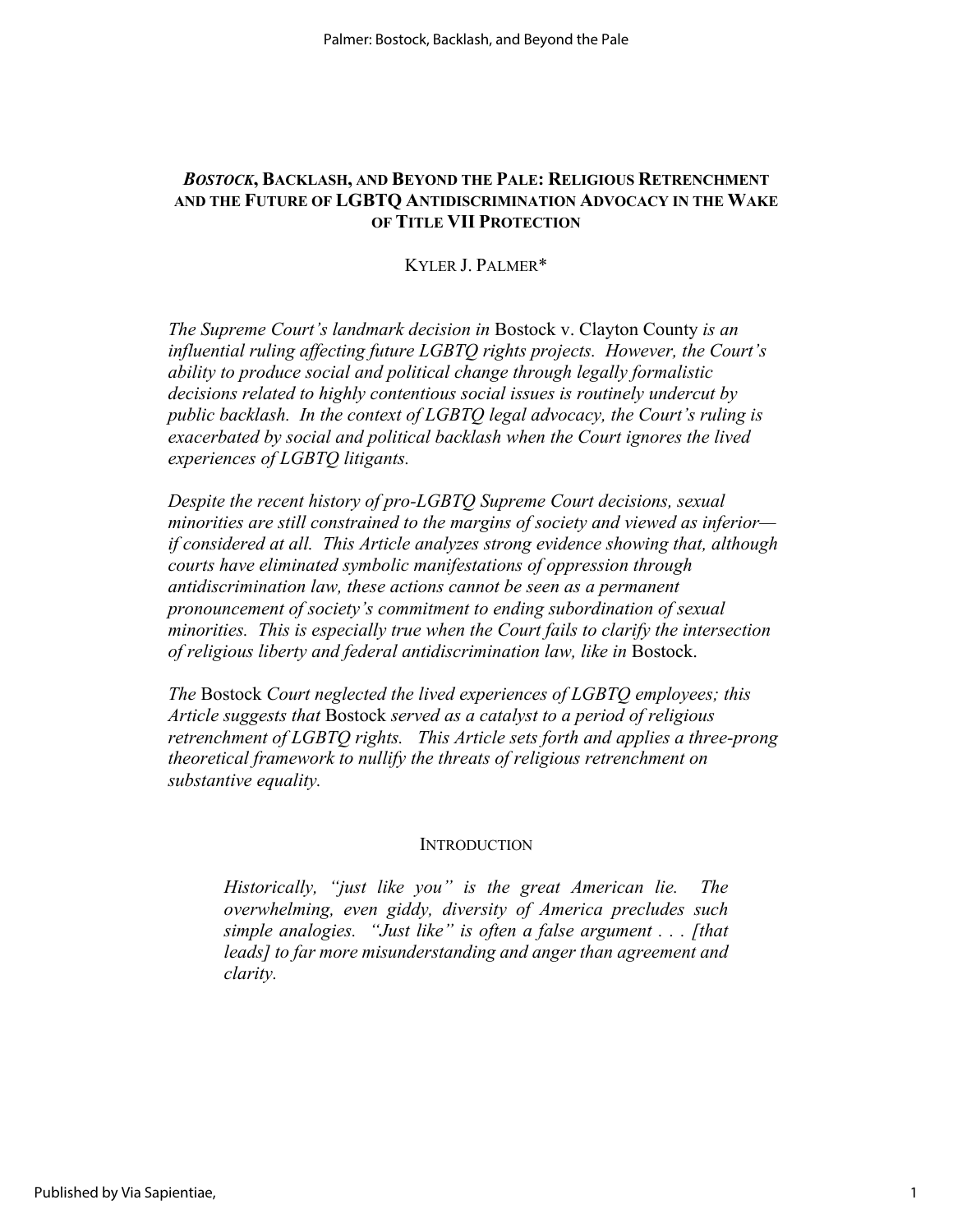## $-$  Michael Bronski<sup>1</sup>

The best approach for the lesbian, gay, bisexual, transgender, and queer or questioning (LGBTQ) civil rights campaign has been hotly contested among activists, legal advocates, and scholars.<sup>2</sup> Early LGBTQ rights groups of the homophile movement advanced assimilationist goals of acceptance into, rather than dismantling of, preestablished societal institutions. They did not question how those societal institutions fostered institutional inequality and marginalization of multidimensional minorities.<sup>3</sup> Other early organizations, like the East Coast Homophile Organization (ECHO), criticized the apologetic stance

<sup>\*</sup> J.D. Candidate, University of Dayton School of Law, 2022. B.S. Agricultural Economics, Texas A&M University, 2019. I would like to extend my utmost gratitude to Professor Pamela Izvănariu for her unending guidance, mentorship, and for exposing me to the large body of legal scholarship relating to LGBTQ rights. I would also like to thank Professor Julie Zink for reviewing early drafts of this piece. Thanks are also due to my family, namely my mom, for their continual support of my legal education and loving me more than 1,000 balloons. And finally, to Michael, for being part of my lived experience that no matter how hard the Supreme Court may try to

erase—it cannot.<br><sup>1</sup> MICHAEL BRONSKI, A QUEER HISTORY OF THE UNITED STATES 241 (2011).<br><sup>2</sup> For inclusivity, the use of "O" in I GBTO is to recognize those in our cor-

<sup>2</sup> For inclusivity, the use of "Q" in LGBTQ is to recognize those in our community who seek not to be affiliated with, or forced into being identified as, Lesbian, Gay, Bisexual or Transgender. Moreover, the use of LGBT throughout this Article does not ignore those who are queer or questioning. Rather, these references are consistent with the use of the abbreviation in the cited work. All errors of reference are the Author's.

<sup>&</sup>lt;sup>3</sup> Multidimensionality is a theoretical model that rejects LGBTQ essentialism by uncovering intragroup subordination of multi-minority individuals within a minority class. *See generally* Darren Lenard Hutchinson, *Discrimination and Inequality Emerging Issues "Gay Rights" for "Gay Whites? ": Race, Sexual Identity, and Equal Protection Discourse*, 85 CORNELL L REV. 1358 (2000) (discussing multidimensionality in LGBTQ advocacy); Kyle Velte, *From the Mattachine Society to Megan Rapinoe: Tracing and Telegraphing the Conformist/Visionary Divide in the LGBT-Rights Movement,* 54 U. RICH. L. REV. 799, 802-04 (2020) (discussing advocacy strategies and tactics of early LGBTQ rights groups); MARTIN DUBERMAN, STONEWALL: THE DEFINITIVE STORY OF THE LGBTQ RIGHTS UPRISING THAT CHANGED AMERICA 93 (Penguin Random House LLC, 2d. ed. 2019).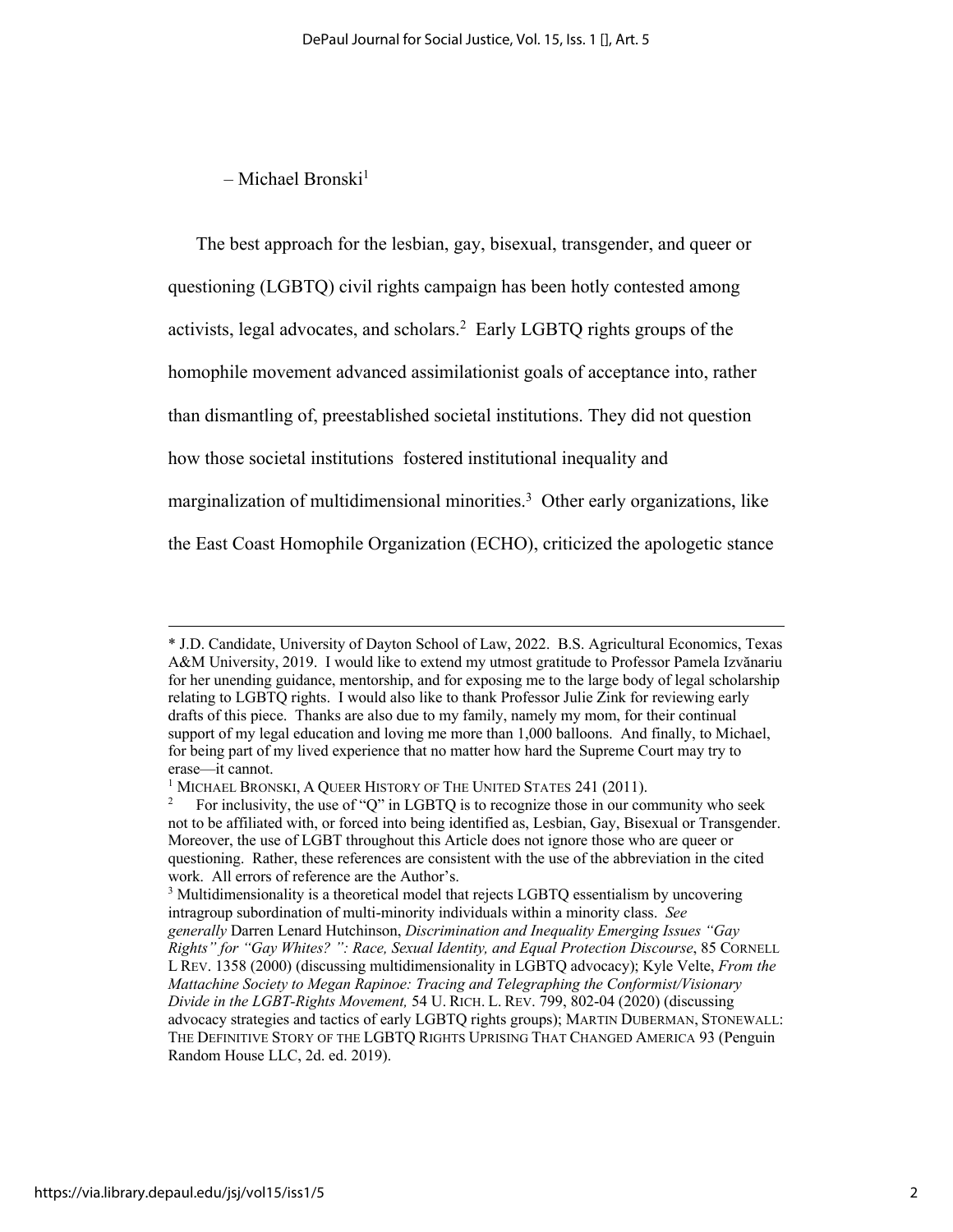of the homophile movement and took a more radical approach.<sup>4</sup> These groups were "led by a coalition of people whose goals encompassed a radically different future not only for gay rights, but for a complete overhaul of accepted cultural norms governing sexuality, gender, family, and community."<sup>5</sup>

Some scholars categorize the two strands of advocacy as "gay advocacy" and "queer advocacy," while others refer to them as conformist and visionary.<sup>6</sup> Regardless of the nomenclature, the principal LGBTQ equality agenda has remained unchanged since the movement's inception: commitment to institutional change of heteronormative establishments that continue to deprive LGBTQ persons of vital basic human rights. 7 The substantive goals, however, of the mainstream LGBTQ moment vary. 8

The modern LGBTQ movement has followed an assimilationist pattern of prioritizing social issues by seeking formal equality though legal and policy reform, while substantive equality can be an aftershock.<sup>9</sup> Marriage equality, visà-vis the Supreme Court's decision in *Obergefell v. Hodges*, is a prime example of

<sup>4</sup> Elizabeth J. Baia, *Akin to Madmen: A Queer Critique of the Gay Rights Cases*, 104 VA. L REV. 1021, 1026 (2018). *See also* Velte *supra* note 3, at 808.<br><sup>5</sup> DUBERMAN, *supra* note 3, at xxiii. 6 Baia categorizes them in the 6 baia categorizes them in the strands of advocacy in the former, while Velte categori

latter. *See* Baia, *supra* note 4, at 1028; Velte, *supra* note 3, at 799.

<sup>7</sup> URVASHI VAID, IRRESISTIBLE REVOLUTION: CONFRONTING RACE, CLASS, AND THE ASSUMPTIONS OF LESBIAN, GAY, BISEXUAL, AND TRANSGENDER POLITICS 195 (2012); DUBERMAN, *supra* note 3, at xxiii.<br><sup>8</sup> Gwendolyn M. Leachman, *From Protest to Perry: How Litigation Shaped the LGBT* 

*Movement's Agenda*, 47 U.C. DAVIS L. REV. 1667, 1678 (2014). <sup>9</sup> *Id*.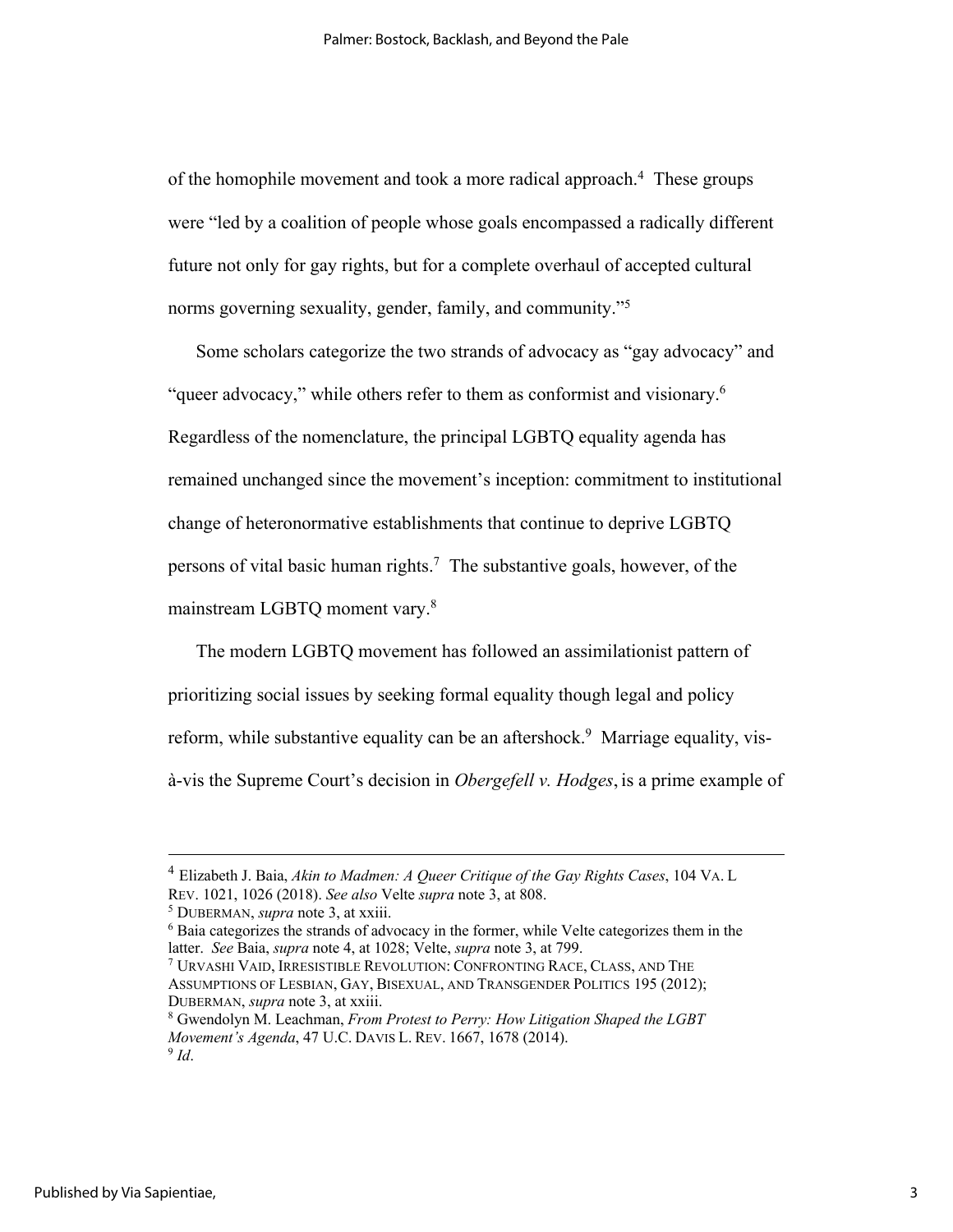the modern marginalization of substantive equality at the expense of formal equal rights.10 Within hours, the aspirations of substantive equality resulting from *Obergefell* were undercut by homophobic and transphobic actions disguised as an exercise of religious freedom.<sup>11</sup>

This modern trend of assimilationism juxtaposed with the visionary aspirations of other activists results in one extremely troubling question: what exactly is the LGBTQ movement's aim? Dean Spade recounts this question in the context of the marriage equality debate, predating *Obergefell*. 12 Spade asks whether legal inclusion in societal institutions, like marriage, is an essential marker of equal citizenship, making sexual orientation irrelevant, or whether it dismantles such systems while enforcing colonial, gender, and racial control.13 The marriage debate is indicative of broad tension within the LGBTQ movement.

<sup>10</sup> *Obergefell v. Hodges*, 576 U.S. 644 (2015) (holding under the Due Process Clause of the Fourteenth Amendment, same-sex couples have a fundamental right to marry, and all state laws excluding same-sex couples from civil marriage were invalid); S*ee also*, CORVINO ET AL., DEBATING RELIGIOUS LIBERTY AND DISCRIMINATION 2–3 (2017) (noting that after the Supreme Court rendered its decision in *Obergefell*, "conflicts arose when those with religious objections to same-sex marriages were asked to recognize, facilitate, or otherwise lend support to them. . . Although such conflicts were not directly a function of *Obergefell* . . . they quickly became a new frontier in the ongoing 'culture wars.'").

<sup>11</sup> *See Miller v. Davis,* 267 F. Supp. 3d 961 (E.D. Ky. 2017) (noting that Kim Davis attempted to use personal religious objectionsto undercut *Obergefell*'s promise of marriage equality by explicitly refusing to recognize the legal force of Supreme Court jurisprudence). *See also* JOHN CORVINO ET AL., *supra* note 10, at 21 (noting that after the Supreme Court legalized same-sex marriage, Davis stopped issuing marriage licenses and refused to allow deputy clerks to do so). 12 *See* Dean Spade, *Under the Cover of Gay Rights*, 37 N.Y.U. REV. L. & SOC. CHANGE 79, 85

<sup>(2013).</sup>

<sup>&</sup>lt;sup>13</sup> Spade notes this tension is visible in other LGBTQ issues aside from the marriage debate. Those include gay and lesbian military service and the passage of hate crimes legislation that enforces penalties for crimes motivated by sexual orientation or gender identity bias. *Id*. at 83–85.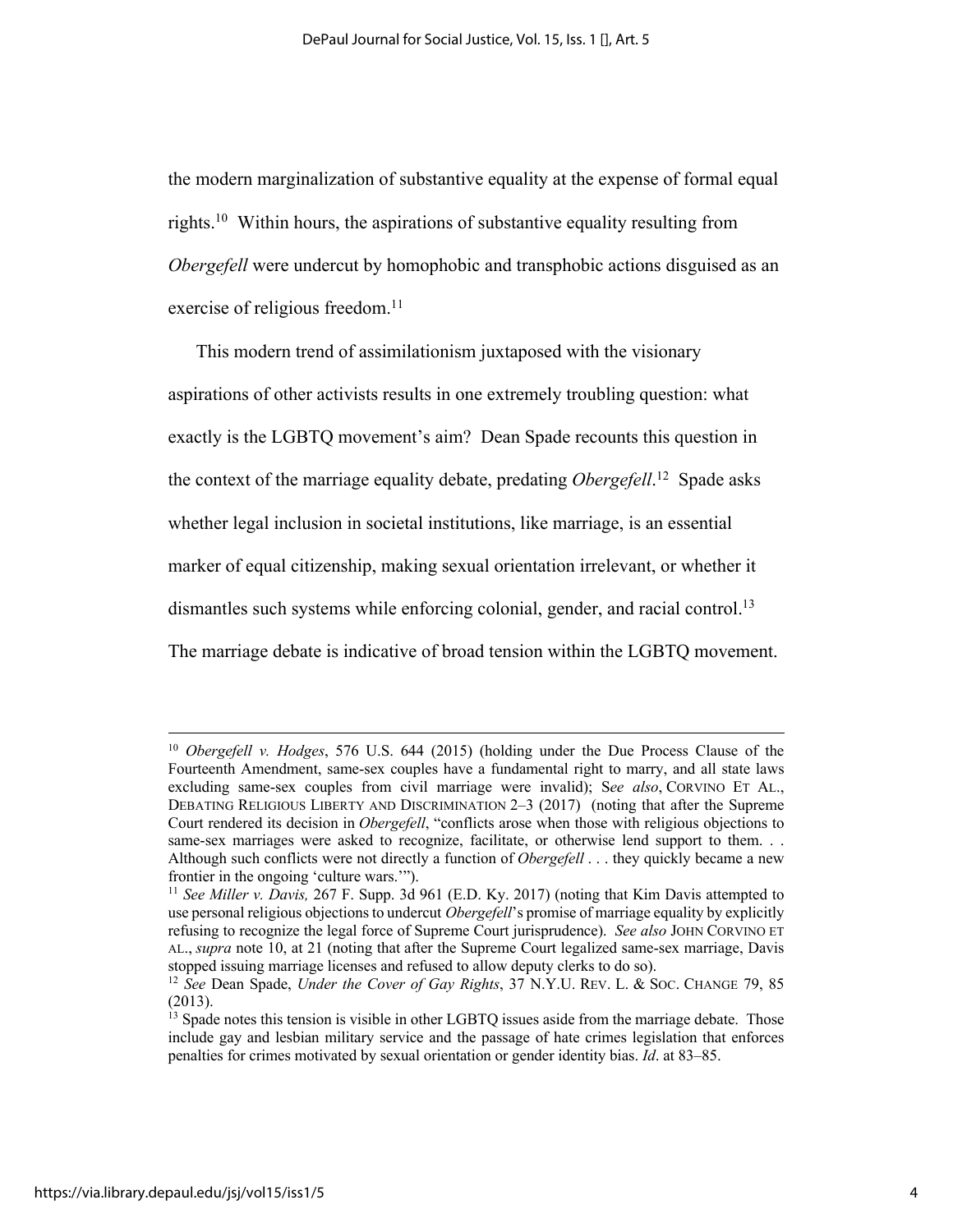It begs the question of what it means to advocate for the well-being of sexual minorities.<sup>14</sup> When religious freedom and religious liberty are added to the discussion, the tension thickens.

The tension articulated by Spade is most evident in the judicial victories that advance LGBTQ rights. Concurrently, there is ongoing debate over the Supreme Court's ability to produce positive social and political change through legally formalistic decisions. 15 This general debate is predicated on two competing scholarly contentions. On one hand, many scholars claim public backlash against controversial holdings can undermine the rights the Court is seeking to protect.<sup>16</sup> On the other hand, scholars claim that the possibility of backlash should not impede judicial decision-making, but rather, should play a vital role in advancing constitutional social policy.17 Jeffrey Schmitt notes this debate largely focuses on the history of the Court's decisions on slavery, desegregation of public schools, and abortion.<sup>18</sup> He argues that "courts should issue limited and incremental rulings when attempting to produce social change on divisive issues."<sup>19</sup>

<sup>&</sup>lt;sup>14</sup> *Id.* at 85.<br><sup>15</sup> Jeffery M. Schmitt, Courts, Backlash, and Social Change: Learning from the History of Prigg v. *Pennsylvania*, 123 PENN ST. L. REV. 103, 104 (2018).<br><sup>16</sup> *Id.* at 104, n. 1.<br><sup>17</sup> *Id.* at 104-105, n. 2.<br><sup>18</sup> *Id.* at 104-05.<br><sup>19</sup> Using *Prigg v. Pennsylvania* as a test case, Schmitt notes that "broad constitutional

important social issues . . . can increase the likelihood that Congress will enact the type of divisive legislation that triggers backlash." *Id.* at 105–06.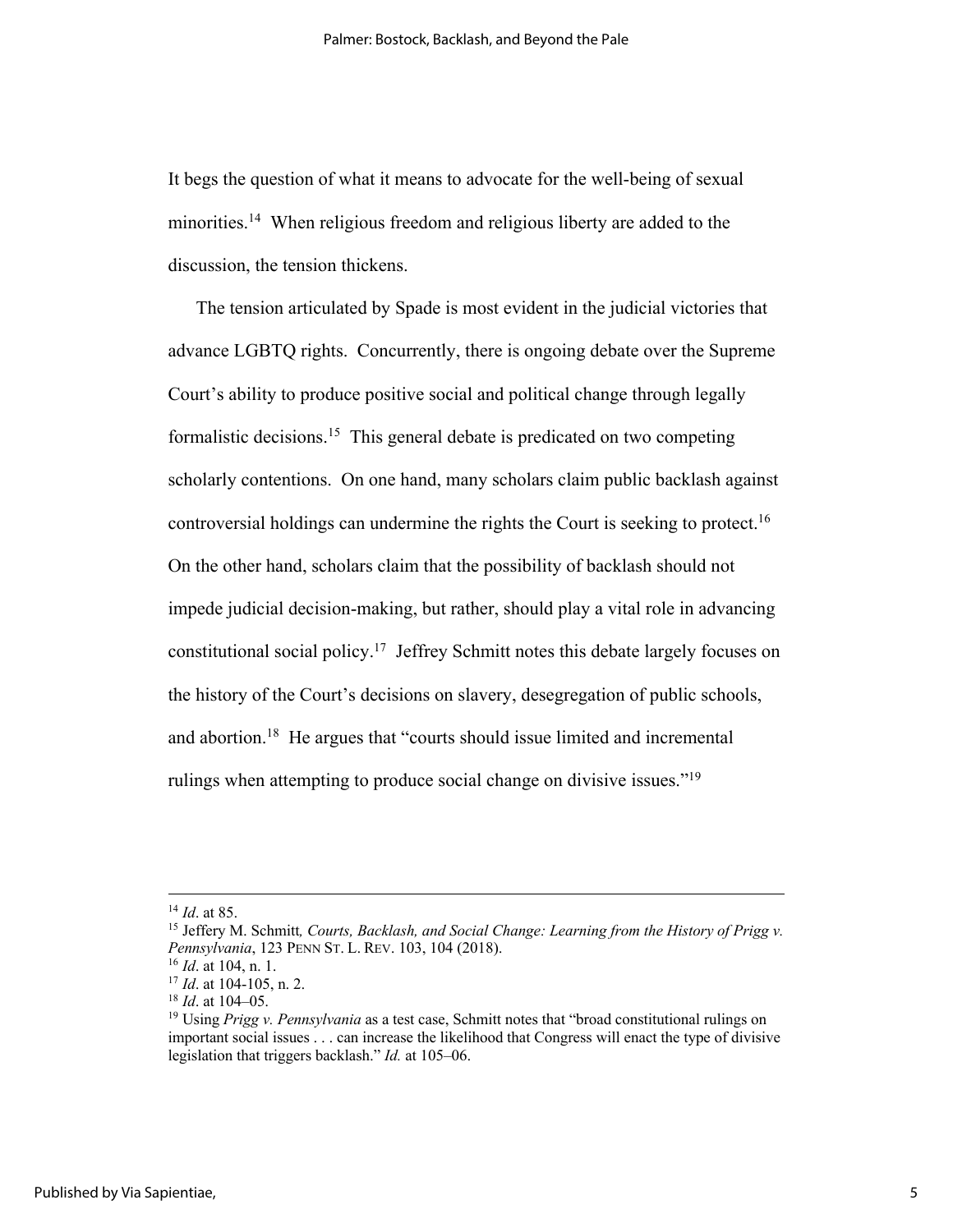As highlighted throughout this Article, incremental steps towards formal equality are vital to achieving substantive equality for the LGBTQ community. However, incremental victories should not fuel the complacent belief that society has ended the subordination of sexual and gender minorities.<sup>20</sup> This is especially true when a courtroom victory leads to violence against the LGBTQ community—both in the form of physical violence and violence from elected officials whose political agenda includes stripping away the rights the community achieved.

From the decriminalization of homosexual intercourse to the right to staterecognized same-sex marriage, the LGBTQ movement has made soaring incremental victories in the fight for formal equal rights.<sup>21</sup> However, these victories are plagued by broken promises made by officials elected to the "gay" vote, the deep suffering of the AIDS epidemic, and painstaking losses in state and

 $20$  Calling for a return to the radical spirit the modern gay liberation movement is rooted in, Duberman notes that "[a] return to that radical spirit—and uncompromising, direct action—has the potential to do more for queer communities than the more incrementalist approach that the mainstream movement eventually embraced." DUBERMAN, *supra* note 3, at xxiii.<br><sup>21</sup> *See Lawrence v. Texas*, 539 U.S. 558 (2003); *Obergefell v. Hodges*, 576 U.S. 644 (2015). *See also Bostock v. Clayton Cnty*., 140 S. Ct. 1731, 1837 (2020) (Kavanaugh, J., dissenting) (noting "Millions of gay and lesbian Americans have worked hard for many decades to achieve equal treatment in fact and in law. They have exhibited extraordinary vision, tenacity, and grit—battling often steep odds in the legislative and judicial arenas, not to mention in their daily lives. They have advanced powerful policy arguments and can take pride in today's result.").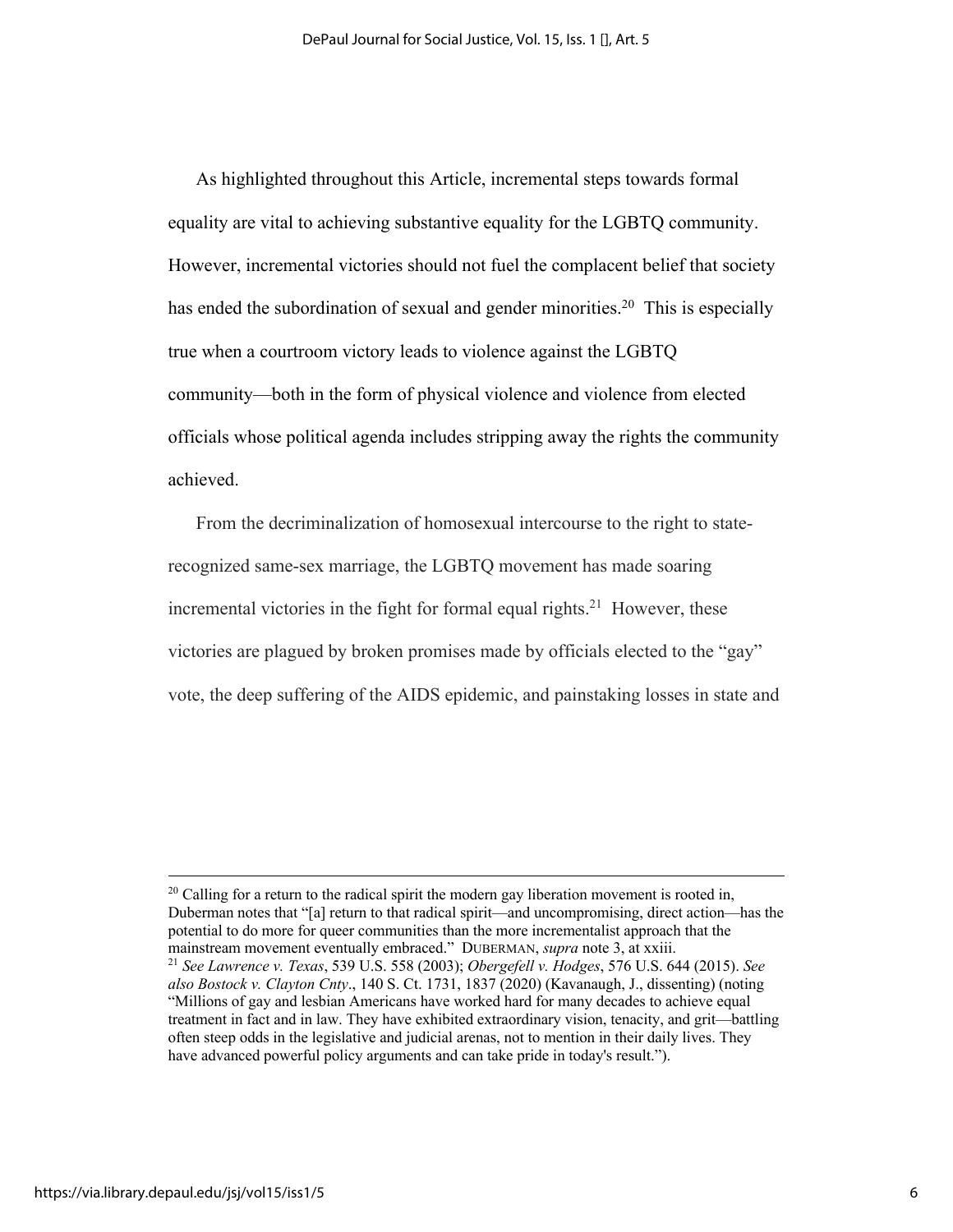federal courts. 22 Post-World War II lesbian and gay strategy has fluctuated between periods of mobilization and demobilization as well as between sexualization and desexualization.<sup>23</sup> Although the differing tactics and strategies employed by the movement over the past seventy years have generated the modern intracommunity debate, judicial decision-making is a power possessed by the dominant heteronormative majority.

This Article contributes to both the intracommunity and general debate among constitutional scholars by tracing the social and political impact of *Bostock v. Clayton County* on future LGBTQ rights movements. 24 By critically analyzing *Bostock* and examining LGBTQ rights activism following the ruling, this Article provides strong evidence that legal victories are not a permanent pronouncement of society's commitment to ending the subordination of sexual and gender

 $22$  The AIDS outbreak stigmatized gay and lesbian communities by labeling homosexuality as unnatural and pathological. This eventually lead to Congress passing the Helms Amendment in 1987 which "made it illegal to use federal funding to subsidize prevention projects suspected of encouraging same-sex relations." GUILLAUME MARCHE, SEXUALITY, SUBJECTIVITY, AND LGBTQ MILITANCY IN THE UNITED STATES 38–43 (2019). Bill Clinton became the first presidential election frontrunner to explicitly court LGBTQ voters during his 1992 presidential campaign by promised to remove barriers to gay and lesbians in joining the Armed Forces. The resulting "Don't Ask, Don't Tell" policy is largely seen as a clear political failure for LGBTQ rights. *Id.* at 44–48*.* <sup>23</sup> As Marche notes, the fluctuations of the parallel pendulums of mobilization and demobilization and sexualization and desexualization in the movement's history occurs in three cycles. The first is the homophile movement, the second is the gay liberation movement, and the third is the modern LGBTQ movement. *Id*. at 25–56.

<sup>24</sup> *Bostock v. Clayton Cnty*., 140 S. Ct. 1731 (2020).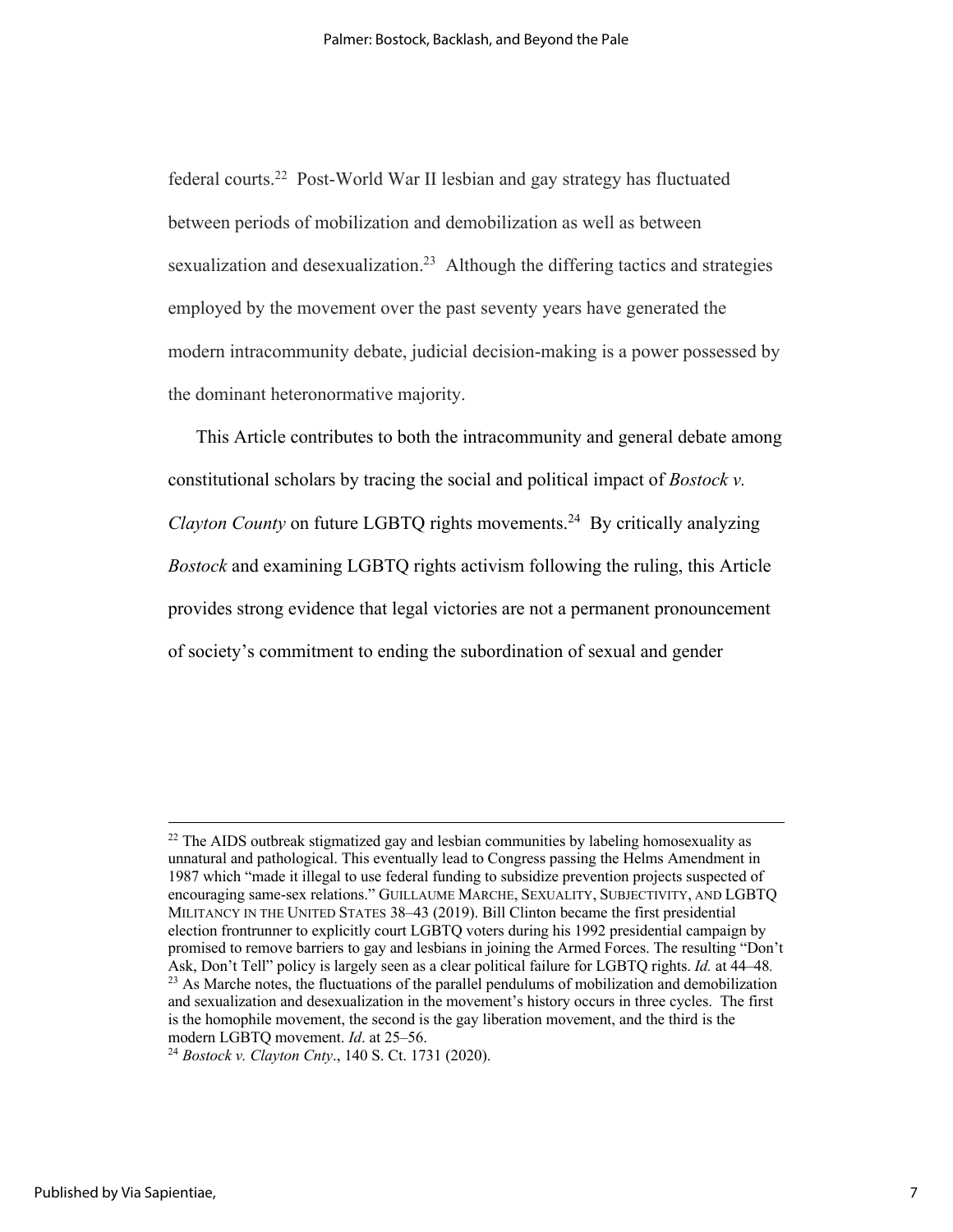minorities.<sup>25</sup> This Article further argues that the backlash stemming from the public reception of *Bostock* was inevitable, primarily because of extreme tension between the Religious Right and LGBTQ advocates.26 Although *Bostock* is a victory for LGBTQ individuals, the Court failed to address whether an employer's sincerely held religious beliefs or other religious exemptions can shield employers from complying with Title VII's mandates—ultimately preserving the discriminatory status quo.27 Thus, *Bostock* is yet another Supreme Court decision of queer sacrifice to religious freedom.<sup>28</sup> In the name of textualism, the decision serves as an institutional commitment and major catalyst to *religious retrenchment*—a novel term coined by this Article—for the LGBTQ community and a threat to the success of future LGBTQ rights projects.

Religious retrenchment is a social and political consequence of the court system's neglect in considering the lived experiences of minority individuals and balking at opportunities to set bright-line standards governing the intersection of

<sup>&</sup>lt;sup>25</sup> Kimberlé Williams Crenshaw made a similar argument in the civil rights context. Crenshaw noted that "the civil rights constituency cannot afford to view antidiscrimination doctrine as a permanent pronouncement of society's commitment to ending racial subordination." Kimberlé Williams Crenshaw*, Race, Reform, and Retrenchment: Transformation and Legitimation in Antidiscrimination Law*, 101 HARV. L. REV. 1331, 1335 (1988).<br><sup>26</sup> Used consistently throughout this Article, Religious Right serves as a double entendre. The

suggestive phrase alludes to right of the free exercise of religion guaranteed by the First Amendment and the coalition of right-of-aisle conservative Protestants and Catholics that employ legal strategies to justify noncompliance with antidiscrimination law. *See Religious Right*, ASS'N OF RELIGIOUS DATA ARCHIVES, https://www.thearda.com/timeline/movements/movement\_17.asp. 27 *See* Jeremiah A. Ho, *Queering* Bostock, 29 AM. U. J. GENDER SOC. POL'Y & L. 283, 288–89 (2021); Xavier D. Lightfoot & Devon D. Williams, *For Employers: Understanding the Supreme Court's Title VII Ruling*, THE NAT'L L. REV. (Aug. 12, 2020). 28 Ho, *supra* note 27. *See generally* Jeremiah A. Ho, *Queer Sacrifice in* Masterpiece Cakeshop, 31

YALE J.L. & FEMINISM 249 (2020).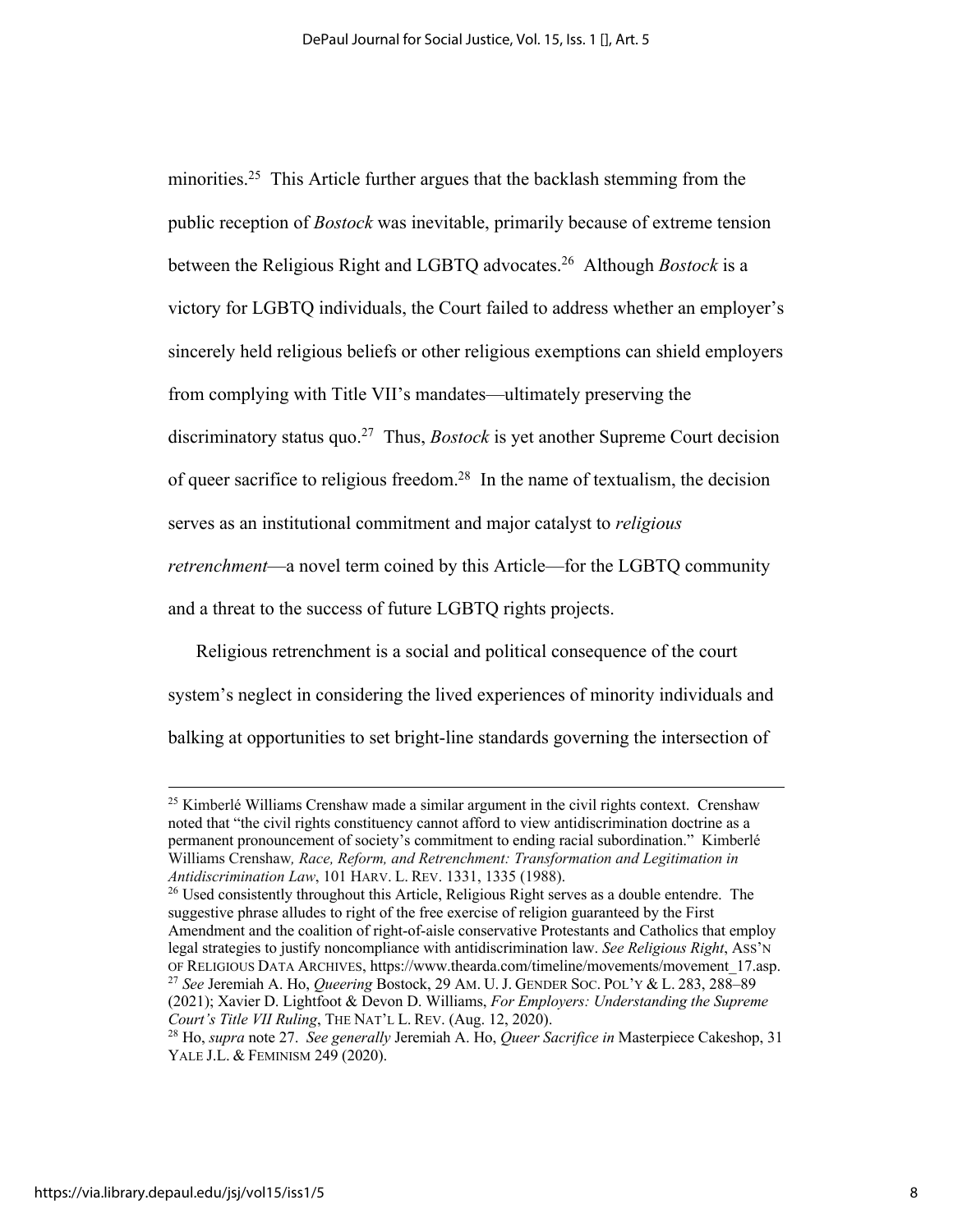religious freedom and antidiscrimination. The emergence of religious retrenchment is the product of a shift in the Religious Right's strategy to undermine the protections guaranteed by public antidiscrimination laws. The Religious Right's strategy is rooted in claims that accommodating LGBTQ minorities' rights violates their First Amendment right to freely exercise their individual religious beliefs. 29 The institutional shift among right-wing conservative organizations now focuses on religious theocracy rather than religious pluralism.<sup>30</sup> In praxis, the justification for discriminating against LGBTQ individuals is premised on minority individuals' conduct rather than their identities. 31 This theory, accepted by the Supreme Court in *Masterpiece* 

 $^{29}$  Explaining the relationship between religious liberty and LGBTQ rights, Koppelman notes: Each side's position has become more unyielding. Many of the most sophisticated scholars are as rigid as the politicians and partisan commentators. The dominant view, on both sides, is that this disagreement concerns a matter of deep principle. Religious liberty and nondiscrimination are each understood as moral absolutes. Compromise is perceived as an existential threat. Both sides feel victimized. Gay rights advocates fear that exempting even a few religious dissenters would unleash a devastating wave of discrimination. Conservative Christians fear that the law will treat them like racists and drive them to the margins of American society.

ANDREW KOPPELMAN, GAY RIGHTS VS. RELIGIOUS LIBERTY? THE UNNECESSARY CONFLICT 1 (2021).

<sup>30</sup> Delaney Hiegert, *Patchwork Protections in Kansas: The Rise of Religious Exemption Laws Demands State-Level LGBTQ+ Antidiscrimination Protections*, 30 KAN. J.L. & PUB. POL'Y 128, 136 (2020). *See also id*. at 136, n. 59; Derek H. Davis, *Introduction: Religious Pluralism as the Essential Foundation of America's Quest for Unity and Order*, THE OXFORD HANDBOOK OF CHURCH AND STATE IN THE UNITED STATES (2011), https://www.oxfordhandbooks.com/ view/10.1093/oxfordhb/9780195326246.001.0001/oxfordhb-9780195326246-e-0 [https://perma.cc/Y5YN-FS3B] (discussing the difference between religious pluralism and religious theocracy).

<sup>31</sup> Hiegert, *supra* note 30, at 137. *See also* Kyle Velte, *Why the Religious Right Can't Have Its (Straight Wedding) Cake and Eat It Too: Breaking the Preservation-Through-Transformation Dynamic in* Masterpiece Cakeshop v. Colorado Civil Rights Commission, 36(1) LAW & INEQ. 67, 80 (2018).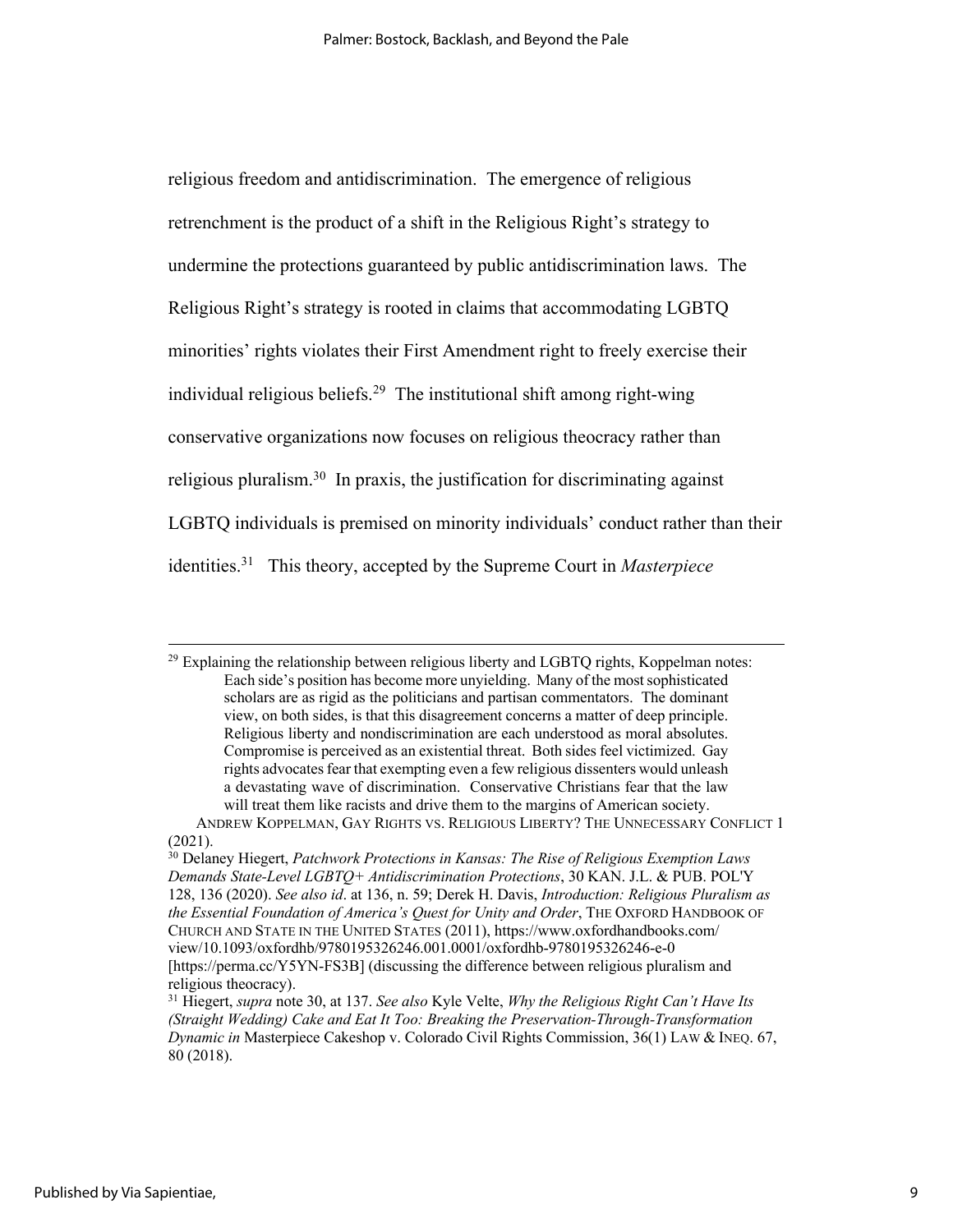*Cakeshop*, shields religious organizations from respecting the hard-fought rights of minority groups like the LGBTQ community.<sup>32</sup> In the context of LGBTQ rights activism, acceptance of this theory legitimizes the false status-conduct dichotomy that has largely been discredited by today's more accepting societal perception of LGBTQ individuals.<sup>33</sup>

Countering religious retrenchment may seem challenging, given the weight of religious freedom in the law.<sup>34</sup> However, it is possible by applying a three-prong theoretical framework. First, minorities must view incremental legal victories with extreme skepticism, regardless of how broad the new legal protections may be. Skepticism of legal victories serves as a foundation to craft remedial measures and to prevent future discriminatory efforts. Second, minorities must understand and celebrate formal judicial victories for what they are and not for their potential because potential may be hampered by the resulting backlash. Third, minority individuals must remain cognizant of their societal marginalization. Even momentary lapses in awareness invite future forms of oppression that might have otherwise been preempted. Therefore, until the fight for LGBTQ rights is no longer met with social, political, or legal objections, minorities must recognize that a dominant, heteronormative, masculine majority

<sup>&</sup>lt;sup>32</sup> Hiegert, *supra* note 30, at 136.<br><sup>33</sup> *Id. See also* Velte, *supra* note 31, at 81.<br><sup>34</sup> *See* U.S. CONST. amend. I. "Congress shall make no law respecting an establishment of religion, or prohibiting the free exercise thereof . . ."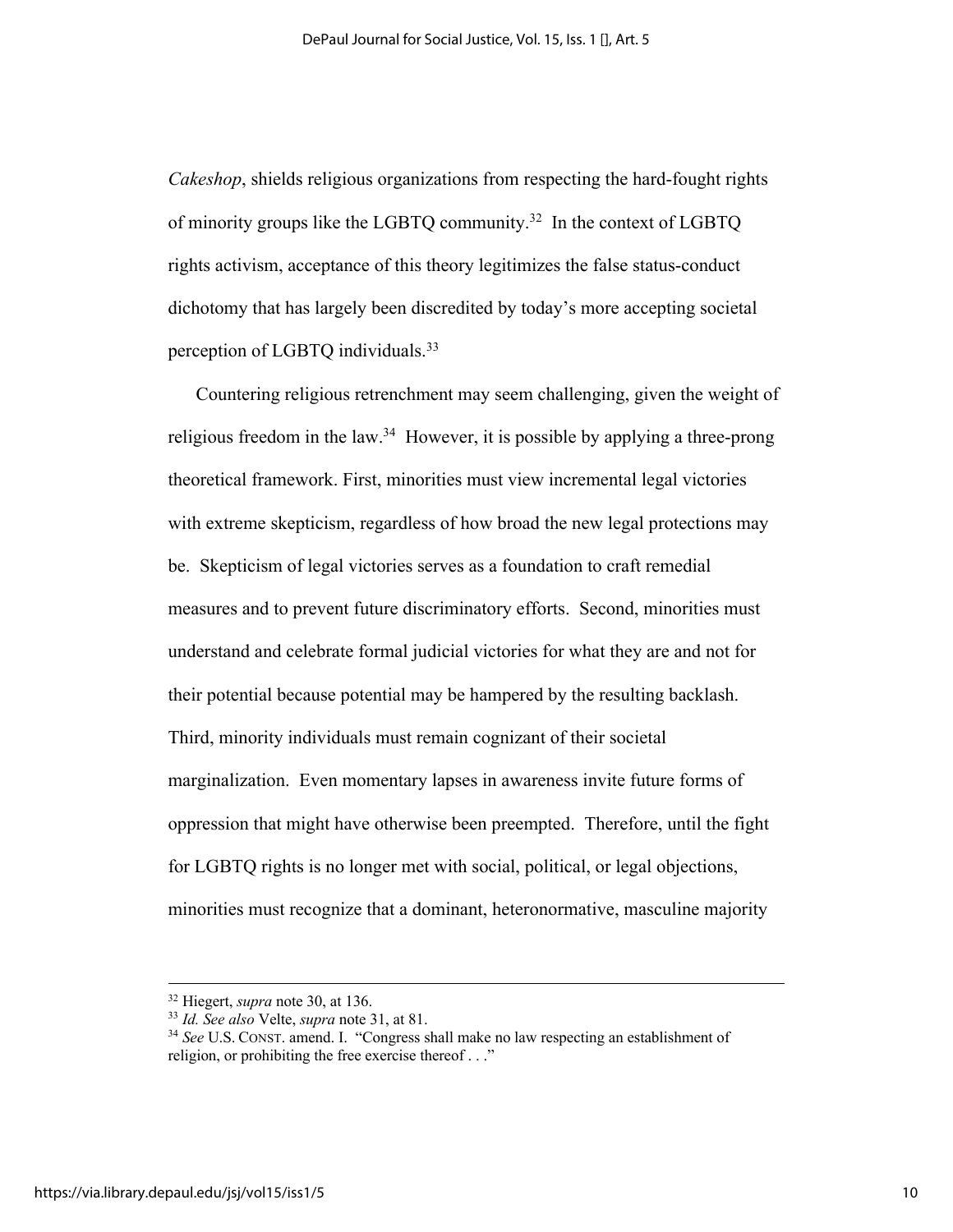is constantly working against them to divest and negate any legal or social progress the minority community has made.

This Article proceeds in five Parts. Part I analyzes the Supreme Court's decision in *Bostock* to reveal how it preserves the heteronormative status quo. The analysis begins with a historical account of state and federal LGBTQ employment discrimination protections predating 2020. Then, this Part analyzes the facts and arguments before the Supreme Court. Finally, Part I provides an in-depth critique of the Court's majority opinion.

Part II focuses on religious objections to *Bostock* and uncovers the social and political trends emerging from the decision. This Part analyzes *Bostock*'s influence on LGBTQ antidiscrimination protection by delineating states' legislative responses to the Court's holding. Finally, Part II reveals how federal administrative action and change in executive leadership has impacted the future of LGBTQ protections.

Part III assesses antidiscrimination legal advocacy in the wake of *Bostock*. This Part calls to attention particularly worrisome judicial trends for the future of LGBTQ advocacy. One trend of utmost importance is the conservative emphasis on religious exemptions and religious freedom.

Part IV applies critical race, feminist, and queer legal theory to make the case for a substantively equal society for all marginalized individuals—not just members of the LGBTQ community. By adopting the theoretical framework of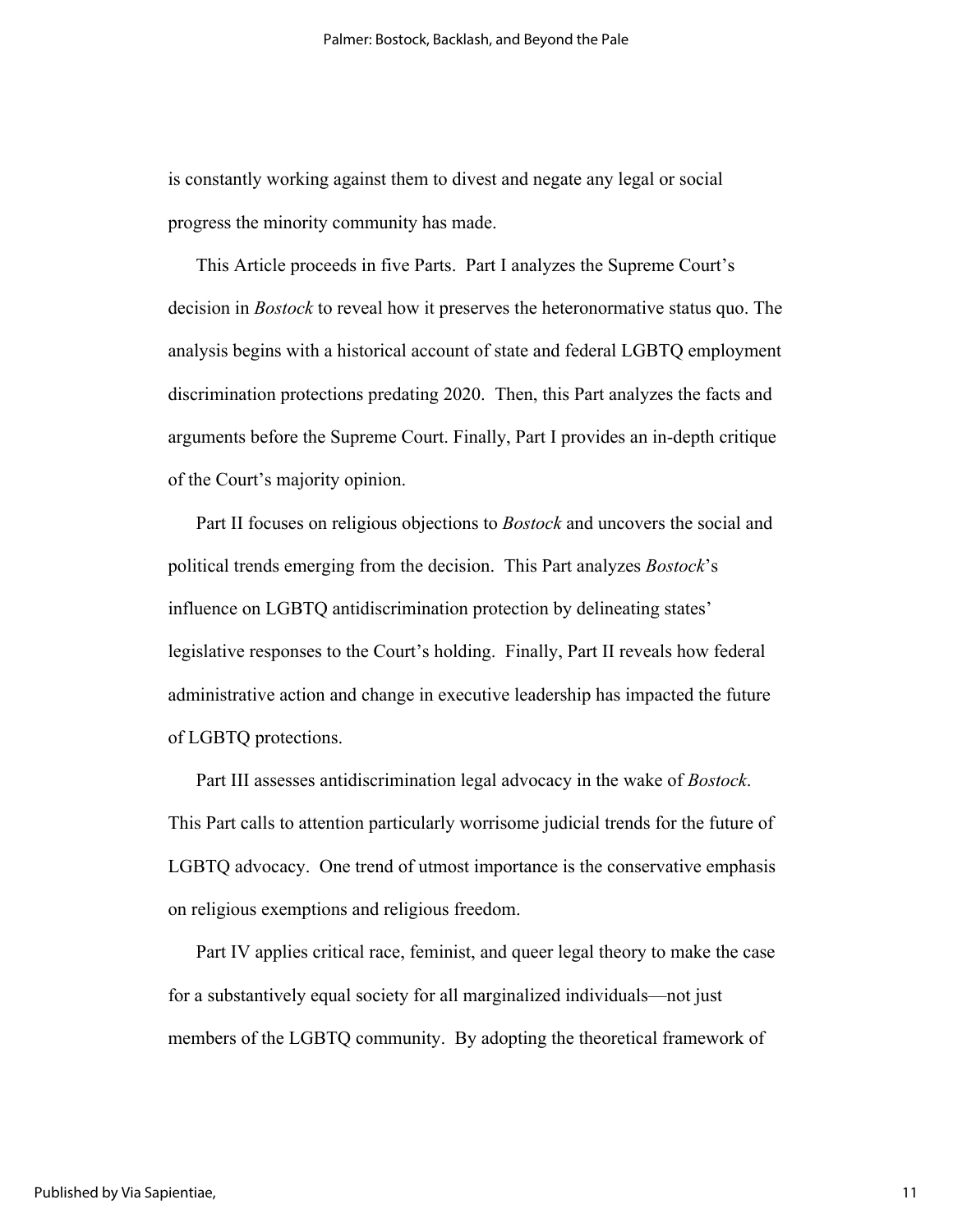foundational critical legal scholars, Part IV returns to the LGBTQ movement's grassroot goals and argues for a redirect of the modern LGBTQ rights movement.<sup>35</sup> Finally, Part V concludes by recounting the lessons learned from *Bostock* and provides guidance for the LGBTQ rights movement when spearheading the next project.

\* \* \*

In considering the role of sexual orientation and gender identity in the American legal system, this Article's analysis is rooted in three equally important claims. First, there is not a constitutionally enshrined, justifiable right to discriminate against any individual in society. This encompasses all forms of discrimination, including discrimination based on the enumerated classifications like race, color, religion, sex and national origin. The First Amendment's promise of free exercise of religion is an illegitimate defense to freely exercising discriminatory and stereotypical beliefs. Religious liberty and LGBTQ equality are two equally important yet distinct values that are *not* mutually exclusive.

Second, substantive equality is a fundamentally simple concept that should be universally embraced. However, achieving substantive equality is complicated by polarized political fearmongering. Formal equality and substantive equality

<sup>&</sup>lt;sup>35</sup> I use the term "redirect" in its literal sense. Any time a member of the LGBTQ community is not included, their lived experiences not considered, or their voices not heard, the movement is going the wrong direction. This Article uncovers several instances where modern LGBTQ organizations have utilized strategies and tactics that perpetuate marginalization within the community. Accordingly, a redirect of the movement is proper.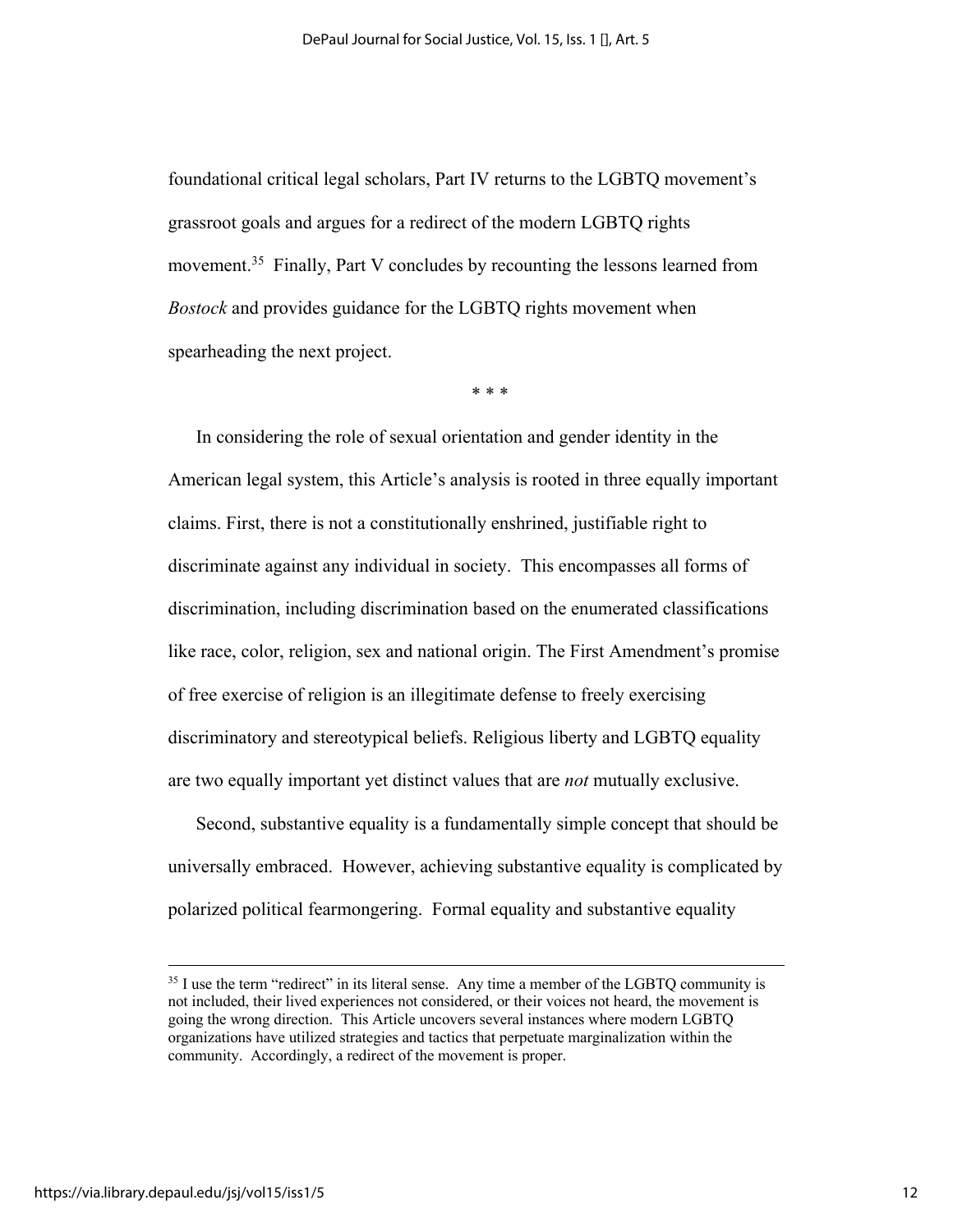should not be partisan issues or talking points. Rather, it is imperative that the commitment to a discrimination-free society is shared by all, regardless of political affiliation.36

Third, queer consciousness is vital when making incremental steps towards formal and substantive equality. It is far too easy for LGBTQ advocates to play into the hands of the heteronormative majority by becoming complacent with easily undone judicial or legislative victories. Through a constant critique of legislative and judicial advancements as well as a cognizance of their marginalized role in society, LGBTQ individuals should forge a united commitment to reform discourse as a collective identity.

#### I. THE SUPREME COURT'S DECISION IN *BOSTOCK*

Bostock's *validation is a mixed blessing, and much remains to be addressed beyond the Court's textualism. For a decision about work, no doubt more work ostensibly lies ahead.*  $-$  Jeremiah  $Ho^{37}$ 

<sup>&</sup>lt;sup>36</sup> Koppelman noted that "[t]he gay rights/religious liberty issue is not a question for the courts. It is an appropriate occasion for legislative negotiation." KOPPELMAN, *supra* note 29, at 5. Compromise, either by way of the court system or through the legislative process, is the main reason for religious retrenchment of modern LGBTQ rights. *Compare* KOPPELMAN, *supra* note 29, at 12, *with* STEPHEN BREYER, THE AUTHORITY OF THE COURT AND THE PERIL OF POLITICS 71 (2021).

<sup>37</sup> Ho, *supra* note 27, at 370.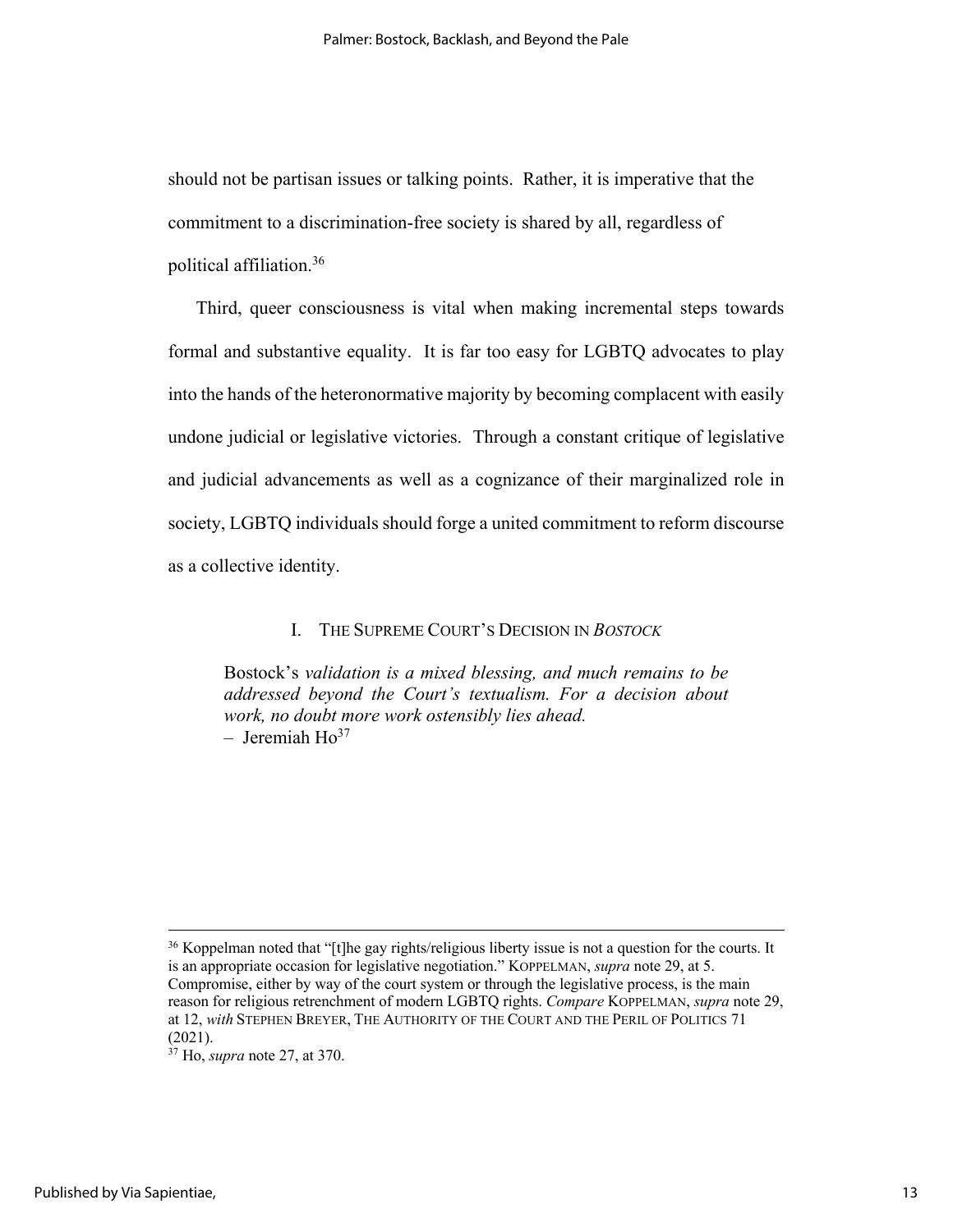The Supreme Court's decision in *Bostock* came at a time of patchwork local and state protection against workplace discrimination for LGBTQ individuals.<sup>38</sup> At the same time, the general public inaccurately believed LGBTQ individuals were federally protected from workplace discrimination.<sup>39</sup>

*Bostock* is the fifth landmark case in a chain of LGBTQ rights victories dating

back to the Court's 1996 decision in *Romer v. Evans*. 40 The majority opinions in

each of the four landmark decisions predating *Bostock* were written by the

conservative-appointed Justice Kennedy.41 It is not surprising that the majority

decision in *Bostock* was also written by a conservative-appointed justice, Justice

Gorsuch.<sup>42</sup> Justice Gorsuch's textualist interpretation of sex discrimination under

 $38$  As noted by Corvino, "Religion is a protected category at the federal level, whereas sexual orientation [and gender identity] is not—indeed, fewer than half the states include it at the state level." CORVINO ET AL., *supra* note 10, at 75. Further, Koppelman notes "Twenty-one states and the District of Columbia have statutes prohibiting discrimination on the basis of sexual orientation. Such laws were first enacted in 1977. There have been no new ones since 2008. Three states— Arkansas, North Carolina, and Tennessee—prohibit local municipalities from protecting LGBT people from discrimination." KOPPELMAN, *supra* note 29, at 45. *See also infra* notes 45–47 and accompanying text.

<sup>39</sup> *See infra* notes 45–47 and accompanying text. *See also* Brief for the National LGBT Bar Association, et. al. as Amici Curiae Supporting the Employees, p. 12; *Bostock v. Clayton Cty.*, 140 S. Ct. 1731 (2020) (Nos. 17-1618, 17-1623, 18-107); PEW RESEARCH CENTER, *Attitudes on Same-Sex Marriage* (May 14, 2019), https://www.pewforum.org/fact-sheet/changing-attitudes-on-gaymarriage/.

<sup>40</sup> In chronological order from oldest to newest, the five landmark cases are *Romer v. Evans*, 517 U.S. 620 (1996); *Lawrence v. Texas*, 539 U.S. 558 (2003); *United States v. Windsor*, 570 U.S. 744 (2013); *Obergefell v. Hodges*, 576 U.S. 664 (2015); and *Bostock v. Clayton Cnty.*, 140 S. Ct. 1731 (2020). *See also* Tara Law, 9 *Landmark Supreme Court Cases That Shaped LGBTQ Rights in Ameri*ca, TIME (Oct. 9, 2019), https://time.com/5694518/lgbtq-supreme-court-cases/ (an overview of the cases predating *Bostock* and their impact on LGBTQ rights in America).

<sup>41</sup> *See generally supra* note 40*.*

<sup>42</sup> Robert Barnes, *Neil Gorsuch? The surprise behind the Supreme Court's surprising LGBTQ decision*, WASH. POST (June 16, 2020), https://www.washingtonpost.com/politics/courts\_law/neilgorsuch-gay-transgender-rights-supreme-court/2020/06/16/112f903c-afe3-11ea-8f56- 63f38c990077\_story.html.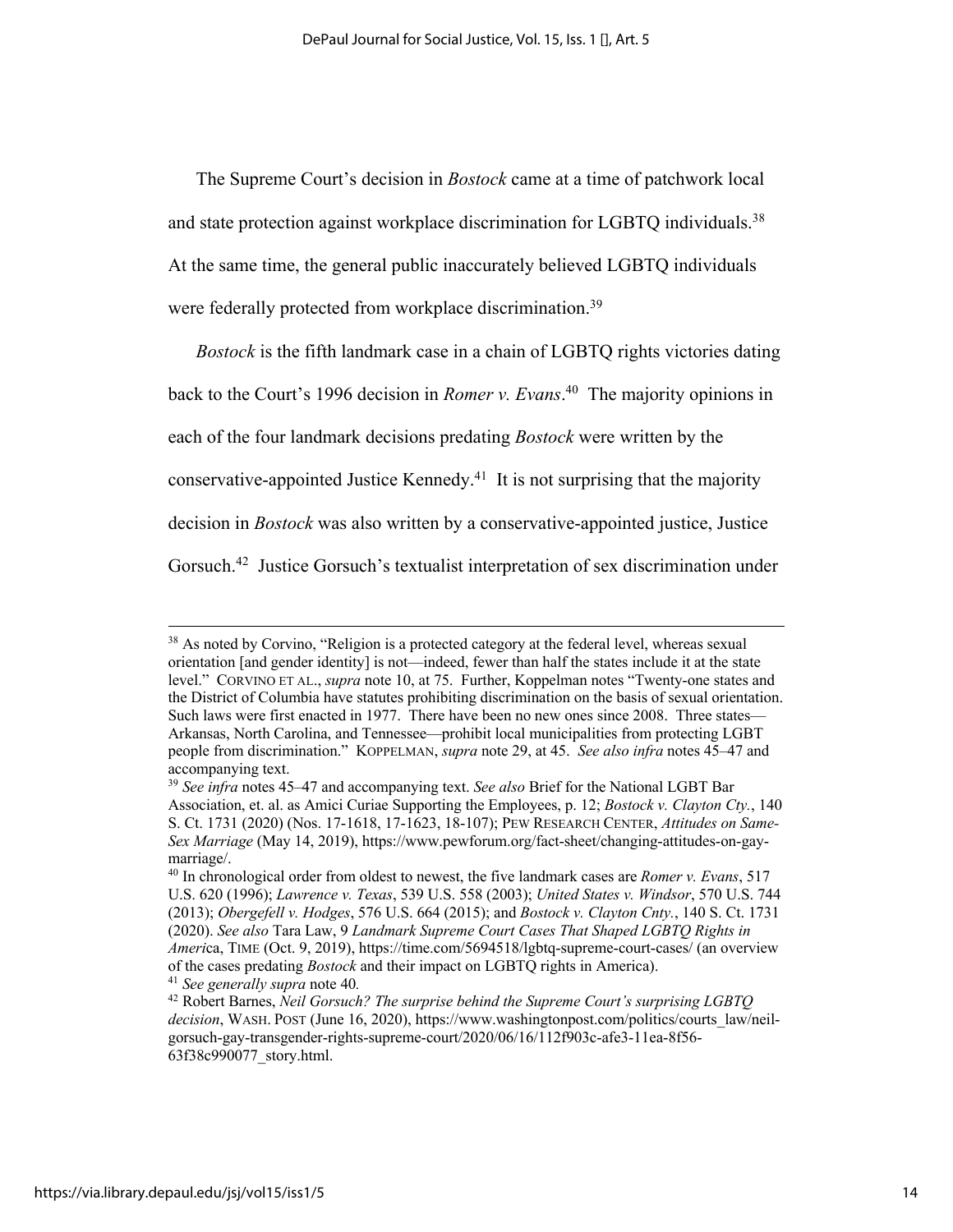Title IV is consistent with prior LGBTQ legal victories and serves as another example of the Court's failure to consider the lived experiences of queer minorities. It also stands as a commitment to the heteronormative values enshrined in the expanding LGBTQ rights legal doctrine.<sup>43</sup>

To establish context for *Bostock*, Part I-A provides a brief historical account of LGBTQ employment discrimination protection dating back to the early 1950s. Part I-B then sets the stage for the Court's decision in *Bostock* and provides a short description of the procedural history, each of the employees' stories, and the legal issues raised by each of the consolidated cases on appeal. Next, Part I-C analyzes the facts and arguments presented before the Supreme Court in *Bostock*. Finally, Part I-D critiques the Supreme Court's holding in *Bostock* by revealing the mouseholes in the LGBTQ community's legal victory in *Bostock*. Part I-D serves as the first theoretical step towards combatting religious retrenchment of LGBTQ rights.

#### A*. History of LGBTQ Employment Discrimination Protection*

When *Bostock* was decided, only a minority of states enumerated sexual orientation and gender identity as protected characteristics in their nondiscrimination statutes.44 Despite more than 3.5 million lesbian, gay, or bisexual

<sup>&</sup>lt;sup>43</sup> Ho, *supra* note 27, at 288.<br><sup>44</sup> Brief for the Scholars who Study the LGB Population as Amici Curiae Supporting the Employees at 22, *Bostock v. Clayton Cty.*, 140 S. Ct. 1731 (2020) (Nos. 17-1618 & 17-162).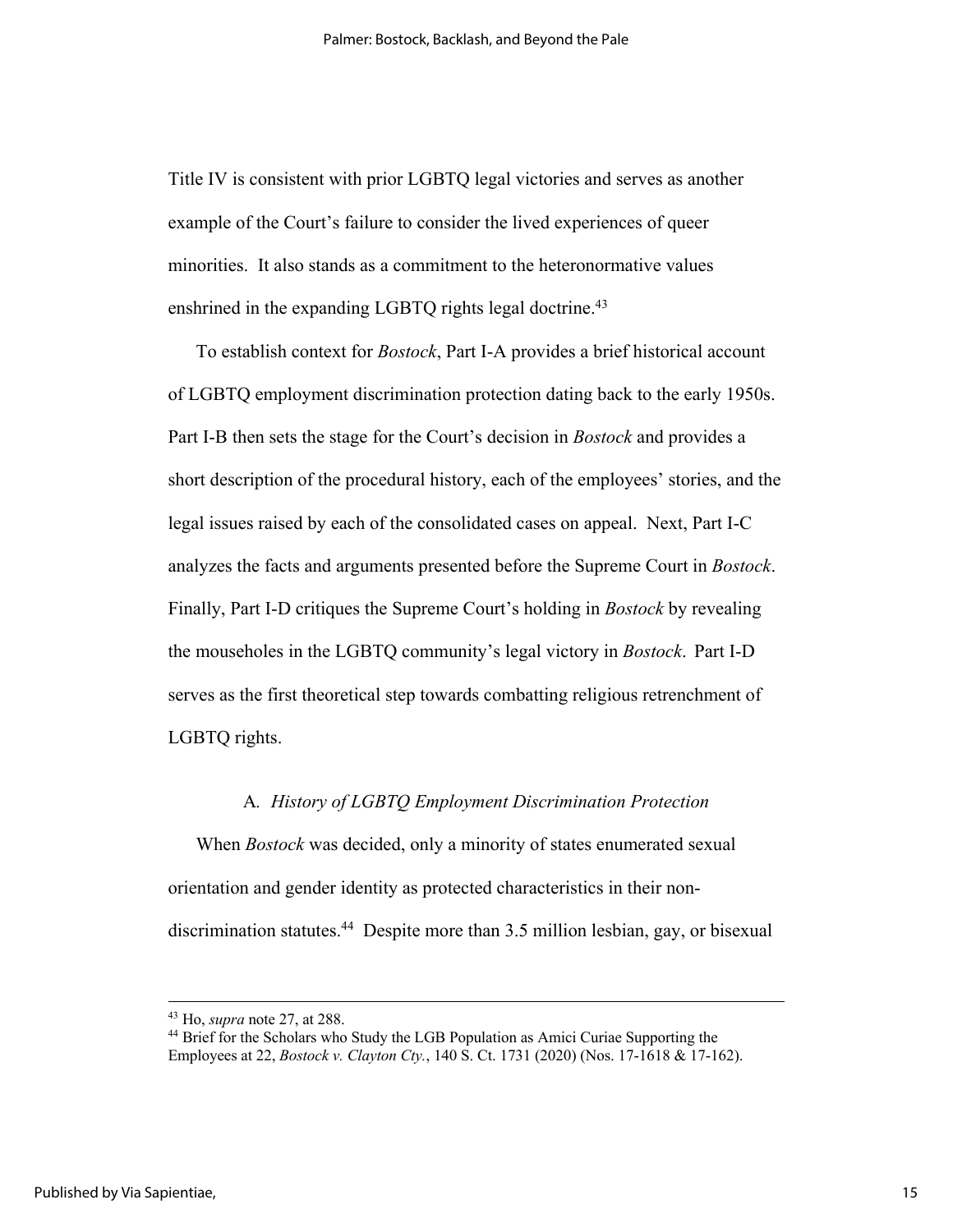workers and 600,000 transgender workers living in states without state-level recourse or protection against workplace discrimination, a 2013 study by the Small Business Majority found that 81 percent of small business owners mistakenly believed it was illegal under federal law to fire an employee because they are gay or lesbian.<sup>45</sup> In sum, in 2020, nearly half of the estimated 8.1 million LGBTQ workers over 16 years of age lived in states without statutory protections against employment discrimination based on sexual orientation or gender identity.46

The current lack of comprehensive workplace protections for LGBTQ

individuals at both the state and federal levels result from a long and troubling

history. During what is commonly referred to as the lavender scare, in 1953,

President Dwight D. Eisenhower signed Executive Order 10,450 and banned

<sup>45</sup> *See id*.; Brief for the Scholars who Study the Transgender Population as Amici Curiae Supporting Respondent Aimee Stephens at 29; *R.G. & G.R. Harris Funeral Homes, Inc. v. EEOC*, 139 S. Ct 1599 (Apr. 22, 2019), *rev'd sub nom.; Bostock v. Clayton Cty.*, 103 S. Ct. 1731 (2020) (No. 18-107); MOVEMENT ADVANCEMENT PROJECT, A BROKEN BARGAIN: DISCRIMINATION, FEWER BENEFITS AND MORE TAXES FOR LGBT WORKERS ii (June 2013),

https://www.lgbtmap.org/file/a-broken-bargain-condensed-version.pdf. (Survey results from 508 small business owners found that "More than eight out of 10 small business owners mistakenly believe that it is illegal under federal law to fire or refuse to hire someone simply because they are gay or lesbian." Additionally, "More than six in 10 believe that an employer should not be able to 'fire or refuse to hire someone who is gay or transgender if working with a gay or transgender employee conflicts with the employer's religious beliefs.'").

<sup>46</sup> Kerith J. Conron & Shoshana K. Goldberg, *LGBT People in the US Not Protected by State Non-Discrimination Statutes*, UCLA WILLIAMS INSTITUTE (April 2020),

https://williamsinstitute.law.ucla.edu/wp-content/uploads/LGBT-ND-Protections-Update-Apr-2020.pdf.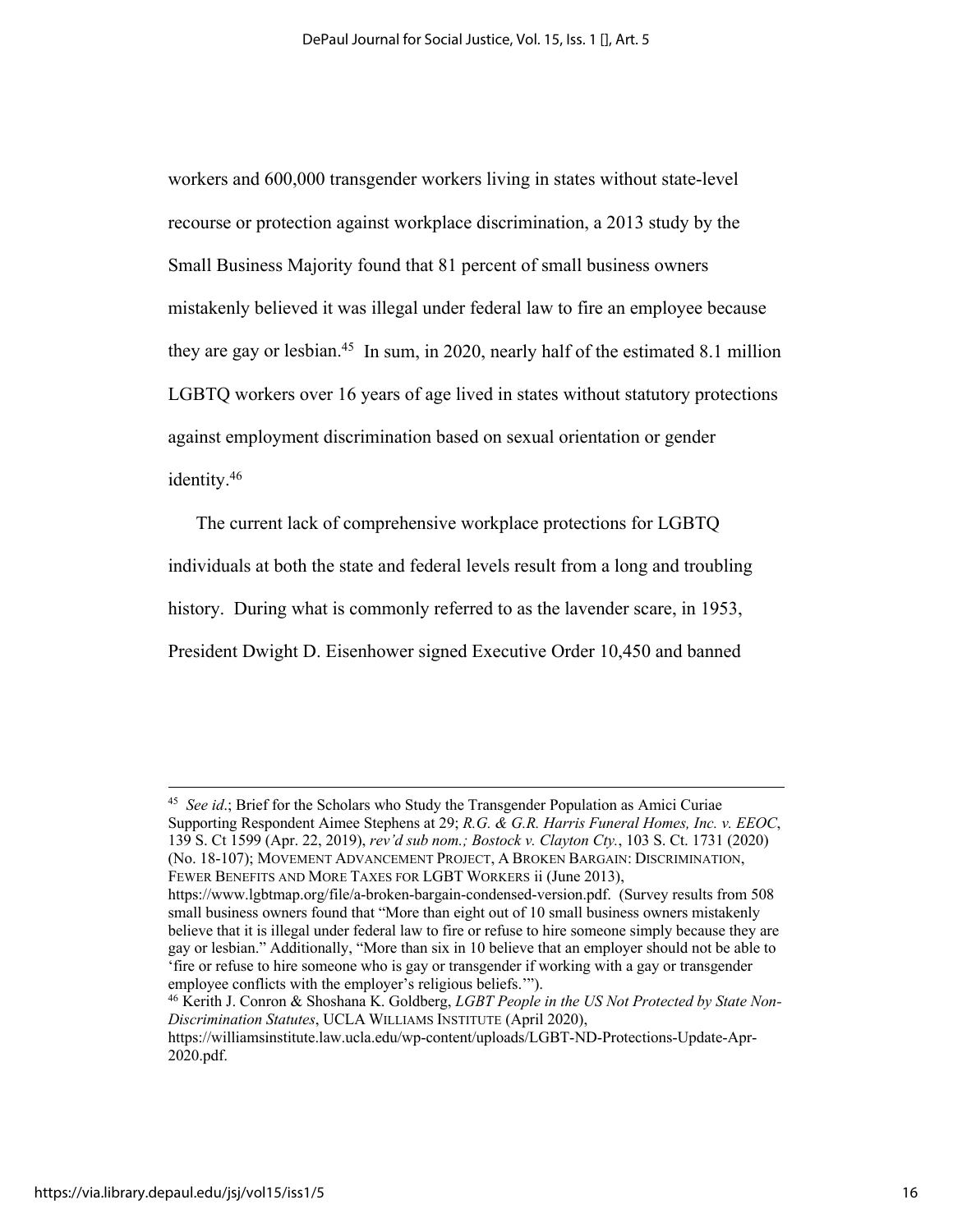homosexuals from working in any federal government agency. <sup>47</sup> With his signature, President Eisenhower declared war on homosexual federal employees.

The rationale behind President Eisenhower's Executive Order was twofold. First, the Executive Order was motivated by false societal perceptions of homosexuals; at the time of its enactment, nationwide campaigns discussing homosexuality equated homosexuals with child molesters and the mentally ill.<sup>48</sup> Like the Executive Order, these attacks were written in "coded language that never mentioned 'fairy,' 'pansy,' or 'homosexual,' [and] were primarily aimed at homosexual men.<sup>349</sup> As a result, "sexual psychopath laws," which allowed courts to incarcerate suspected homosexuals and place them in mental institutions, were passed in states including Illinois in 1938, California and Michigan in 1939,

<sup>&</sup>lt;sup>47</sup> The lavender scare was a societal moral panic following World War II based on the belief that gay men and lesbians were communist sympathizers and a national security risk. *See* Exec. Order No 10,450, 3 C.F.R. 936 (1949-1953).<br><sup>48</sup> *Id.* at § 8(a)(1)(iii) (allowing for national security risk investigations of federal government

employees to gather information relating to "[a]ny criminal, infamous, dishonest, immoral, or notoriously disgraceful conduct, habitual use of intoxicants to excess, drug addiction, sexual perversion."); BRONSKI, *supra* note 1, at 124–25. 49 BRONSKI, *supra* note 1, at 124.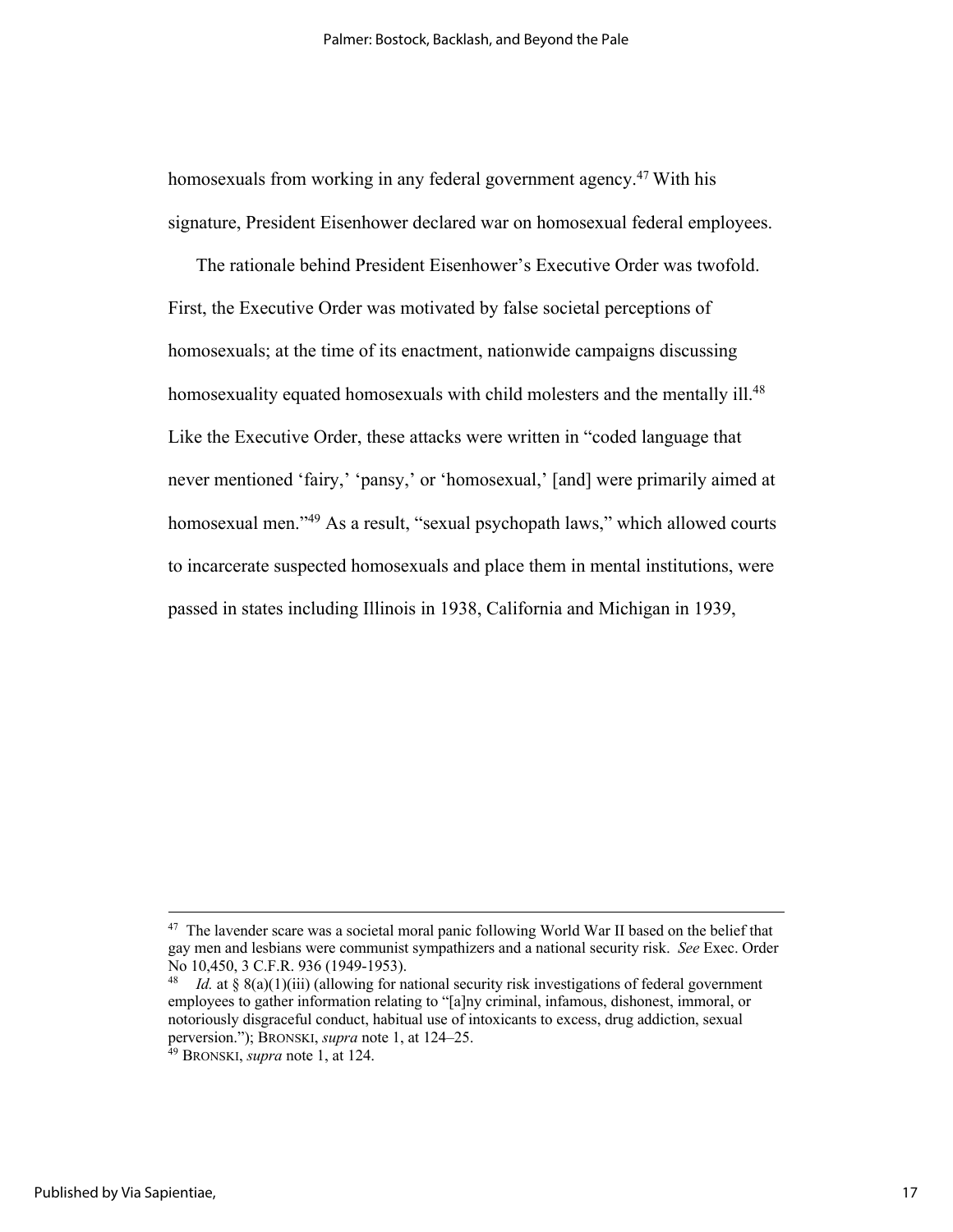Minnesota in 1945, and Ohio in 1947.<sup>50</sup> In sum, "[t]he more public homosexuals became about their sexuality, the more they were believed to threaten society," mainly because of the perceived threat they posed to children.<sup>51</sup> The second motivating factor behind the Executive Order was the ungrounded fear that foreign agents would use federal employees' homosexual status as blackmail to induce the employees into revealing confidential government information.<sup>52</sup> As a result of Eisenhower's Order, it is estimated that several thousand gay men and lesbians were terminated from federal employment.<sup>53</sup>

Throughout the 1940s and 1950s, anti-gay policies ratifying the right to discriminate against LGBTQ employees grew in popularity in state legislatures. In response, early LGBTQ rights activists like Frank Kameny, co-founder of the Washington D.C. branch of the Mattachine Society, fought extensively to

<sup>50</sup> *See* 725 ILL. COMP. STAT. 205/0.01 et. seq. (1938); CAL. WELF. & INST. CODE §§ 5500-5516 (Deering 1939); MICH. COMP. LAWS SERV. § 780.503 (Lexis 1939) (repealed 1968); MINN. STAT. §§ 526.09-526.11 (1945) (repealed 1994); OHIO REV. CODE ANN. §2947.25 (Lexis 1947) (repealed 1978); Edwin H. Sutherland, *The Sexual Psychopath Laws*, 40 J. CRIM. L. & CRIMINOLOGY 543, 547 (1950) (Describing sexual psychopath laws as being "based on a belief that persons who commit serious sex crimes have no control over their sexual impulses and will repeat their crimes again and again regardless of punishment or other experiences."); *See also* BRONSKI, *supra* note 1, at 124 (noting that once these laws were passed: Over the next decade, more waves of "sex panics" spread across the county and similar laws were passed. These laws differed in detail from state to state, but usually allowed the courts to incarcerate suspected "sexual psychopaths" for undetermined periods of time in mental institutions. These laws were broadly written, and the definition of "sexual psychopath" always remained vague so that it could be applied as indiscriminately as possible).

<sup>51</sup> BRONSKI, *supra* note 1, at 125.

<sup>52</sup> Josh Howard, *April 25, 1953: For LGBT Americans, a Day That Lives in Infamy*, HUFFINGTON POST (Apr. 27, 2012) https://www.huffpost.com/entry/april-27-1953-lavender-scare b 1459335. <sup>53</sup> DAVID DESCHAMPS & BENNETT SINGER, LGBTQ STATS: LESBIAN, GAY, BISEXUAL, TRANSGENDER, AND QUEER PEOPLE BY THE NUMBERS 151–52 (2017).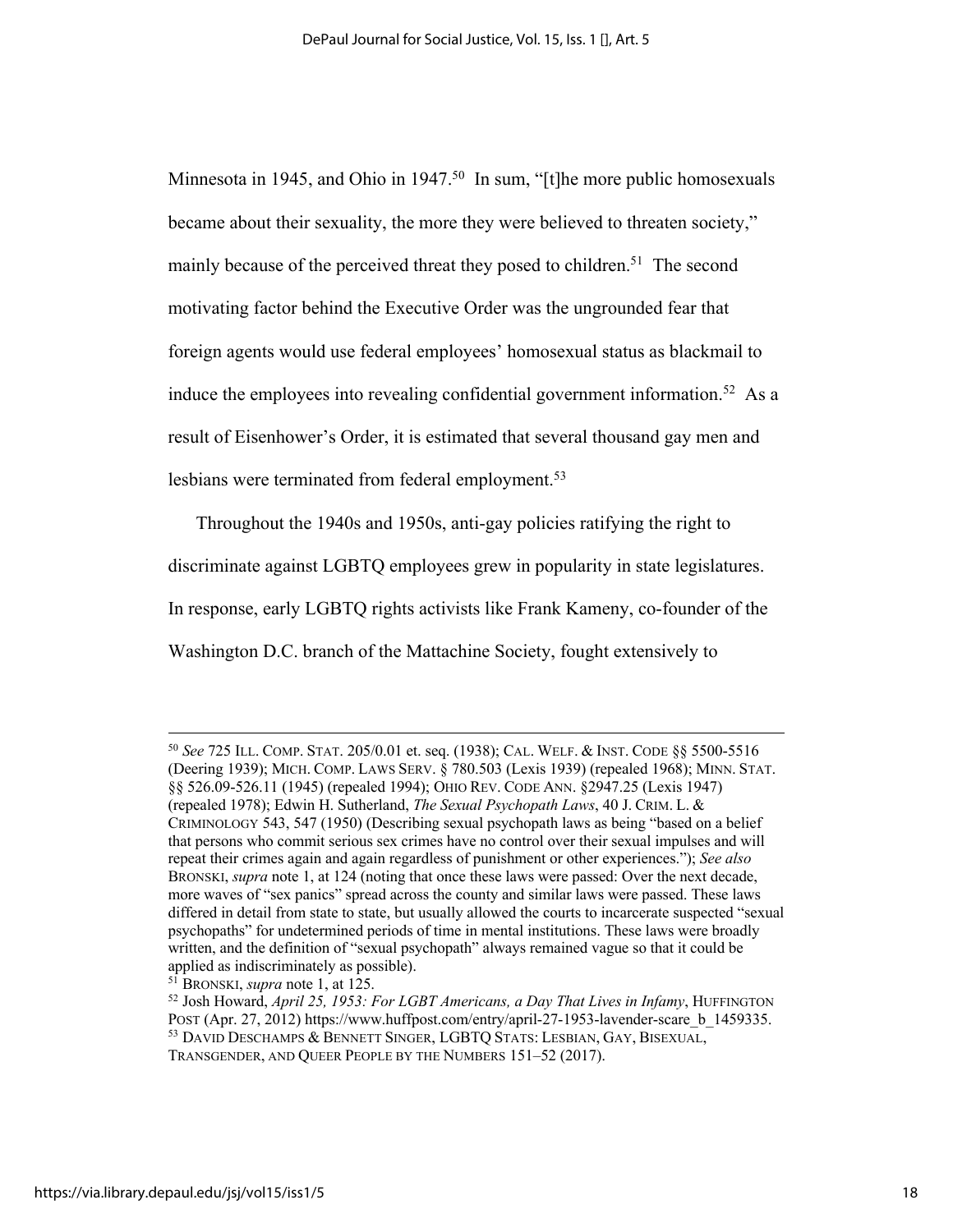challenge the legality of employment discrimination against homosexuals.<sup>54</sup> After being fired as a federal employee because of his sexuality, Kameny sent a letter to President John F. Kennedy urging the Supreme Court to decide the constitutionality of federal employment discrimination policies.<sup>55</sup> In his letter to President Kennedy, Kameny enclosed a self-composed petition for writ of certiorari that the Supreme Court denied in March 1961.<sup>56</sup> Although Kameny was the first to take a case challenging employment discrimination based on

sexual orientation to the Supreme Court, the Court never heard his appeal.

Despite setbacks from the Supreme Court and relatively little assistance from

President Kennedy, Kameny and other gay rights activists turned to both public

demonstrations and the legislature to seek statutory protection from employment

*Id.*

<sup>54</sup> Brooke Sopelsa, *#Pride50: Frank Kameny – Father of the Gay rights movement*, NBC NEWS (June 3, 2019), https://www.nbcnews.com/feature/nbc-out/pride50-frank-kameny-father-gayrights-movement-n1005216.<br><sup>55</sup> Letter from Franklin E. Kameny to President John F. Kennedy, JFK PRESIDENTIAL

LIBRARY (Aug. 10, 1961), https://www.jfklibrary.org/asset-

viewer/archives/JFKWHCNF/1418/JFKWHCNF-1418-002. In this letter Kameny wrote: The homosexual in the United States today is in much the same position as was the Negro about 1925. The difference is that the Negro, in his dealings with his government, and his fight for his proper rights, liberties and freedoms, has met, at worst, merely indifference to him and his problems, and, at best, active assistance; the homosexual has met only active hostility from his government. The homosexuals in this country are increasingly less willing to tolerate the abuse, repression, and discrimination directed at them, both officially and unofficially, and they are beginning to stand up for their rights and freedoms as citizens no less deserving than other citizens of those rights and freedoms. They are no longer willing to accept their present status as second-class citizens and as second-class human beings; they are neither.

<sup>56</sup> *Id. See also Kameny v. Brucker*, 282 F.2d 823 (D.C. Cir. 1960), *cert. denied* 365 U.S. 843 (1961).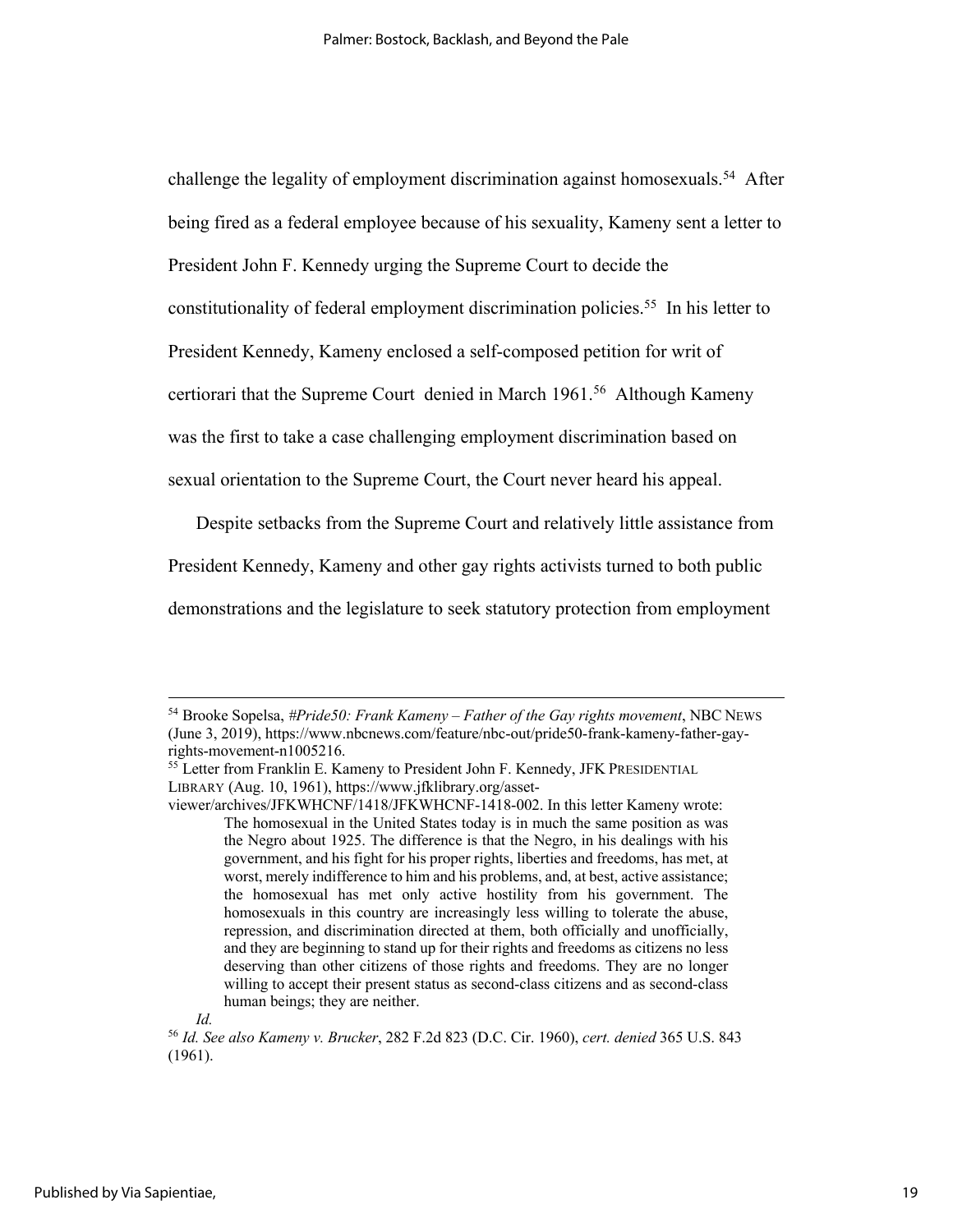discrimination for sexual minorities.<sup>57</sup> Following the passage of the Civil Rights Act of 1964, public protests demanding the right to federal employment and workplace discrimination protection became commonplace among homophile-era activist groups like the Mattachine Society and the Daughters of Bilitis.<sup>58</sup> Additionally, the Mattachine Society of New York's employment division conducted surveys of New York businesses to document the reality of employment discrimination against LGBTQ people. The Society also picketed outside government buildings with messages including "Sexual Preference is Irrelevant to Federal Employment" and "Fair Employment for Gays."59 In response to activist demands, Wisconsin and Massachusetts enacted legislation that prohibited discrimination based on sexual orientation in both public and private state employment. 60 California provided similar employment rights

<sup>57</sup> DUBERMAN, *supra* note 3, at 136–38 (recounting the story of Craig Rodwell, a Stonewell era activist who got to know Kameny through his involvement with ECHO, Duberman noted, "[t]he [ECHO] decided that to protest the exclusion of homosexuals from federal employment and the armed services, it would picket in front of the Pentagon, the Civil Service Commission, the State Department, and—to culminate the series— the White House. . . . [N]o gay protest had ever been seen in the nation's capital, and precious few anywhere else . . .").

<sup>58</sup> Jason Baumann et al., *The Long History of LGBTQ Employment Rights Activism*, N.Y. PUBLIC LIBRARY (June 18, 2020), https://www.nypl.org/blog/2020/06/18/supreme-court-ruling-lgbtqemployment-rights. 59 *See March on Albany* 1971: List of Demands, GOOGLE ARTS & CULTURE,

https://artsandculture.google.com/exhibit/march-on-albany-the-new-york-gay-and-lesbiancommunity-center/FwKyc6rL3sUqJg?hl=en.

<sup>60</sup> JOHN C. GONSIOREK & JAMES D. WEINRICH, HOMOSEXUALITY: RESEARCH IMPLICATIONS FOR PUBLIC POLICY 89 (1991).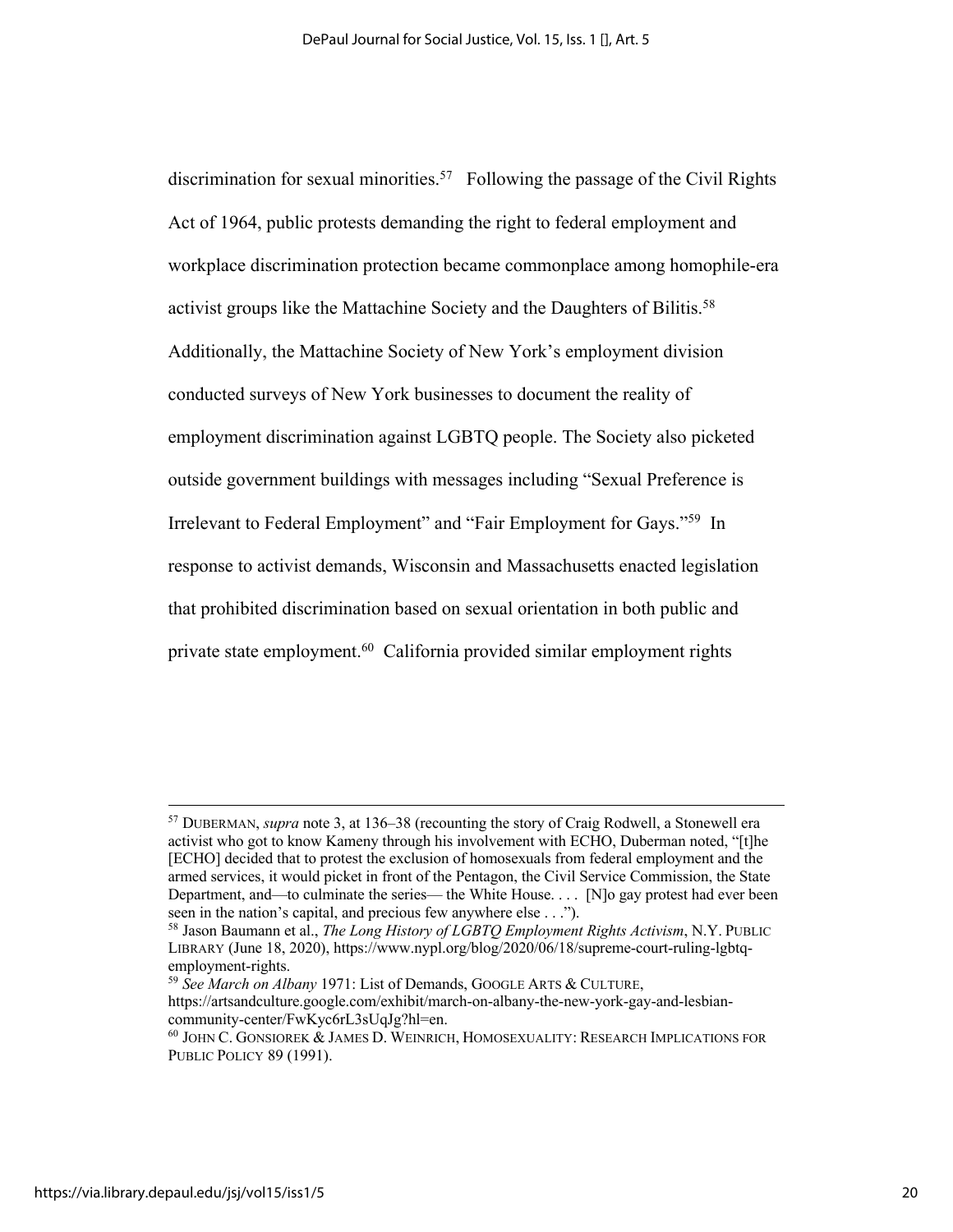protection only to openly gay persons.<sup>61</sup> However, since most employment law is

state idiosyncratic, the success of the activist demonstrations on the nationwide

front was limited.<sup>62</sup> Thus, two troubling realities remained: (1) for most LGBTQ

persons working in the United States, employment protection was virtually

nonexistent; and (2) legal attempts to include sexual orientation within the

protected "gender" or "sex" classification of Title VII failed, eliminating the

hopes of federal law protection.<sup>63</sup>

Through a change in legal strategy, traction for public employment protection

for LGBTQ employees grew throughout the late 1960s. Rather than raising Title

*Gay Law Student's Ass'n*. 24 Cal. 3d. at 488.

Of notable importance, the employment protection afforded to homosexuals from the combined statutory authority and the holding in *Gay Law Student's Ass'n* ironically denied employment protection to closeted gays and lesbians.<br><sup>62</sup> GONSIOREK & WEINRICH, *supra* note 60, at 89.

<sup>61</sup> *Id.* at 89–90. *See also* CAL. LABOR CODE §1101-1102 (Lexis 1937); *Gay Law Student's Ass'n. v. Pacific Tel. & Tel. Co.*, 24 Cal. 3d 458 (Cal. 1979). Through combined statutory authority of the California Labor Code and the California Supreme Court's decision in *Gay Law Student's Ass'n*, employment protection in California was afforded to openly gay employees. In *Gay Law Student's Ass'n*, the California Supreme Court held:

<sup>[</sup>T]he struggle of the homosexual community for equal rights, particularly in the field of employment, [is] recognized as a political activity . . . [and] the subject of the rights of homosexuals incites heated political debate today[.] [T]he "gay liberation movement" encourages its homosexual members to attempt to convince other members of society that homosexuals should be accorded the same fundamental rights as heterosexuals. The aims of the struggle for homosexual rights, and the tactics employed, bear a close analogy to the continuing struggle for civil rights waged by blacks, women, and other minorities.

<sup>62</sup> GONSIOREK & WEINRICH, *supra* note 60, at 89. 63 *Id.* at 89. *See, e.g.*, *De Santis v. Pacific Tel. & Tel. Co.*, 608 F.2d 327 (9th Cir. 1979) (affirming the district court's dismissal of employment discrimination claims based on sexual orientation for failure to state a claim based on a textual statutory interpretation of Title VII of the protected "sex" classification); *Smith v. Liberty Mut. Ins. Co.,* 569 F.2d 325 (5th Cir. 1978) (holding an employer who refused to hire a prospective male employee because he was "effeminate" did not amount to sex discrimination under Title VII); *Holloway v. Arthur Andersen & Co.*, 566 F.2d 659 (9th Cir. 1977) (holding a transgender employee who was fired because of her gender identity lacked subject matter jurisdiction to allege a claim under Title VII because "transsexualism was not encompassed within the definition of 'sex' as it appears in [Title VII].").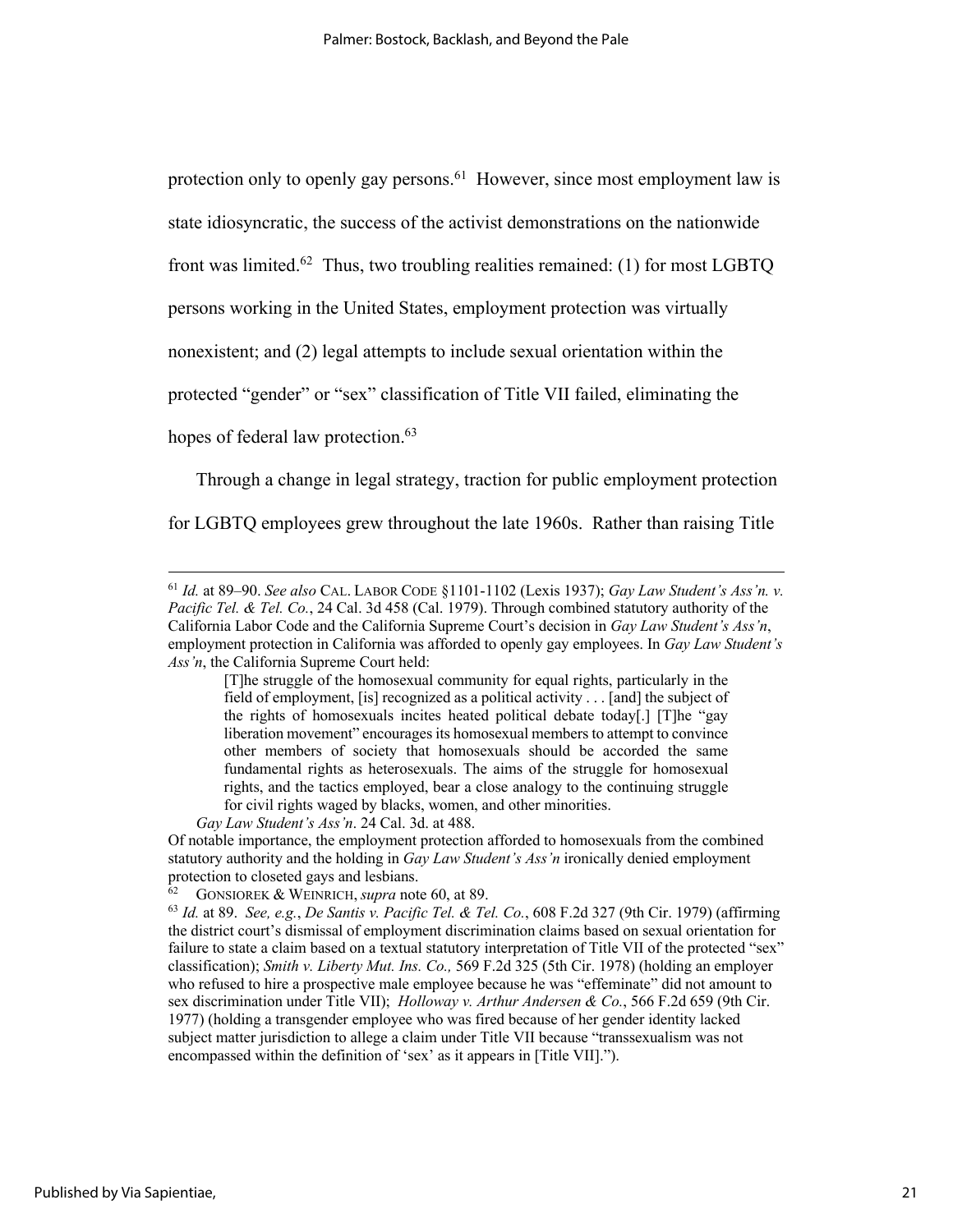VII claims for wrongful termination based on sexual orientation, discharged federal employees began to assert their due process rights.<sup>64</sup> Gay, or allegedly gay, federal employees—like Clifton Norton, a budget analyst for NASA successfully challenged their federal employment dismissal on these grounds.<sup>65</sup> In *Norton v. Macy*, the D.C. Circuit found that Norton's termination, which was based on his off-duty homosexual activity, lacked the necessary nexus between his sexual orientation and his job performance.<sup>66</sup> In response to cases like *Norton*, in 1980, the Director of the Office of Personnel Management—under the Carter Administration—advised federal agencies that under the Federal Employment Protection Act, "applicants and employees are to be protected against inquiries into, or actions based upon, non-job-related conduct, such as religious, community, or social affiliations, or sexual orientation."<sup>67</sup> However, these victories were limited to federal employees; protecting LGBTQ employees in private employment remained difficult.

<sup>&</sup>lt;sup>64</sup> GONSIOREK & WEINRICH, *supra* note 60, at 90.<br><sup>65</sup> Norton v. Macv. 417 F.2d 1161 (D.C. Cir. 1969).

<sup>&</sup>lt;sup>66</sup> Norton was dismissed for "immoral conduct" and for possessing personality traits that allegedly rendered him "unsuitable for further Government employment." Norton, however, had veteran preference because his job was established under the Veterans' Preference Act and his dismissal could only be sustained for "such cause as will promote the efficiency of the service." Since the Civil Service Commission failed to prove to the satisfaction of the court that homosexual activity was sufficient cause to deem an employee inefficient, the court found Norton was wrongfully terminated. *Id*.<br><sup>67</sup> OPM, *Memorandum on "Policy Statement on Discrimination on the Basis of Conduct Which* 

*Does Not Adversely Affect the Performance of Employees or Applicants for Employment*," (May 12, 1980). *See also* 5 U.S.C. § 2302(b)(10).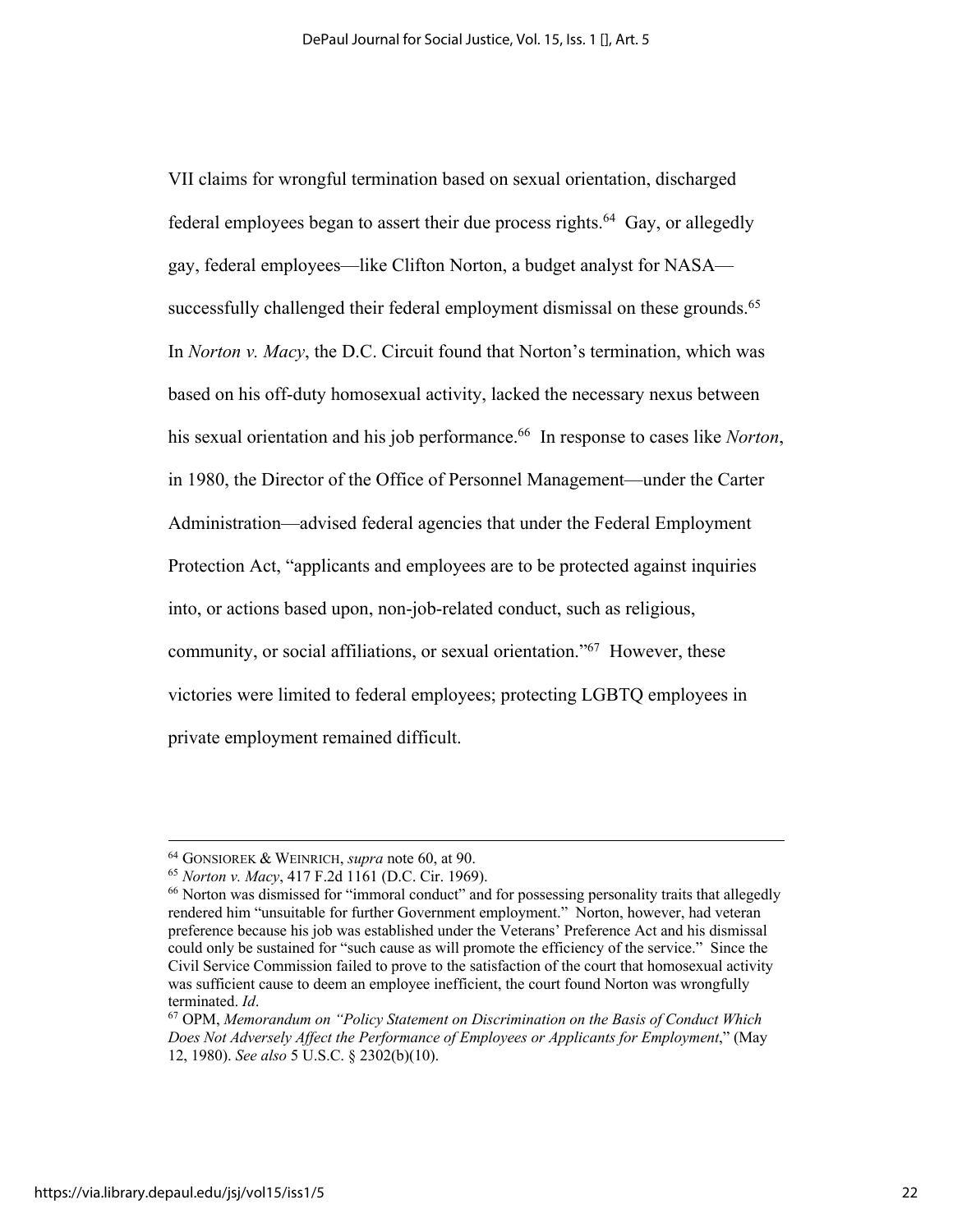An important development in employment discrimination protection for federal LGBTQ employees came in the Equal Employment Opportunity Commission (EEOC)'s 2015 administrative decision in *Baldwin v. Foxx*. 68 Following an investigation finding that the Federal Aviation Administration denied David Baldwin permanent employment because he was gay, the EEOC held that employment discrimination based on sexual orientation was covered by Title VII.69 Although this was a victory for LGBTQ employment rights, *Baldwin* was an agency interpretation of federal law. Its impact and scope were therefore only subject to *Skidmore* deference and not binding on federal courts. 70 As a result, district courts were split in applying the EEOC's interpretation of Title VII, with some choosing to follow contrary court decisions. 71 In sum, *Baldwin* served as nothing more than persuasive authority in favor of the morally correct outcome.

### B*. Factual and Procedural Background of* Bostock

 $^{68}$  *Baldwin v. Foxx*, 2015 EEOPUB LEXIS 1905 (E.E.O.C July 15, 2015).<br> $^{69}$  Among Baldwin's allegations were negative comments made by his supervisor about his sexual orientation, "We don't need to hear about that gay stuff." He also alleged that the supervisor told him on several occasions that he was "a distraction in the radar room" when his participation in conversations included mention of his male partner.  $Id$ . at  $4-5$ .

<sup>&</sup>lt;sup>70</sup> *Skidmore v. Swift & Co.*, 323 U.S. 134, 140 (1944) (Holding the weight of agency "judgment in a particular case will depend upon the thoroughness evident in its consideration, the validity of its reasoning, its consistency with earlier and later pronouncements, and all those facts which give it power to persuade, if lacking power to control.").

<sup>71</sup> *See Bostock v. Clayton Cnty.*, 140 S. Ct. 1731 (2020) (giving rise to the eventual challenge in the Supreme Court, the district court chose not to defer to the EEOC's decision and followed binding precedent in the Eleventh Circuit to rule in favor of the employer).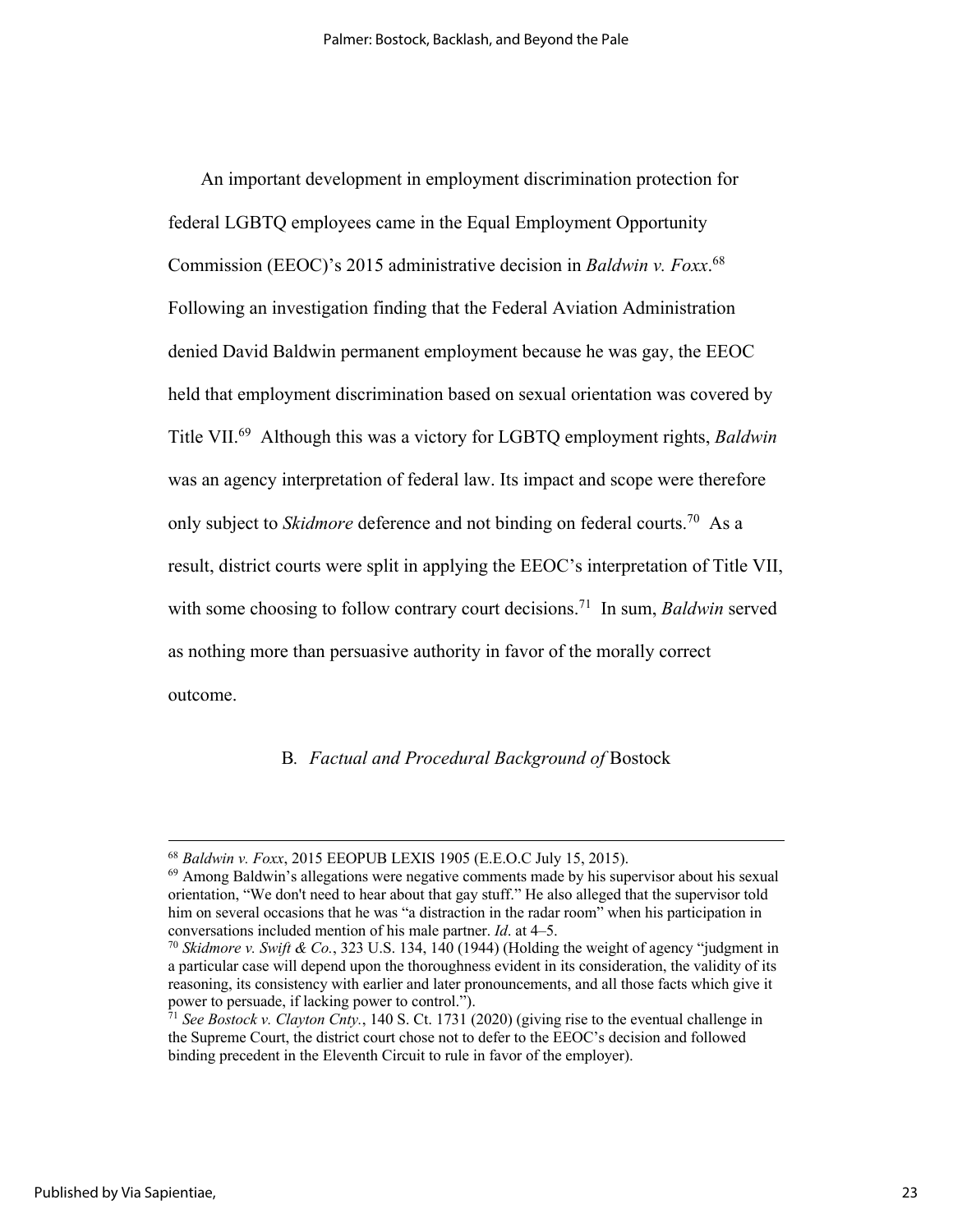Although progress had been made in advancing the legal argument that Title VII should be interpreted to protect LGBTQ employees from employment discrimination, the LGBTQ legal community feared the Supreme Court would strip this progress away when it granted certiorari to the consolidated cases in *Bostock v. Clayton County*. 72 This was mainly because of the unpredictable fifth vote necessary to find in favor of the employees.<sup>73</sup> It was presumed the four Democratic appointees—Justices Ginsburg, Sotomayor, Breyer, and Kagan would side with the employees, and Justices Thomas and Alito would vote against.<sup>74</sup> However, the remaining three Justices—Chief Justice John Roberts and Justices Kavanaugh and Gorsuch—all remained question marks.75

In addition to an examination of Justice Gorsuch's 33-page majority opinion, a full understanding of *Bostock* requires examining the procedural history and factual narratives of each of the three employees' Title VII claims. Justice Gorsuch summarized the lived experiences and complex litigation history of Gerald Bostock, Donald Zarda, Aimee Stephens, and the millions of other LGBTQ employees in four short paragraphs.<sup>76</sup> In a single sentence, Justice

<sup>72</sup> Arthur Leonard, *U.S. Supreme Court Holds that Title VII of the Civil Rights Act of 1964 Bans Anti-LGBT Employment Discrimination in Landmark 6-3 Ruling*, 2 LGBT LAW NOTES (July 2020). 73 *Id.*

<sup>&</sup>lt;sup>75</sup> LGBTQ rights activists had strongly opposed the confirmation of both Justice Gorsuch and Justice Kavanaugh because of their anti-gay rights track records. Equally unpredictable, Chief Justice Roberts had dissented in both *Windsor* and *Obergefell* and did not have the best pro-LGBTQ rights voting record. *Id.*

<sup>76</sup> *Bostock v. Clayton Cnty.,* 140 S. Ct. 1731, 1737–38 (2020).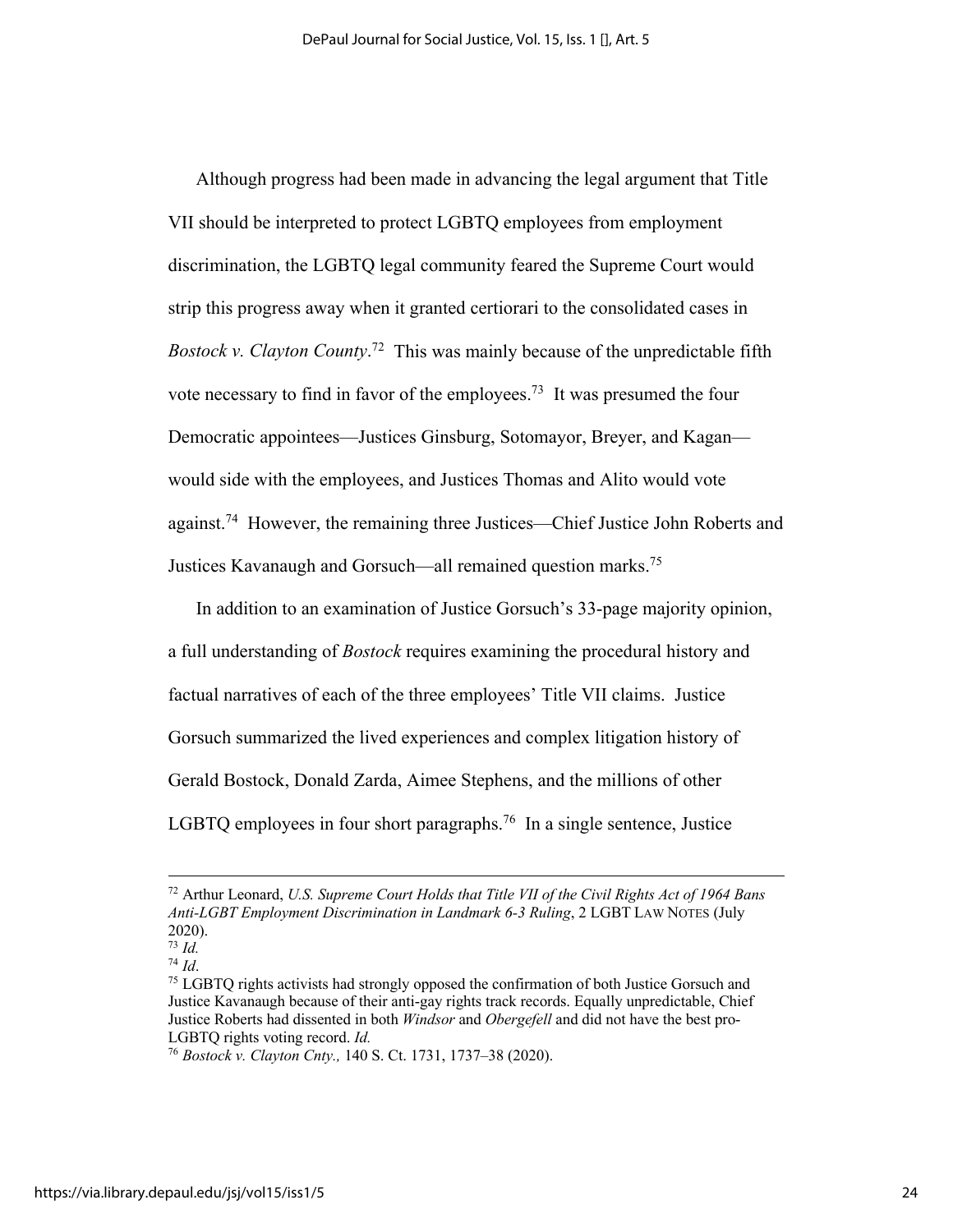Gorsuch minimized the lived experiences of the claimants by noting that "few facts are needed to appreciate the legal question [the court] face[d]."77 Justice Gorsuch then proceeded with nearly 30 pages of textual statutory interpretation of Title VII. He showed zero empathy for the embarrassment, humiliation, and financial hardship an employee experiences when terminated from employment because of their sexual orientation or gender identity.<sup>78</sup>

### *i. Procedural History*

The merits of Gerald Bostock's Title VII claim had not been decided prior to the Supreme Court's review because the district court dismissed his case during the pleading stage of litigation. 79 A three-judge panel of the Eleventh Circuit affirmed the district court's dismissal on the grounds that "the law does not prohibit employers from firing employees for being gay so his suit could be dismissed as a matter of law."80 This holding was premised on 39-year-old precedent from the Fifth Circuit that held, "discharge for homosexuality is not prohibited by Title VII."81 Although indisputably worthy of a rehearing *en banc*, the Eleventh Circuit voted  $9-2$  not to rehear his case.<sup>82</sup>

<sup>77</sup> *Id*. at 1737.

<sup>78</sup> *See generally id*. at 1737–54. 79 *Id.* at 1738. 80 *Id.*

<sup>81</sup> *See Blum v. Gulf Oil Corp.*, 597 F.2d 936, 938 (5th Cir. 1979); *Bostock v. Clayton Cnty.*, 723 Fed. Appx. 964 (11th Cir. 2018), *Bostock v. Clayton Cnty.*, 894 F.3d 1335, 1337 (11th Cir. 2018)

 $\frac{\hat{\mathcal{R}}_2}{\hat{\mathcal{R}}}$  *Bostock v. Clayton Cnty.*, 894 F.3d 1135 (11th Cir. 2018).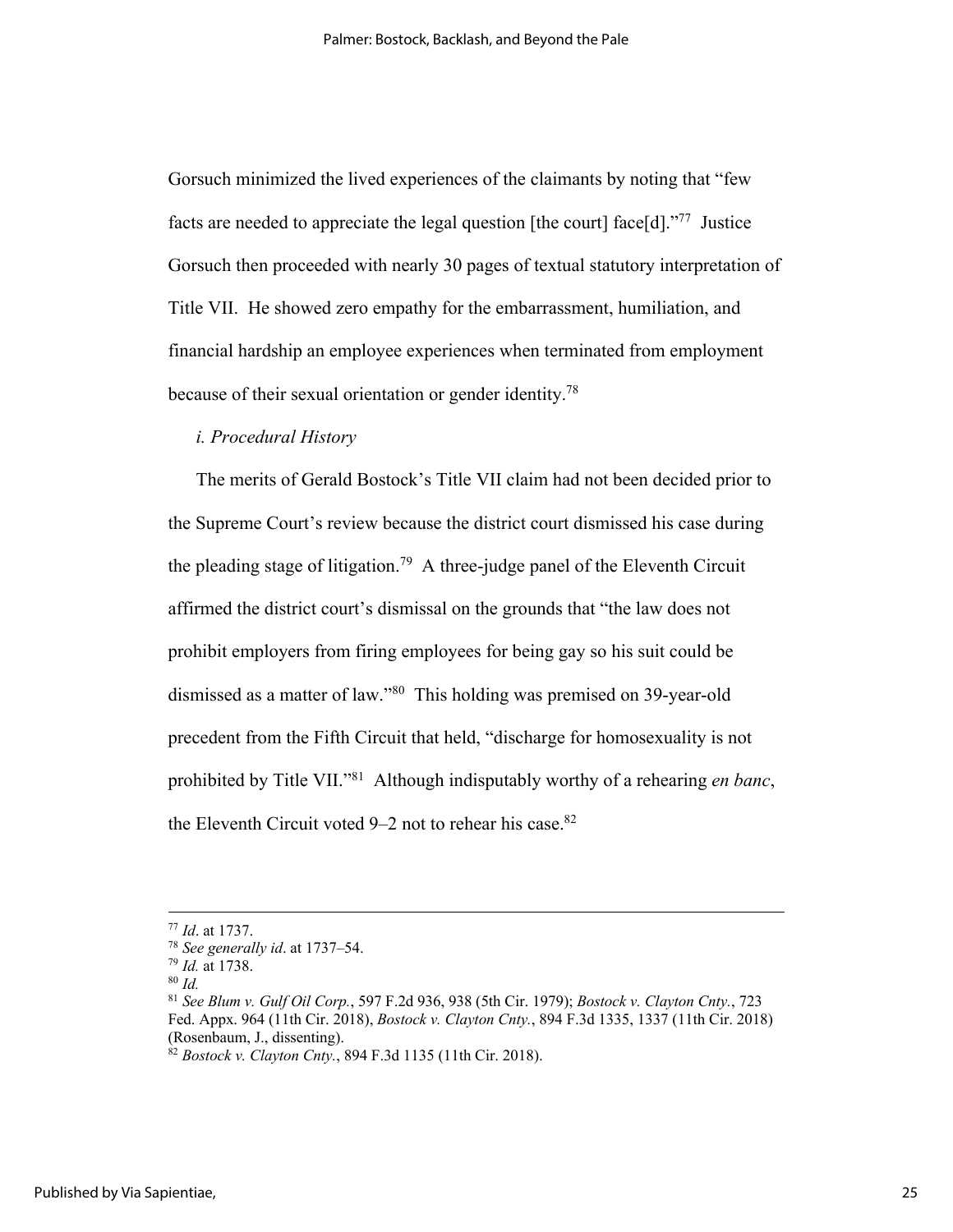Donald Zarda's Title VII claim came to a similar conclusion. In Zarda's case, the New York District Court "found a triable issue of fact as to whether Zarda faced discrimination because of his sexual orientation in violation of New York law" and allowed for his state law discrimination claim to proceed to trial.<sup>82</sup> However, like in *Bostock* at the appellate level, the New York District Court dismissed Zarda's Title VII claim at the pleading stage. After the trial jury found in favor of the employer on the state law claim, Zarda filed his first appeal to the Second Circuit. In his appeal, Zarda asked the court to hold that under Title VII, "'sex' encompasses discrimination based on 'sexual orientation."<sup>83</sup> However, the Second Circuit affirmed the district court's finding of summary judgement, relying on Second Circuit precedent from 2000 that precluded the Court from overturning a previous decision unless the court was sitting *en banc*. 84 Once the Second Circuit convened *en banc*, it overturned the ruling on Zarda's first appeal and concluded that sexual orientation discrimination does violate Title VII.<sup>85</sup>

Aimee Stephens' case has a more complex procedural history. After four years of litigation, the Sixth Circuit held that Stephens' employer violated Title VII when they fired Stephens, a transgender woman, for failing to conform to sex

<sup>82</sup> *See Zarda v. Altitude Express*, 855 F.3d 76, 80 (2d. Cir. 2017); N.Y. EXEC. LAW § 296(1)(a) (defining discrimination on the basis of sexual orientation as an "unlawful discriminatory practice . . .").

<sup>83</sup> *Zarda*, 885 F.3d at 81–82. 84 *Id.* at 79. 85 *Zarda v. Altitude Express*, 883 F.3d 100 (2d. Cir. 2018).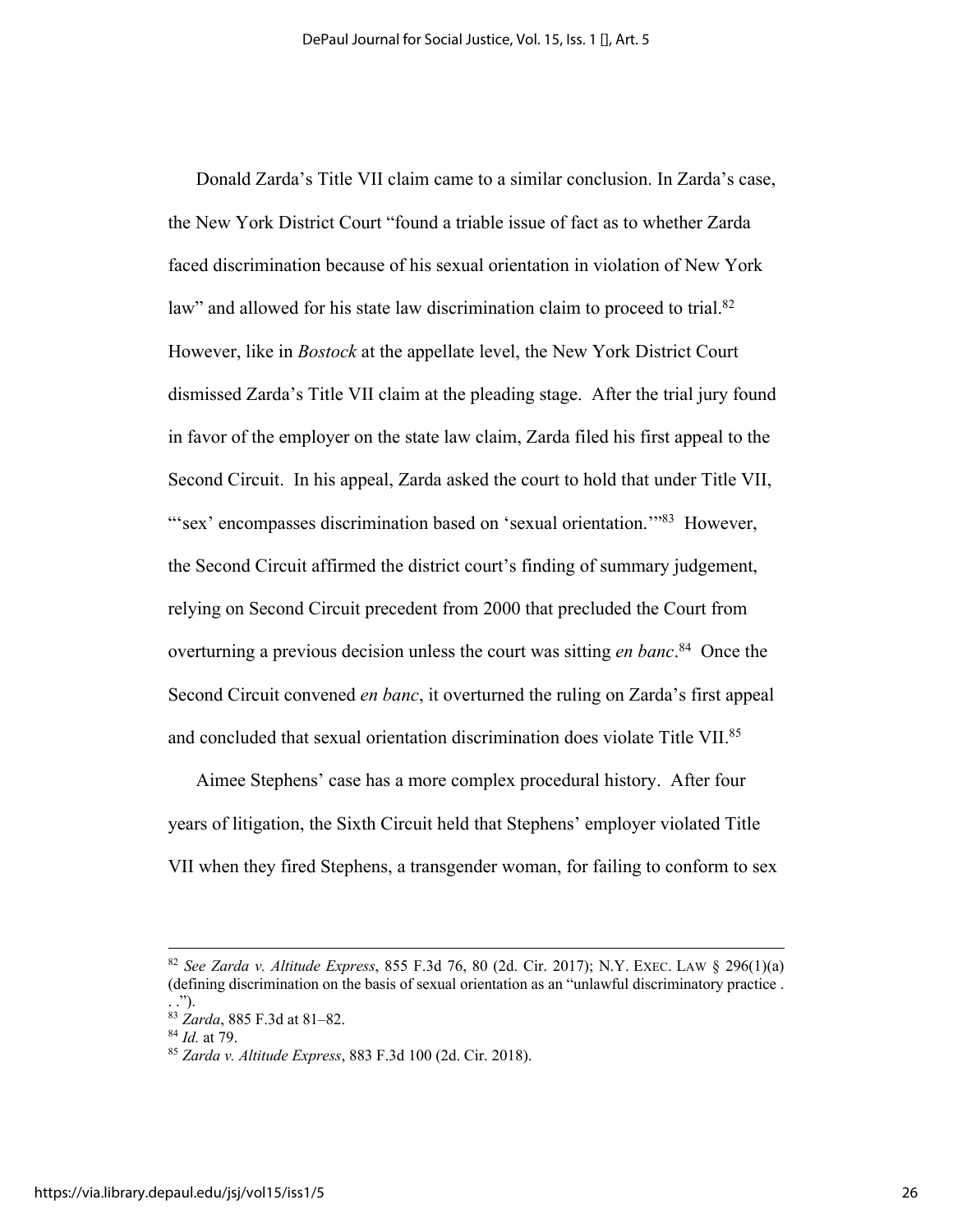stereotypes.<sup>86</sup> A particularly noteworthy outcome of Stephens' case was that the Sixth Circuit found that her employer was not shielded from the mandates of Title VII by a religious exemption.<sup>87</sup>

### *ii. Lived Experiences of the LGBTQ Employees*

To understand the commitment to heteronormativity by all three levels of the court system illustrated in *Bostock*, it is necessary to examine the factual narratives behind Bostock's, Zarda's, and Stephens' Title VII claims. The following three sections are dedicated to understanding the social struggles that were the catalyst for *Bostock*.

# *1. Gerald Bostock's Title VII Claim*

After over ten years of service as a Child Welfare Services Coordinator for the Juvenile Court of Clayton County, Gerald Bostock was terminated for "conduct unbecoming of a county employee."<sup>88</sup> During his tenure as a Clayton County employee, he "received good performance evaluations and the program he managed received accolades."<sup>89</sup> In 2013, a few months after Bostock became an active participant in a gay recreational softball league, the county conducted an internal audit of the Court Appointed Special Advocate funds Bostock managed.<sup>90</sup>

<sup>86</sup> *EEOC v. Harris Funeral Homes*, 884 F.3d 560 (6th Cir. 2018); *Bostock*, 140 S. Ct. at 1738. <sup>87</sup> *Harris Funeral Homes*, 884 F.3d at 581–600 (disposing the employer's religious exemption defenses to Title VII liability).

<sup>88</sup> Bostock v. Clayton Cnty., 2016 U.S. Dist. LEXIS 192898, at \*3–4 (N.D. Ga. Nov. 3, 2016). <sup>89</sup> *Id*. at \*3 (Mr. Bostock was recognized by the national CASA for Clayton County's CASA expansion and he served on its Standards and Policy Committee for approximately one year around 2011).

<sup>90</sup> *Id*. at \*4.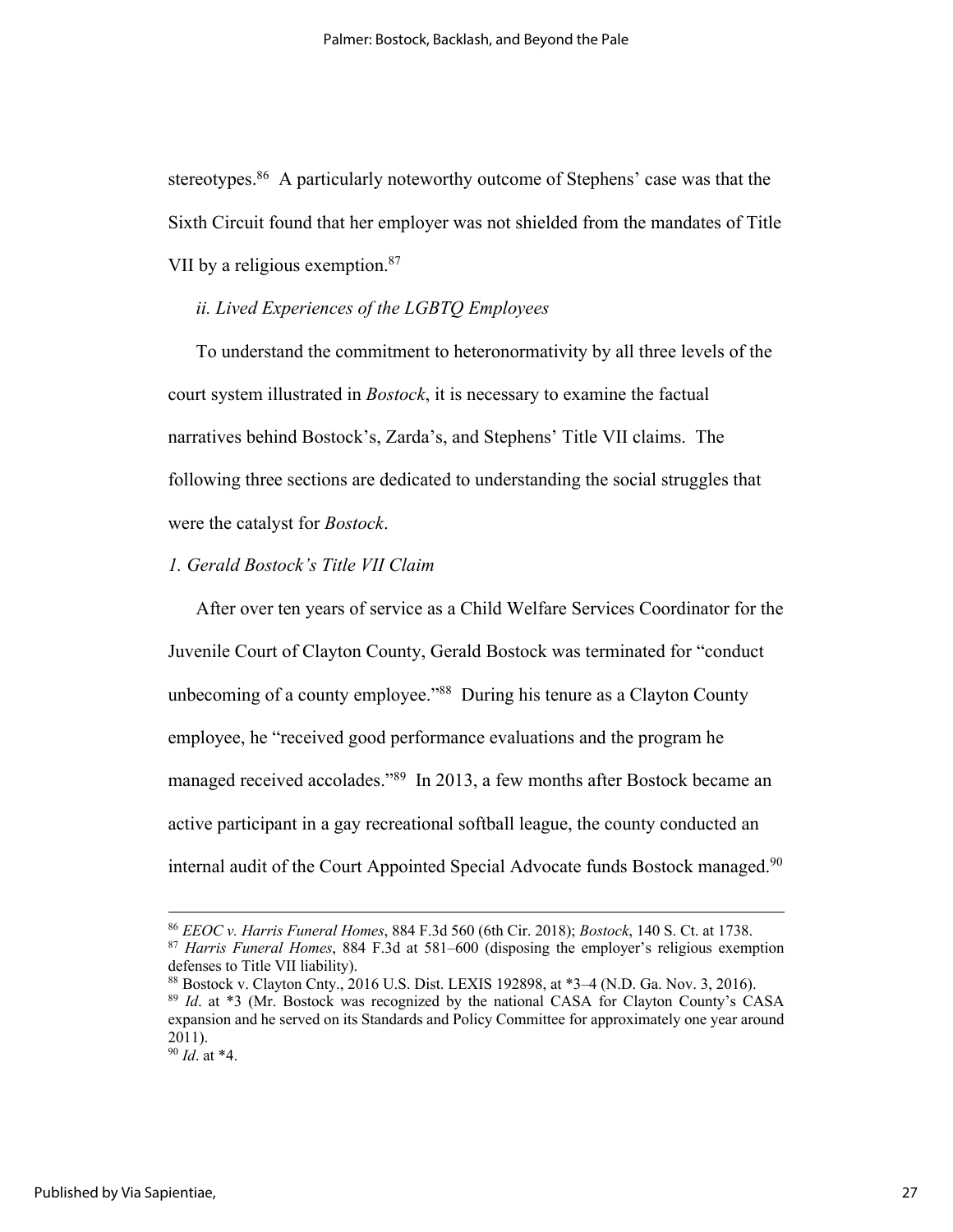During the auditing period, several "disparaging comments" were made about Bostock's "sexual orientation, identity[,] and participation in the softball league."91 Shortly after the audit was initiated, Bostock was terminated, prompting him to file a complaint with the  $EEOC<sup>92</sup>$  In his filing, he noted his belief "that [he had] been discriminated against because of sex in violation of Title VII."93 Bostock alleged that the audit was initiated "as a pretext for discrimination based on his sexual orientation and failure to conform to a gender stereotype."94

Three years after his termination, Bostock filed his initial complaint in the Northern District of Georgia *pro se*, pleading only discrimination based on sexual orientation.95 After securing counsel, his complaint was amended twice, with each amendment only alleging one count of discrimination based on sexual orientation and omitting reference to discrimination based on gender stereotyping.<sup>96</sup>

At the pre-trial stage of litigation, the district court granted a motion to dismiss in favor of the employer and concluded that Bostock failed to state a

<sup>91</sup> *Id*. *See also* Def's Answer to Sec. Am. Compl. at 8, *Bostock v. Clayton Cnty.*, 2016 U.S. Dist. LEXIS 192898 (N.D. Ga. Nov. 3, 2016). The County alleges that the audit into the County's CASA funds was initiated as a response to an email from a former county employee that claimed Mr. Bostock was "misusing program funds" and "urg[ed] that an investigation be conducted into [Mr. Bostock's] misconduct." *Id.*

<sup>92</sup> *Bostock v. Clayton Cnty.,* 2016 U.S. Dist. LEXIS 192898, at \*4 (N.D. Ga. November 3, 2016).

<sup>93</sup> *Id*. at \*5. 94 *Id*. at \*4. 95 *Id*. at \*5. 96 *Id*. at \*5, \*14–18.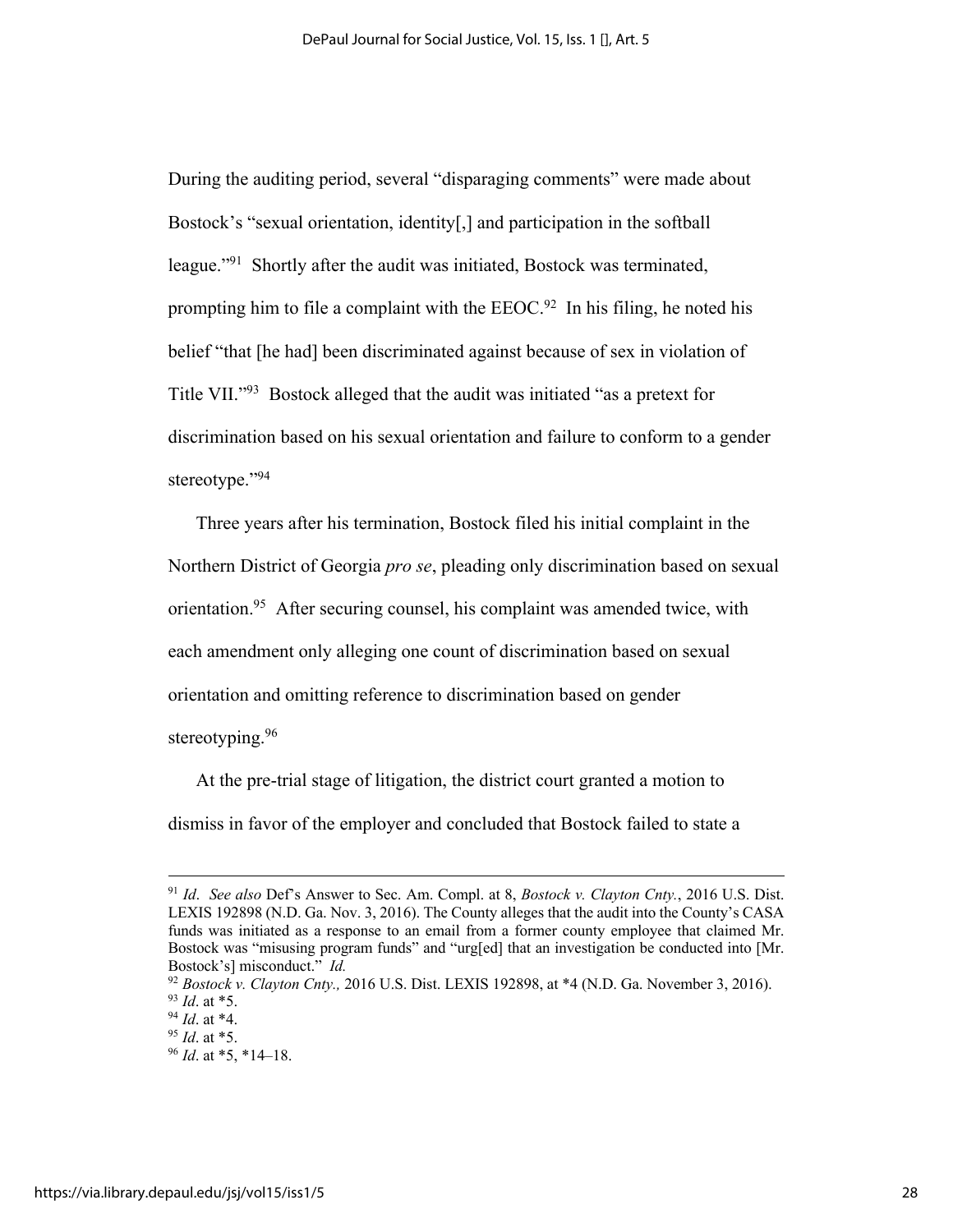claim under Title VII. $97$  Guided by the legislative history of the Civil Rights Act of 1964, findings of Congressional intent from two Fifth Circuit decisions from the 1970s, and agency rulings from the 1970s, the court held that discrimination claims based on sexual orientation are not subject to the protections afforded by Title VII.98 Ironically, the court also cited the EEOC's 2015 decision in *Baldwin* but only noted "its inconsistency with the EEOC's earlier pronouncement [that there was 'no support in either the language of the legislative history or the statute for the proposition that in enacting Title VII Congress intended to include a person's sexual practices within the meaning of the term sex]."99 Turning to the gender stereotyping claim, which was one of the County's affirmative defenses, the court found that Bostock failed to "avoid dismissal of [his] case by bootstrapping a conclusory gender stereotyping allegation to his sexual orientation discrimination claim" and failed to allege sufficient facts to show he was discriminated against for failing to conform to gender norms.<sup>100</sup> The court also found that Bostock failed to exhaust administrative remedies regarding any gender stereotyping claims because the claim was not raised in any of the filings with the EEOC.<sup>101</sup>

<sup>97</sup> *Bostock v. Clayton Cnty.,* 2016 U.S. Dist. LEXIS 192898, at \*1 (N.D. Ga. Nov. 3, 2016). <sup>98</sup> *Id*. at \*6–13 (citing *Diaz v. Pan Am. World Airways, Inc.*, 442 F.2d 385 (5th Cir. 1971); *Willington v. Macon Telegraph Publishing Co.*, 507 F.2d 1084 (5th Cir. 1975); EEOC Dec. No. 76-75 (Dec. 4, 1975)).

<sup>99</sup> *Id*. at \*7–9, \*12–13. 100 *Id*. at \*16–17. 101 *Id*. at \*18–20.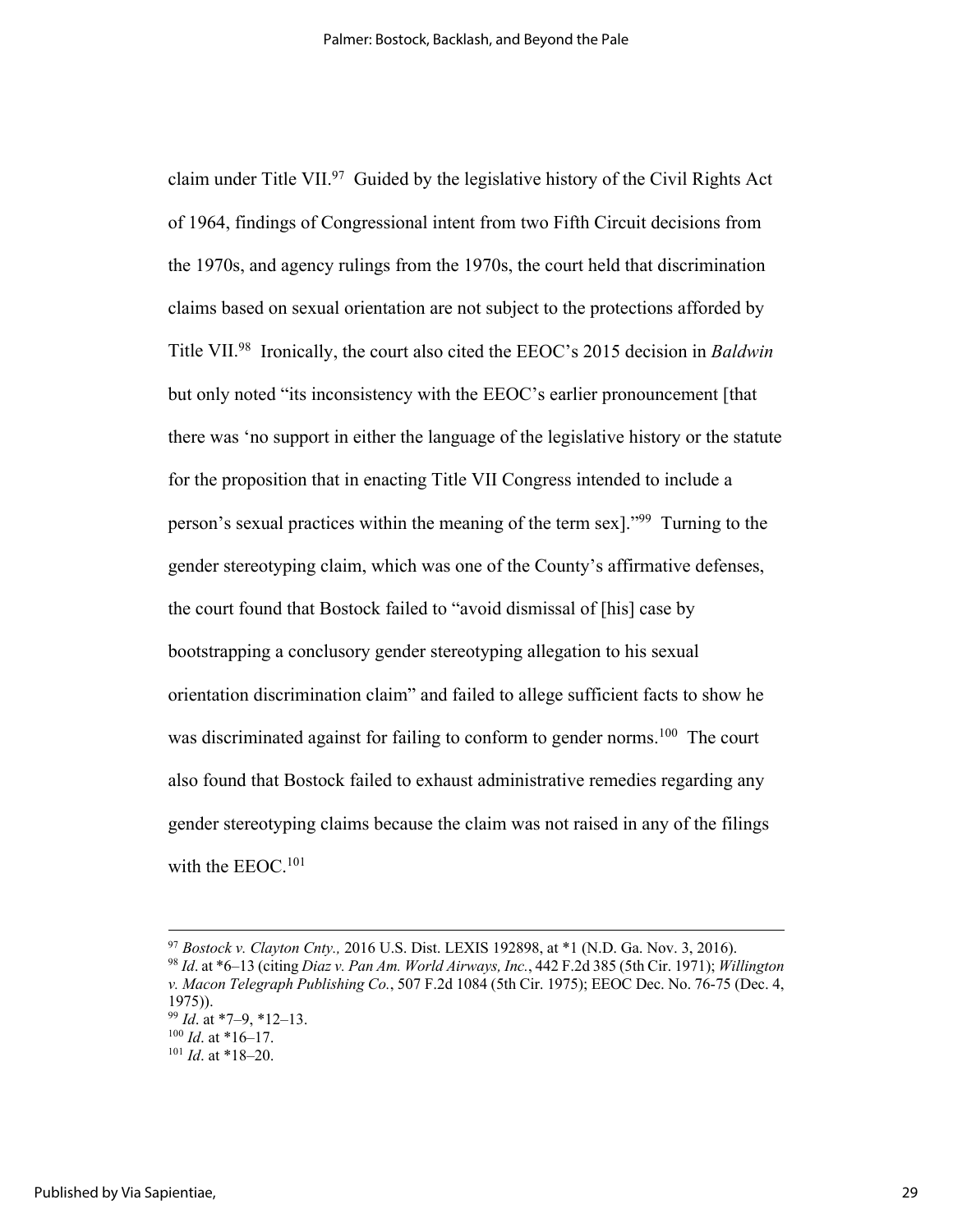In sum, the Georgia federal district court ignored the substantial harm that Bostock and other gay men endure because of termination from employment based on sexual orientation. By dismissing his Title VII claim on procedural grounds and precluding other LGBTQ litigants from relying on *Baldwin* when bringing suits in Georgia federal court, the court granted employers a right to discriminate against gay employees without fear of violating Title VII.

## *2. Donald Zarda's Title VII Claim*

Donald Zarda was a highly experienced licensed tandem and accelerating freefall instructor who worked seasonally for Altitude Express in the summers of 2001, 2009 and 2010.102 Throughout his distinguished career as an instructor, which began in 1995, Zarda participated in over 3500 skydiving jumps.<sup>103</sup> For safety, novice divers must jump while strapped "hip-to-hip and shoulder-toshoulder" with an instructor.<sup>104</sup> These divers routinely sign safety waivers consenting to physical contact with the instructor.<sup>105</sup> To make light of the intimate situation, instructors often joke about the close physical proximity between themselves and the client throughout the course of the jump.<sup>106</sup> At

<sup>102</sup> Sec. Am. Comp. at 3, *Zarda v. Altitude Express, Inc.*, Mar. 28, 2014, (No. 10-cv-04334-JFB), 2014 WL 12884507.

<sup>103</sup> *Id.*

 $\frac{104}{105}$  *Id.* at 4.

<sup>&</sup>lt;sup>106</sup> *Id.* at 3 (noting examples of when a man is strapped to another man instructors would say something like: "I bet you didn't know you were going to be strapped so close to a man;" or, "That's the straps you're feeling," in reference to the bulge protruding from the equipment; or, "Does your girlfriend know you're gay?" when a straight man was strapped to another straight man when the client's girlfriend was present).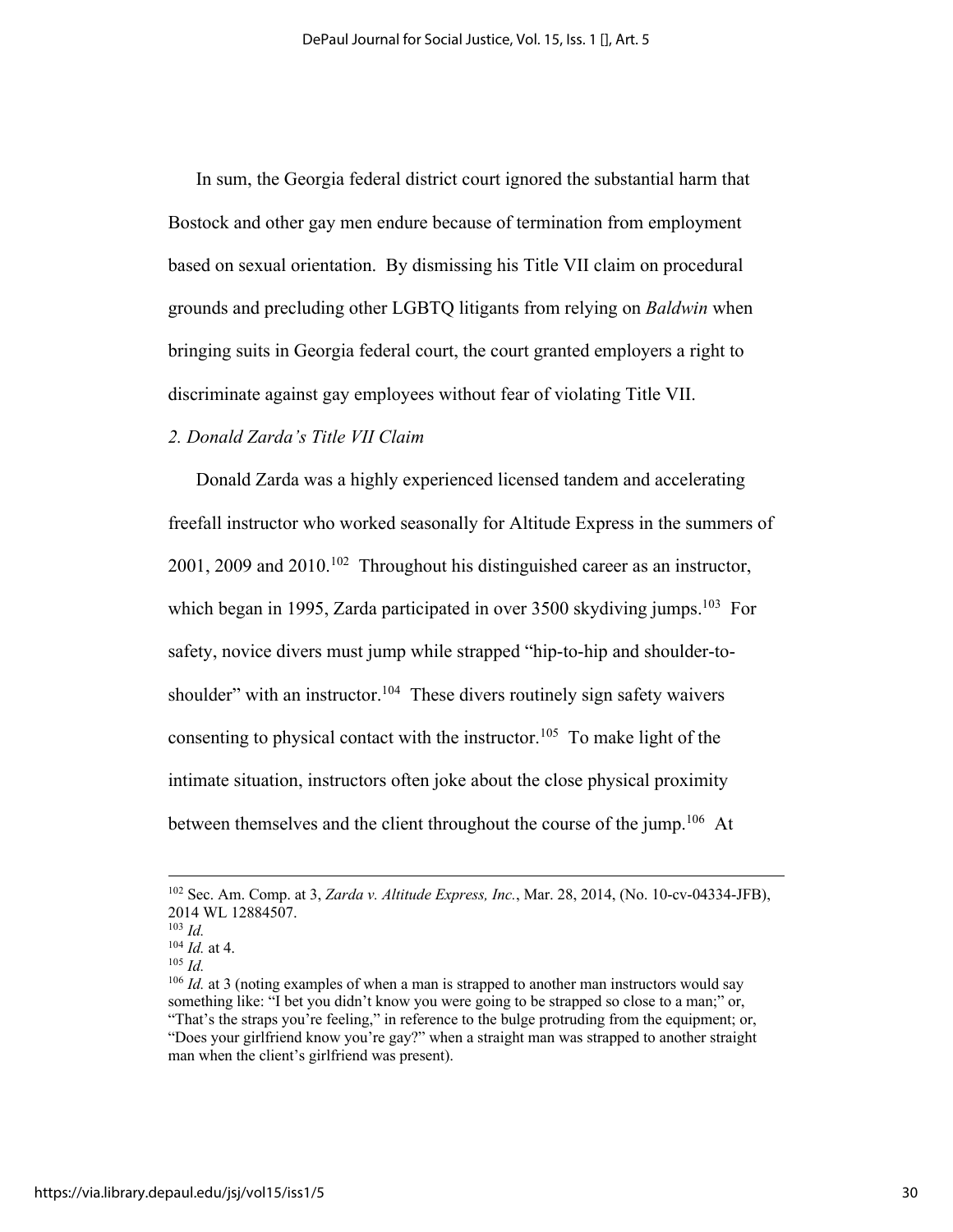Altitude Express, these jokes, usually sexual in nature, were a form of openly tolerated banter. For Zarda, many of these jokes were about his sexual orientation.<sup>107</sup> On several occasions while tightly strapped to women, Zarda attempted to break the ice by saying something along the lines of, "You don't have to worry about us being so close because I'm gay."<sup>108</sup> Statements like these were unproblematic until a homophobic female client complained in July 2010.<sup>109</sup> As a result of this complaint, on July 18, 2010, Zarda was suspended from employment with Altitude Express. Specifically, his employer claimed Zarda had discussed "personal escapades" outside of the office with the client.<sup>110</sup> A single comment about his sexual orientation resulted in Zarda's termination. 111

As noted in the procedural history above, Zarda's Title VII claim never made it past the pleading stage.<sup>112</sup> Unfortunately, his fight took a heartbreaking turn in 2014 when he died in an accident that occurred while BASE jumping, a more extreme form of skydiving.<sup>113</sup> Although Zarda could not observe the Supreme

<sup>107</sup> *Id.*

 $\frac{108}{109}$  *Id.* at 5–6.

<sup>&</sup>lt;sup>110</sup> *Id.* at 7.<br><sup>111</sup> *Id.*  $\frac{111}{2}$  *Id.* See supra notes 83–86 and accompanying text.

<sup>&</sup>lt;sup>113</sup> Melissa Zarda, *My Brother Was Fired After Revealing He Was Gay. Now I'm Continuing His Fight at the Supreme Court*, TIME (July 1, 2019), https://time.com/5617310/zarda-supreme-courtlgbtq/.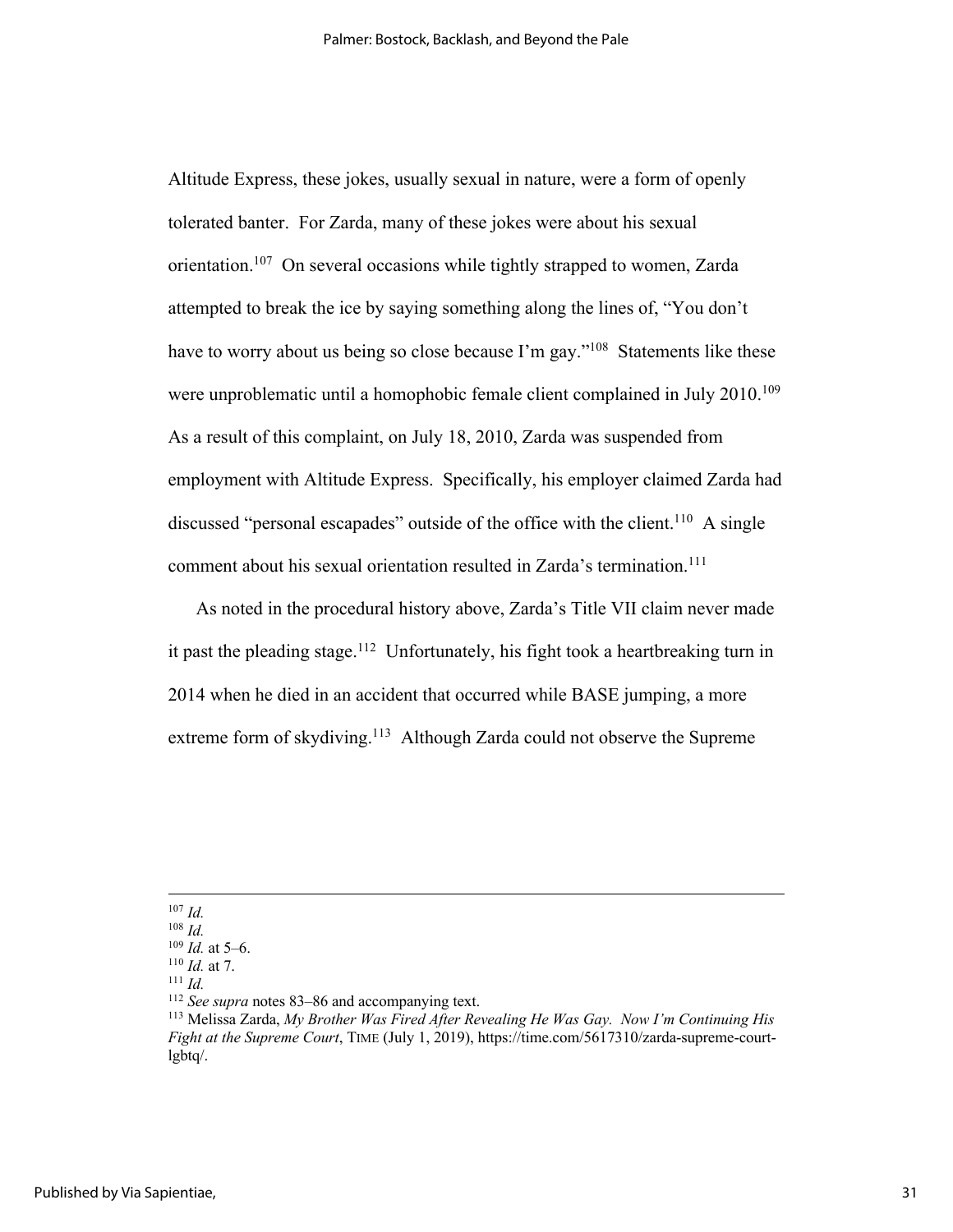Court oral arguments or learn the outcome of his fight, his sister, Melissa, and partner, Bill, kept his case moving forward.<sup>114</sup>

#### *3. Aimee Stephens's Title VII Claim*

Aimee Stephens was born biologically male and worked for R.G. & G.R. Harris Funeral Homes, Inc. for roughly six years before informing her employer of her intention to have sex reassignment surgery and work full-time as a woman.<sup>115</sup> When Stephens applied to work at the funeral home in 2007, she presented as a man and used her then-legal name.<sup>116</sup> As part of the funeral home's discriminatory, sex-specific employee dress code, Stephens was required to wear a suit and tie when she lived as a public-facing male.<sup>117</sup> When Stephens notified her employer of her intent to transition, she stated she was going on a vacation and would return "as [her] true self, Aimee Australia Stephens, in appropriate business attire."118 She was fired just before she intended to leave for vacation.<sup>119</sup> The employer's stated reason for her termination was blatant

*Id.*

<sup>114</sup> Melissa Zarda noted:

For too many LGBTQ people, the promise of civil rights for all is not an everyday reality. I hope that when people hear Don's story they are moved to speak up, urging the court not to roll back the rights of so many people who are just trying to do their jobs. If we are to ever achieve real equality and justice, we must continue to fight for the civil rights on behalf of Don and on behalf of LGBTQ people everywhere.

<sup>115</sup> *EEOC v. Harris Funeral Homes*, 884 F.3d 560, 566–68 (6th Cir. 2018).

<sup>116</sup> *Id*. at 567.

<sup>117</sup> *Id*. at 568. 118 *Id*. at 569. 119 *Id*.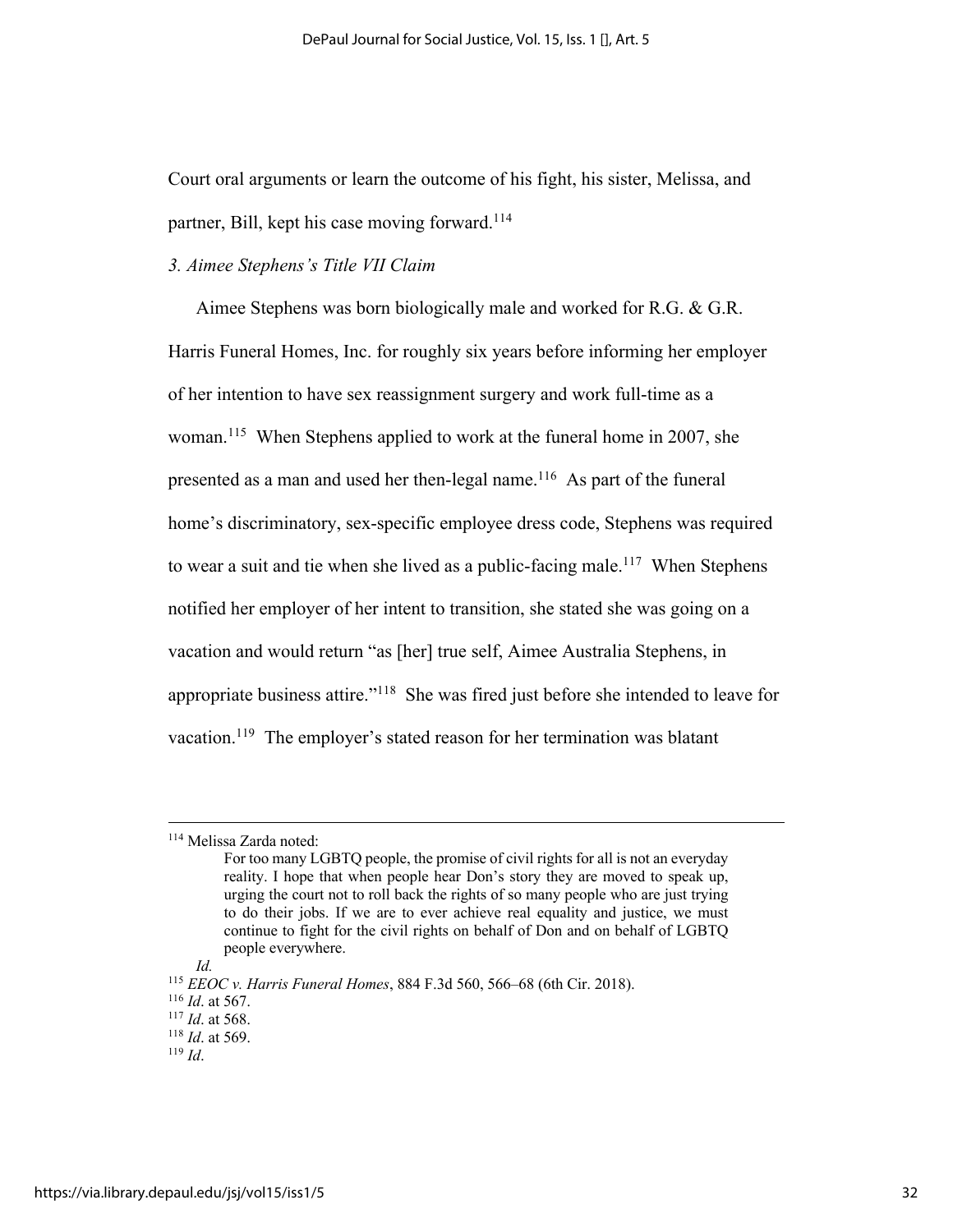transphobia; the employer testified he "sincerely believe[d] that the Bible teaches that a person's sex is an immutable God-given gift," and that he fired Stephens because "[Stephens] was no longer going to represent himself as a man [and] wanted to dress as a woman."<sup>120</sup>

After being wrongfully terminated because of her gender identity and turning down a severance agreement from her employer if she "agreed not to say anything or do anything," Stephens filed a sex-discrimination charge with the EEOC.<sup>121</sup> The EEOC found there was reasonable cause to believe that Stephens had been wrongfully discharged in violation of Title VII.<sup>122</sup> After the funeral home and the EEOC were unable to resolve the dispute through an informal conciliation process, the EEOC filed a complaint against the funeral home in September 2014.123 The EEOC zealously advocated for Stephens' claim to be covered under Title VII for three years; however, this stopped when the Trump Administration took office and the Solicitor General intervened. 124 The Solicitor General effectively "changed sides" and argued that the employer should prevail.<sup>125</sup> Expressing concerns in the changing policy priorities within the U.S.

 $120$  *Id.* At trial, the Employer purposefully mis-gendered Ms. Stephens and refused to use Ms. Stephens's preferred pronouns when referring to her.

<sup>121</sup> *Id*. 122 *Id.*

<sup>123</sup> *Id*.

<sup>124</sup> Leonard, *supra* note 72, at 3. 125 *Id*.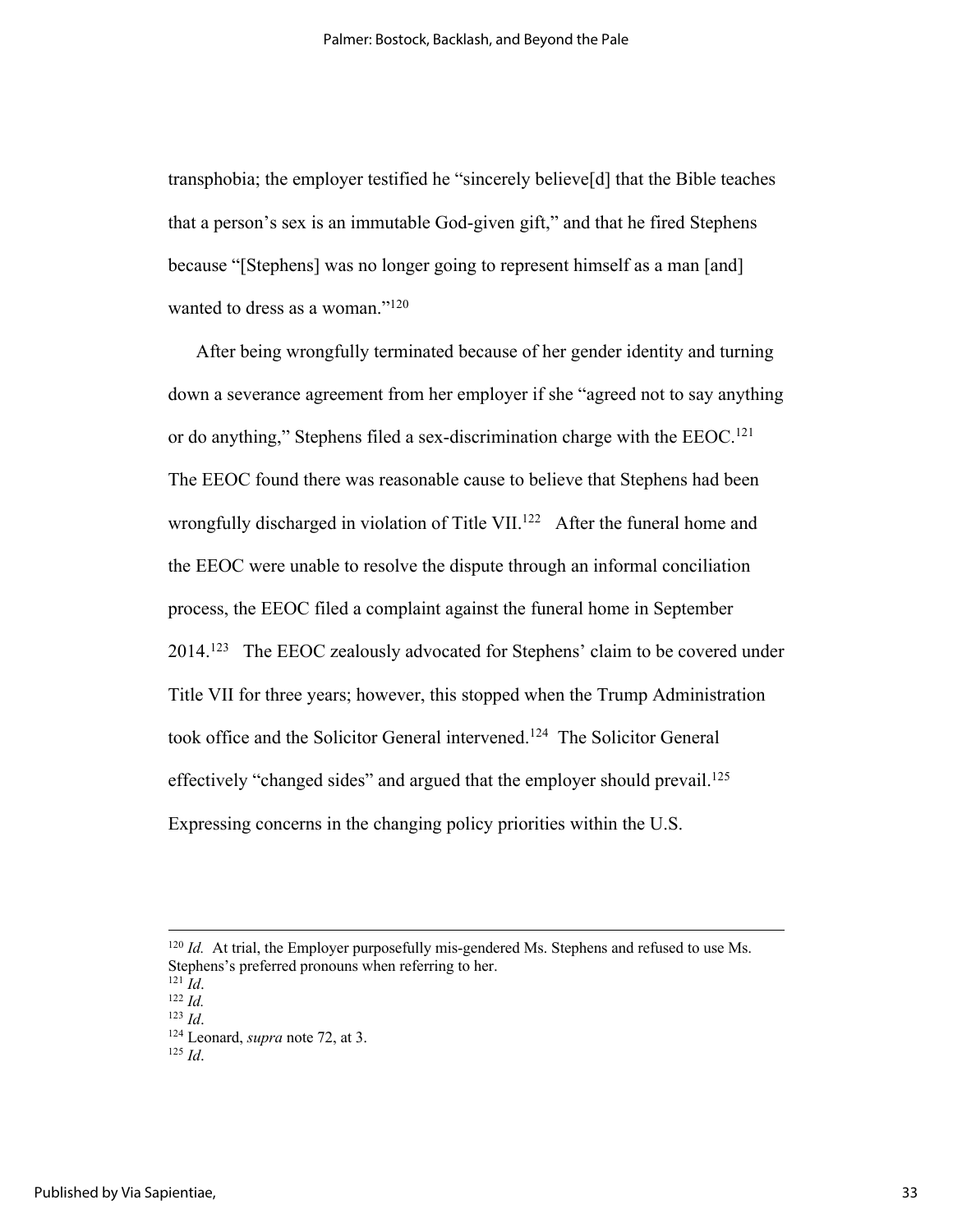Government, Stephens moved to intervene and represent herself personally; the Sixth Circuit granted this motion in March 2017.126

The Sixth Circuit ultimately found in favor of Stephens and held that her employer violated Title VII's antidiscrimination mandates.<sup>127</sup> Additionally, the Sixth Circuit found that neither the ministerial exception to Title VII nor the Religious Freedom Restoration Act (RFRA) served as adequate defenses to preclude enforcement of Title VII.<sup>128</sup> These findings are important when considering the tension between religious liberty and federal antidiscrimination mandates.

#### C*. Facts and Arguments Before the Supreme Court*

Throughout the numerous court filings for the three cases in *Bostock*, two main strands of argumentation emerged. The first was comprised of various antistereotyping theories advanced by the LGBTQ employees to persuade the Supreme Court to follow its plurality opinion in *Price Waterhouse v. Hopkins*. 129 The other, of course, was the line of argumentation the majority adopted: textualism.130

<sup>126</sup> *Harris Funeral Home*, 884 F.3d at 570.

 $127$  *Id.* 

<sup>128</sup> *See id.* at 581. As explained by the Sixth Circuit, RFRA prohibits the government from enforcing a religiously neutral law against an individual if the law substantially burdens the individual's religious exercise and is not the least restrictive way to further a compelling government interest. <sup>129</sup> See Price Waterhouse v. Hopkins, 490 U.S. 228 (1989); Ho, *supra* note 27, at 304–15.<br><sup>130</sup> See Brief of William N. Eskridge Jr. and Andrew M. Koppelman as *Amici Curie* Supporting Emp. at 4–5, *Bostock v. Clayton Cnty*., 140 S. Ct. 1731 (2020) (Nos. 17–1618, 17–1623, & 18–107).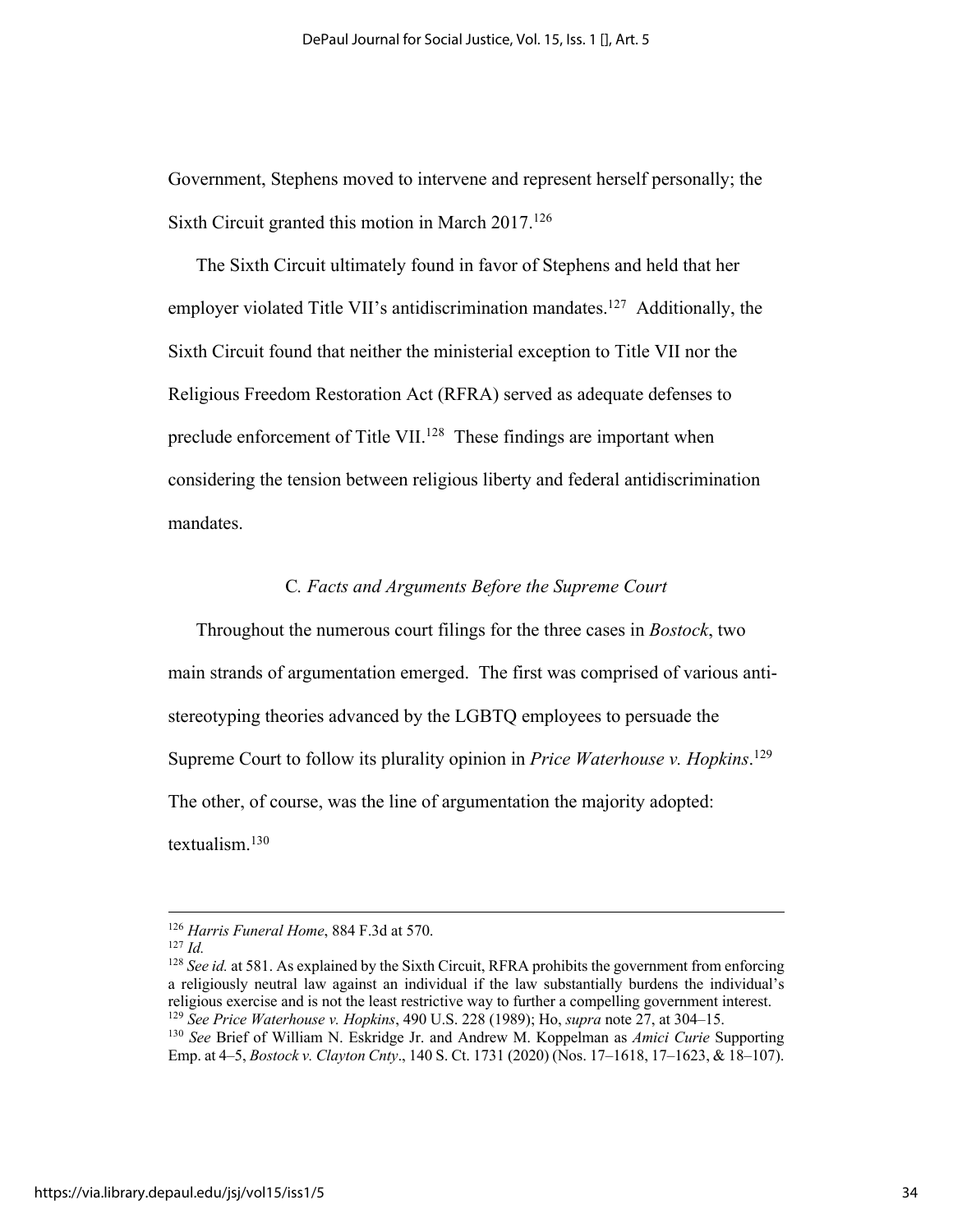Had the Court adopted the anti-stereotyping strand of argumentation, the lived experiences of the LGBTQ employees would have inevitably guided the Court's decision-making. This is largely because the Court in *Price Waterhouse*  concluded that adverse employment actions taken based on the belief that a female accountant should walk, talk, and dress femininely constituted impermissible sex discrimination.131 According to Zachary Kramer, "*Price Waterhouse* was indeed a watershed moment in the arc of sex discrimination law."<sup>132</sup> Noted by Jeremiah Ho, the Supreme Court's gender stereotyping theory in *Price Waterhouse* revealed the hardship, public humiliation, and embarrassment discriminated employees endured. The theory accomplished this by disaggregating sex and behavior to direct attention to the reality of working in a hostile work environment. 133

<sup>&</sup>lt;sup>131</sup> In *Price Waterhouse*, an accounting firm hesitated to promote a woman candidate, Anne Hopkins, to partnership status because of stereotypical perceptions relating to her gender. The Court noted:

One partner described her as "macho"; another suggested that she "overcompensated for being a woman"; a third advised her to take "a course at charm school." Several partners criticized her use of profanity; in response, one partner suggested that those partners objected to her swearing only "because it's a lady using foul language." Another supporter explained that Hopkins "ha[d] matured from a tough-talking somewhat masculine hard-nosed mgr to an authoritative, formidable, but much more appealing lady ptr candidate." But it was the man who, as Judge Gesell found, bore responsibility for explaining to Hopkins the reasons for the Policy Board's decision to place her candidacy on hold who delivered the *coup de grace*: in order to improve her chances for partnership, Thomas Beyer advised, Hopkins should "walk more femininely, talk more femininely, dress more femininely, wear make-up, have her hair styled, and wear jewelry."

*Price Waterhouse*, 490 U.S. at 250–52.<br><sup>132</sup> Zachary A. Kramer, *The New Sex Discrimination*, 63 DUKE L.J. 891, 925–26 (2014).<br><sup>133</sup> Ho, *supra* note 27, at 310.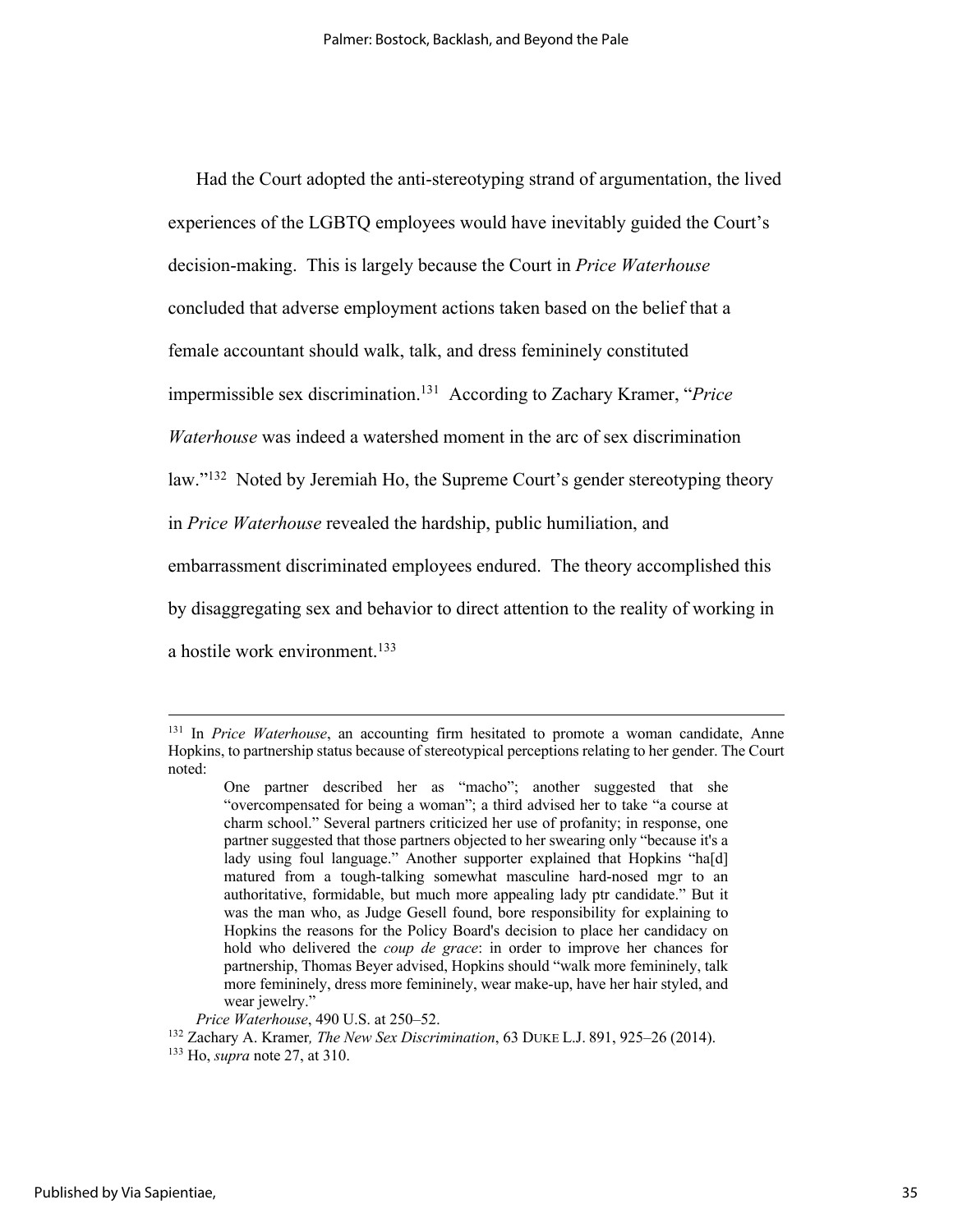Applying the anti-stereotyping theory to the context of discrimination based on sexual orientation or gender identity stems from concepts of heteronormativity. As Justice Alito, dissenting in *Bostock*, noted:

The argument goes like this. Title VII prohibits discrimination based on stereotypes about the way men and women should behave; the belief that a person should be attracted only to persons of the opposite sex and the belief that a person should identify with his or her biological sex are examples of such stereotypes; therefore, discrimination on either of these grounds is unlawful.<sup>134</sup>

Therefore, for the anti-stereotyping theory to prove a claim of sex discrimination based on sexual orientation or gender identity, the Court must consider the lived experiences of the employees alleging discrimination.

The other argument relied on textualism. As discussed throughout this Article, employing textualism as a matter of statutory interpretation runs counter to anti-stereotyping theory and ignores the reality of discrimination. Although both strands of argumentation might have led to the same result, a textualist interpretation of Title VII's mandates inadvertently allowed the Court to erase the social struggles of the LGBTQ employees from the opinion and severely limited the scope of the Court's opinion on future cases.

Note that in Stephens' case, Harris Funeral Homes unsuccessfully raised a defense to Title VII based on religious beliefs at the intermediate appellate level. As Justice Gorsuch noted towards the end of the *Bostock* majority opinion, "[i]n

<sup>134</sup> *Bostock v. Clayton Cnty.*, 140 S. Ct. 1731, 1765 (2020) (Alito, J., dissenting).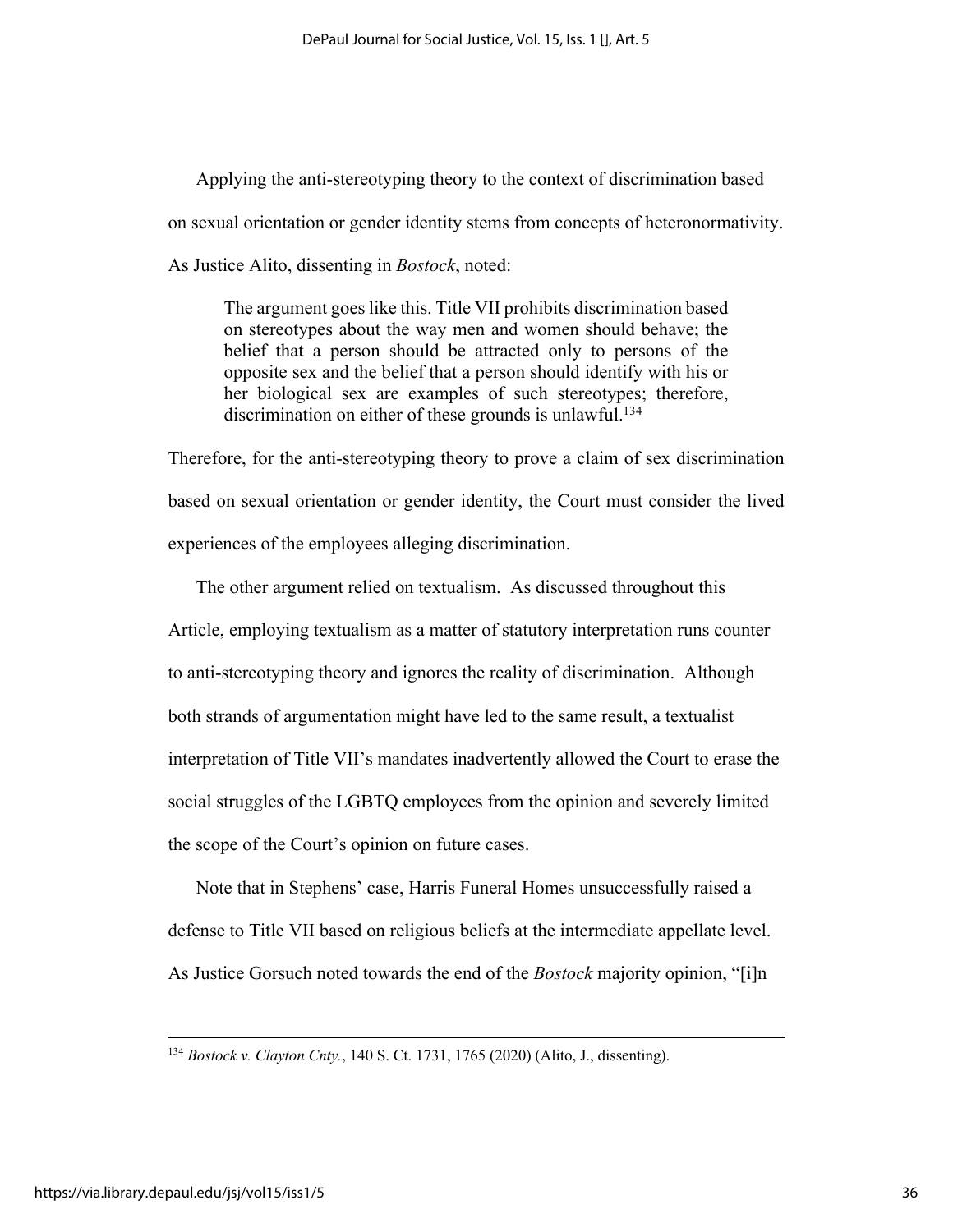its certiorari petition, however, the company declined to seek review of that adverse decision, and no other religious liberty claim is now before us."<sup>135</sup> Therefore, instead of resolving the extreme tension between religious liberty and antidiscrimination legal doctrine, the Court reserved the "question for future cases."136

#### D*. Critiquing the* Bostock *Court*

Justice Gorsuch exhibits a sworn allegiance to the principles of textualism.<sup>137</sup> When presented with the challenge of interpreting ambiguous words or phrases in statutes, textualists task themselves with determining the ordinary public meaning of the text at the time of its adoption.138 In Justice Gorsuch's analysis, criticized as a "literalistic approach" by Justice Kavanaugh in dissent, he insisted that Title VII is written in starkly broad terms and has always protected discrimination based on sexual orientation and gender identity.<sup>139</sup> Justice Gorsuch's textualist

<sup>135</sup> *Id.* at 1754.<br><sup>136</sup> *Id.*<br><sup>137</sup> Leonard, *supra* note 72, at 3.

<sup>&</sup>lt;sup>138</sup> Bostock, 140 S. Ct. at 1738.

<sup>&</sup>lt;sup>139</sup> *Compare id.* at 1743 (Justice Gorsuch noting that "[f]or an employer to discriminate against employees for being homosexual or transgender, the employer must intentionally discriminate against individual men and women in part because of sex. That has always been prohibited by Title VII's plain terms . . . ." (emphasis added)), *with id.* at 1824–25 (Kavanaugh, J., dissenting) (Justice Kavanaugh criticized the majority when he noted that "[u]nder [a] literalist approach, sexual orientation discrimination automatically qualifies as sex discrimination, and Title VII's prohibition against sex discrimination therefore also prohibits sexual orientation discrimination—and actually has done so since 1964, unbeknownst to everyone. Surprisingly, the Court today buys into this approach.").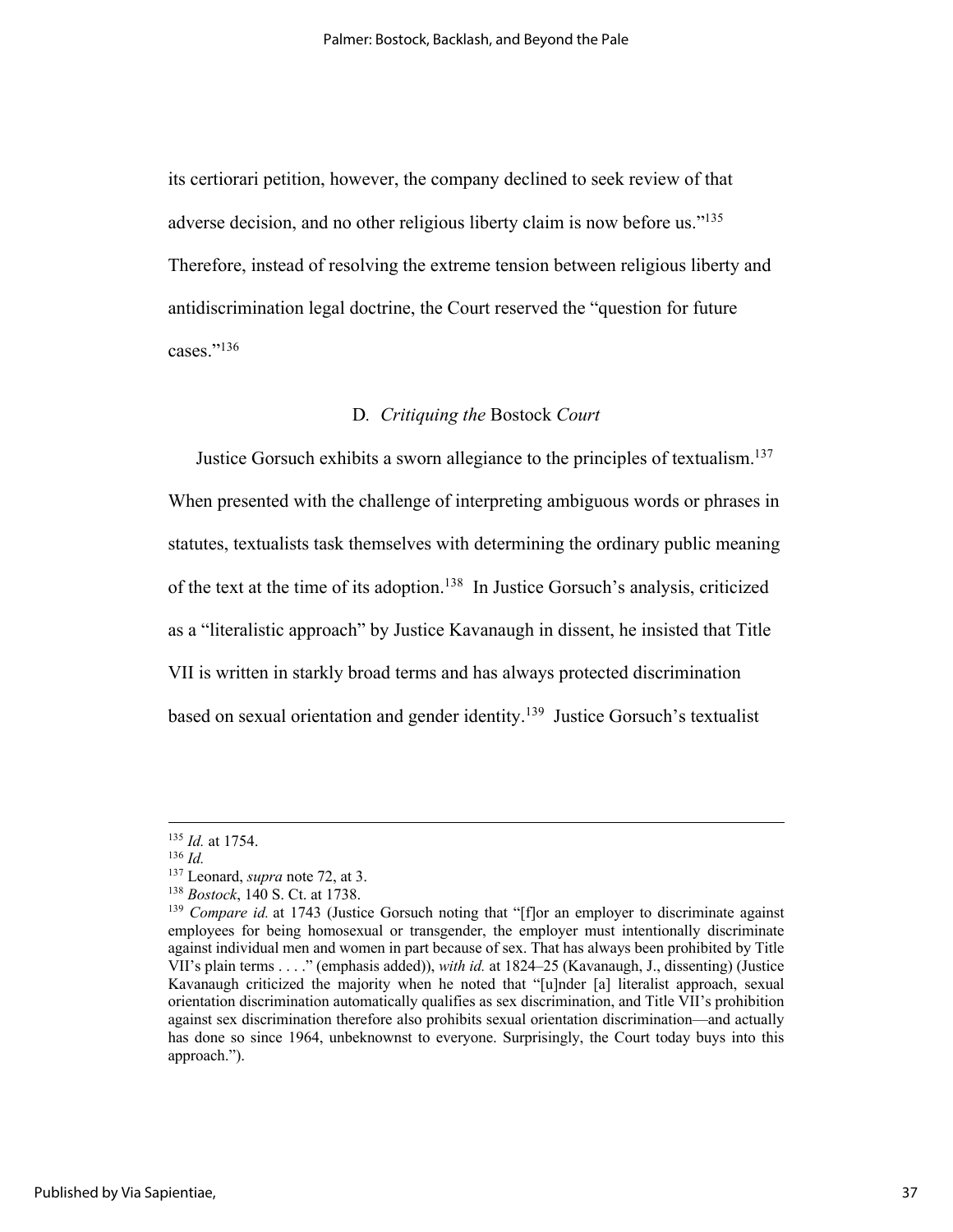interpretation of Title VII, however, represents a breeding ground of uncertainty for future Title VII claims and leaves lower courts with relatively little guidance.

This Part asserts three main ways the Court restricted *Bostock*'s application in future Title VII challenges and other cases related to LGBTQ rights. Generally, the Court's textualist interpretation of Title VII is nothing more than a failed attempt to resolve the ambiguity codified in the text itself. The Court had an opportunity to provide guidance on how this interpretation of Title VII could influence interpretations of analogous federal antidiscrimination provisions, including the Fair Housing Act (FHA), Title IX of the Education Amendments of 1972 (Title IX), Section 1577 of the Affordable Care Act (ACA), and the more than 100 other federal statutes that prohibit sex discrimination noted by Justice Alito in dissent.<sup>140</sup> Instead, as will be addressed in Part I-D-1, Justice Gorsuch constrained *Bostock*'s application to the interpretation of Title VII. Secondly, subject to analysis in Part I-D-2, the Court pivoted from the historical canon of pro-LGBTQ holdings and failed to recount the circumstances giving rise to each LGBTQ plaintiff's cause of action. Part I-D-3 sets forth the main claim of this Article—the Court fueled religious retrenchment of LGBTQ rights by leaving the tension between religious liberty and federal antidiscrimination protection untouched.

<sup>140</sup> *Bostock v. Clayton Cnty.*, 140 S. Ct. 1731, 1791–1822 (2020) (Alito, J., dissenting).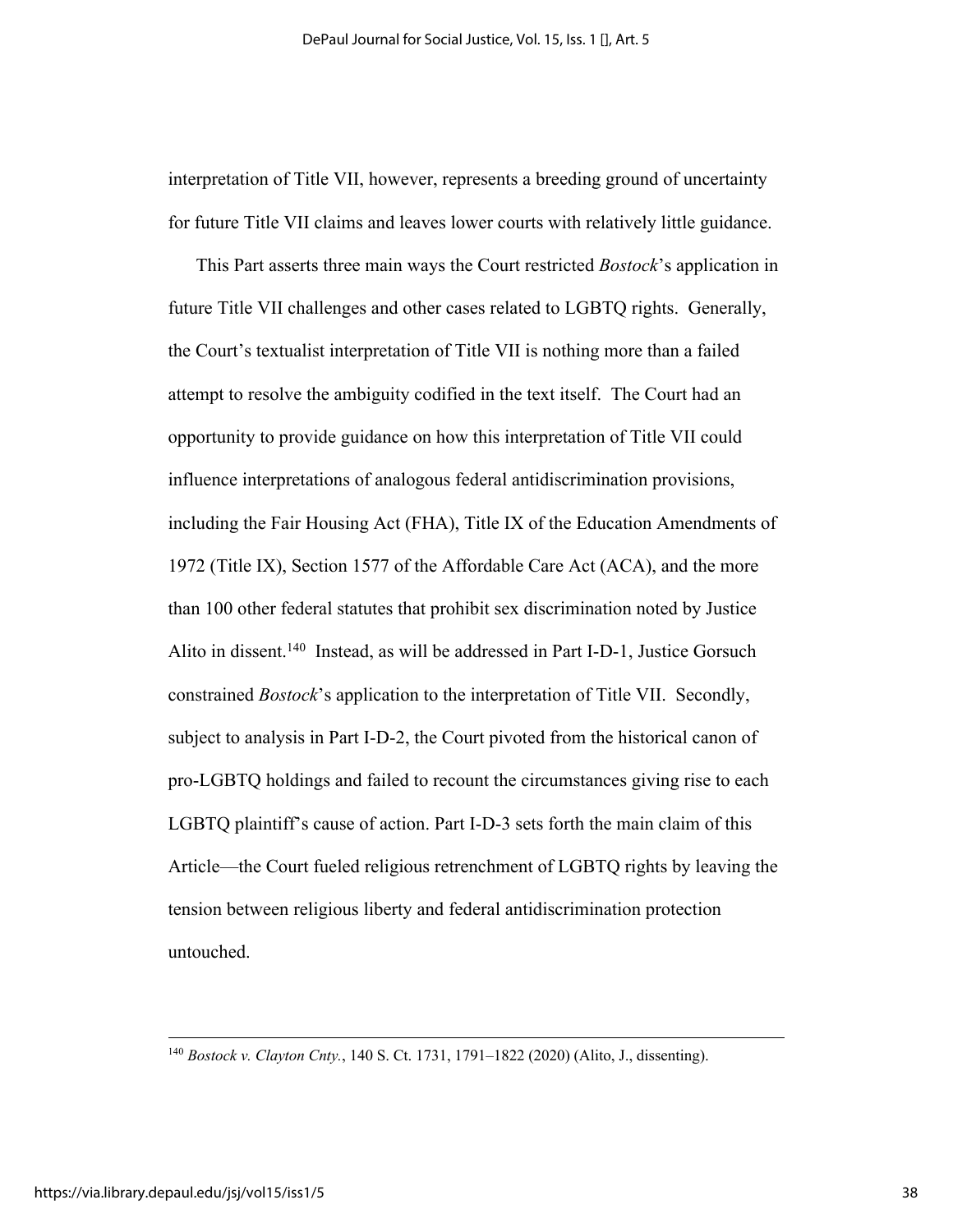# *i. Failed Attempt to Resolve Ambiguity Created More Ambiguity*

The underlying legal holding of *Bostock* is relatively clear—discrimination based on sexual orientation or gender identity is an impermissible form of sex discrimination under Title VII.<sup>141</sup> In forming this conclusion, the Court reasoned employers should be found to have discriminated based on sex if they penalize an employee for "traits or actions [they] would not have questioned in members of a different sex."<sup>142</sup> Furthermore, the Court concluded that based on the "express" terms" of Title VII, "it is impossible to discriminate against a person for being homosexual or transgender without discriminating against that individual based on sex."<sup>143</sup>

Although the *Bostock* Court resolved the ambiguity surrounding whether an employer violates Title VII if they fire an employee based on their sexual orientation or gender identity, the Court did not address other related legal challenges under Title VII, including those involving sex-segregated bathrooms, locker rooms, and dress codes.<sup>144</sup> Specifically, the Court side-stepped these

<sup>141</sup> *Bostock*, 140 S. Ct. at 1743. 142 *Id.* at 1737. 143 *Id.* at 1741. *See also* Julie Wilensky, et. al., Bostock*'s Impact: Recent Policy and Litigation Developments*, PLI CHRONICLE: INSIGHTS AND PERSPECTIVES FOR THE LEGAL COMMUNITY (Mar. 2021), https://plus.pli.edu/Details/Details?fq=id:(322823-ATL9). 144 *See* Lightfoot & Williams, *supra* note 27.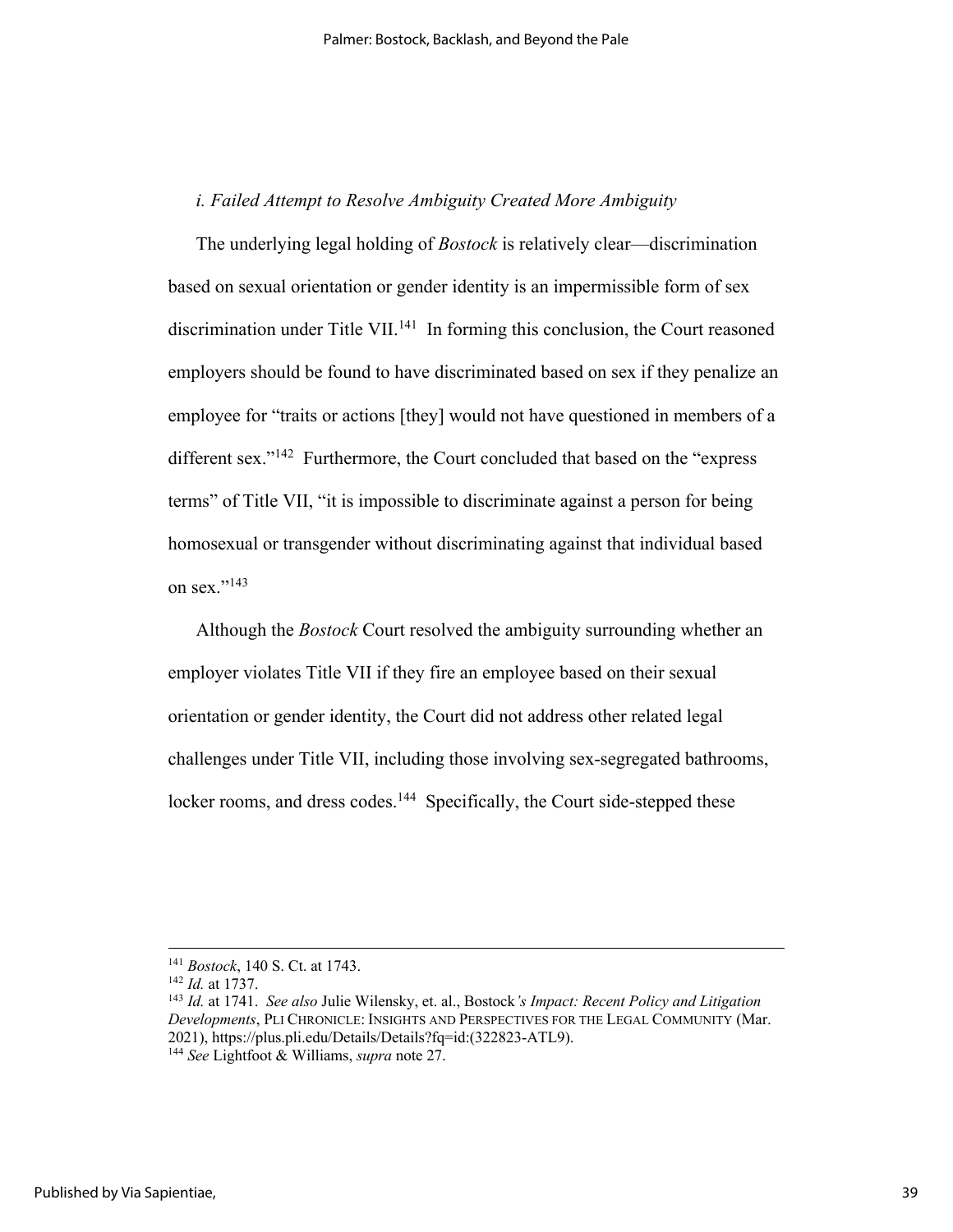challenges by stating that none of them were before the Court.<sup>145</sup> As a result, these related challenges are left to the lower courts to decide.

Given that Title VII only applies to employers with at least 15 employees, state and local government employees, and federal employees, there are still large gaps in employment protection for LGBTQ employees.146 Furthermore, Title VII's mandates do not apply to the uniformed military, religious organizations with policies on ministerial employees, or state employment laws with sex discrimination protections that do not expressly address sexual orientation or gender identity.<sup>147</sup> Therefore, a substantial portion of America's workforce those employed by small businesses or classified as non-employee contractors have no direct gain from *Bostock*. Once again, lower courts are tasked with applying *Bostock* to legal questions raised by these unprotected employees.<sup>148</sup>

One additional form of unresolved ambiguity comes at the end of Justice Alito's dissent in *Bostock*. 149 Since the Court decided *Bostock* as a question of

<sup>&</sup>lt;sup>145</sup> *Bostock v. Clayton Cnty.*, 140 S. Ct. 1731, 1753 (2020) (noting that "[u]nder Title VII, too, we do not purport to address bathrooms, locker rooms, or anything else of the kind.). <sup>146</sup> 42 U.S.C. § 2000e (defining employer and the scope of Title VII's antidiscrimination

mandates). *See also* Leonard, *supra* note 72, at 5–6. 147 *Id.*

<sup>&</sup>lt;sup>148</sup> Recently, a North Carolina District judge issued a rare win for a gay substitute drama teacher who was fired by a Catholic High School after posting his wedding announcement to Facebook. *See generally Billard v. Charlotte Catholic High Sch.,* 2021 U.S. Dist. LEXIS 167418, at 33 (W.D. N.C. Sept. 3, 2021) (attempting to resolve the religious exemption ambiguity left open in *Bostock*, the court narrowly interpreted the religious exemptions of Title VII and found that "religious entities are only allowed to be shielded from liability when they can show (1) the purpose of the employment decision is religious discrimination, and (2) that sex is not a but-for cause in the decision" ).

<sup>149</sup> *See Bostock v. Clayton Cnty*., 140 S. Ct. 1731, 1783 (2020) (Alito, J., dissenting).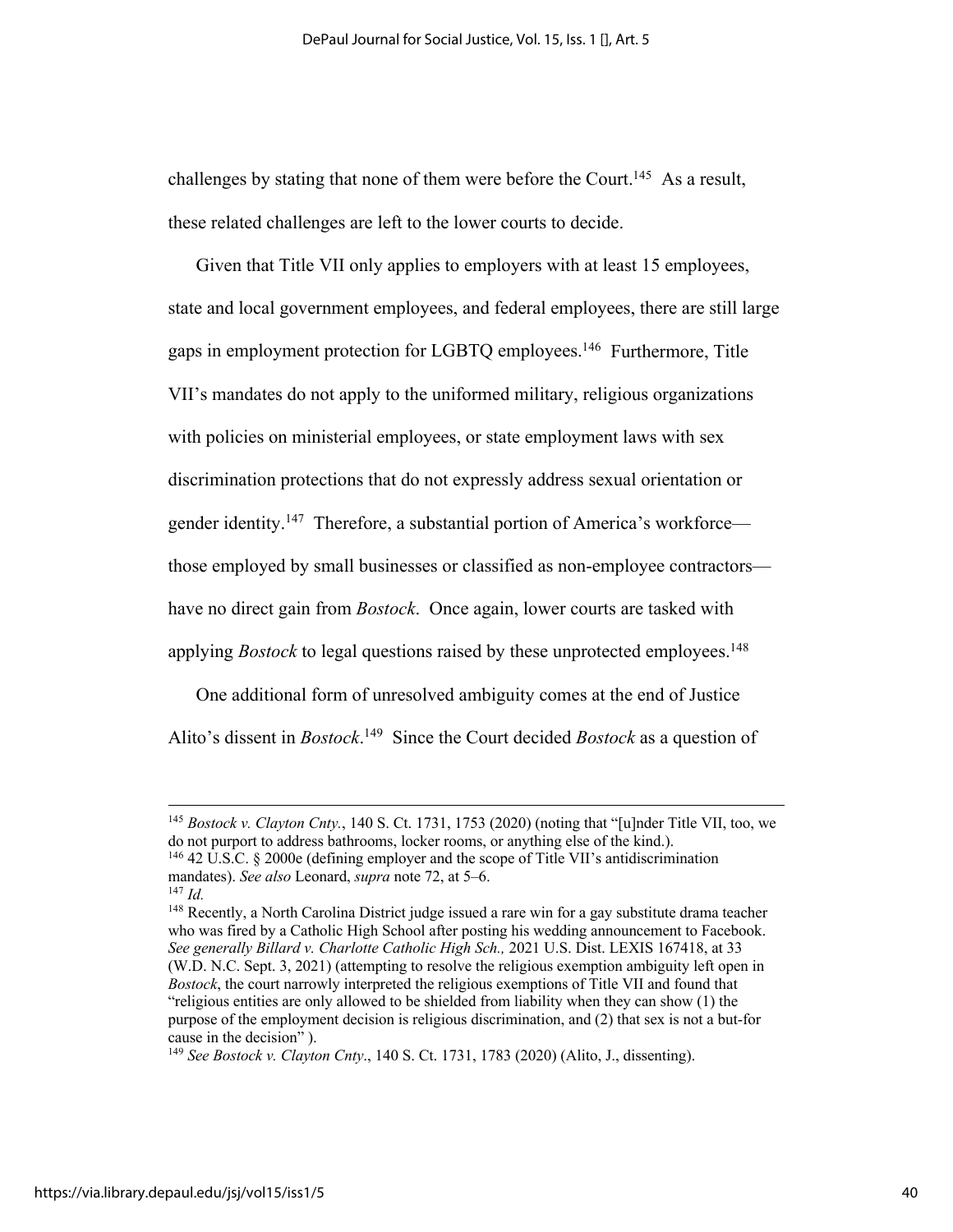statutory interpretation rather than on constitutional grounds, the standard of judicial review for the next equal protection challenge raised by LGBTQ plaintiffs is left unsettled.<sup>150</sup> To date, the Supreme Court has not addressed the equal protection status of LGBTQ people raising sexual orientation or gender identity discrimination claims.<sup>151</sup> Although some federal courts have found these claims to involve quasi-suspect classifications subject to a heightened standard of review, it remains unclear how the Supreme Court will apply *Bostock* to constitutional claims.152

For the reasons above, the *Bostock* opinion serves as nothing more than a

failed attempt to resolve ambiguity by creating more ambiguity.<sup>153</sup>

*ii. Gone are the (Perfect) Plaintiffs?* 

A large volume of legal scholarship criticizes the historic legal strategy of maintaining normalcy while attempting to evoke Supreme Court decisions that

<sup>150</sup> Leonard, *supra* note 73, at 6. 151 *Id.*

<sup>152</sup> *Bostock*, 140 S. Ct. at 1783. Justice Alito noted that "[b]y equating discrimination because of sexual orientation or gender identity with discrimination because of sex, the Court's decision will be cited as a ground for subjecting all three forms of discrimination to the same exacting standard of review."

<sup>&</sup>lt;sup>153</sup> Ironically, Justice Gorsuch noted how clear the answer to the question posed in Bostock was, stating:

Today, we must decide whether an employer can fire someone simply for being homosexual or transgender. *The answer is clear.* An employer who fires an individual for being homosexual or transgender fires that person for traits or actions it would not have questioned in members of a different sex. Sex plays a necessary and undisguisable role in the decision, exactly what Title VII forbids.

*Id.* at 1737. (emphasis added).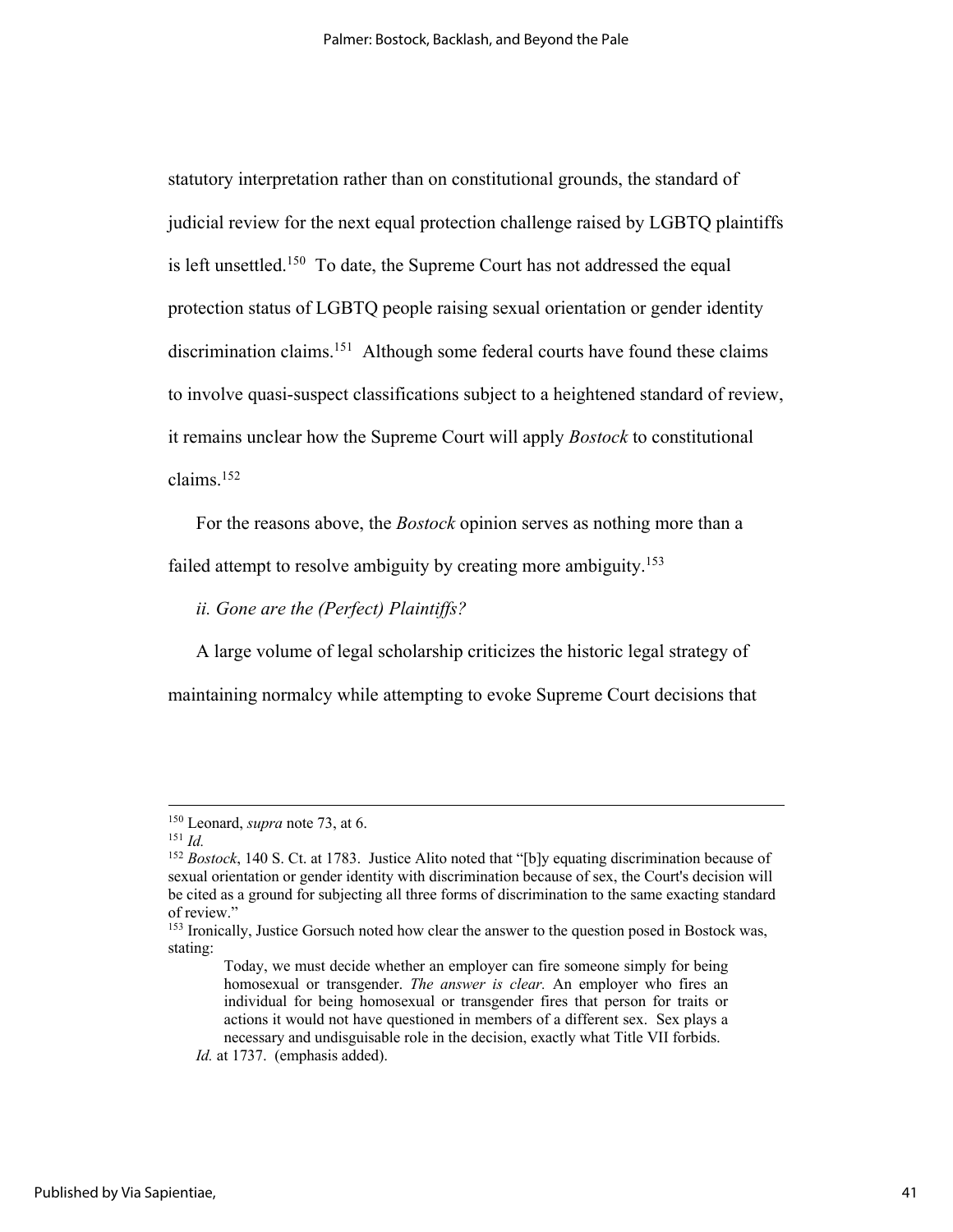transmit massive social and legal change.<sup>154</sup> In the context of LGBTQ advocacy, this strategy has historically led to rather emotional majority opinions finding in favor of the LGBTQ litigants based on concepts of human dignity and equality.<sup>155</sup> Emphasizing normalcy among the LGBTQ movement becomes apparent when examining litigation tactics proffered in briefing, oral argument, and the selective choice of the named plaintiffs in prior LGBTQ rights landmark decisions.<sup>156</sup> Cynthia Godsoe asserted that, by framing the plaintiffs in *Windsor* and *Obergefell* as "normal" rather than radical, the Court based its decisions in these two landmark cases on homosexual status rather than conduct.<sup>157</sup> Furthermore, the plaintiffs in *Windsor* and *Obergefell* erased the existence of radical outlaws within the community by assimilating to norms understood by the Justices.<sup>158</sup> By

<sup>&</sup>lt;sup>154</sup> Before proceeding further in this Part I-D-2, it is important to give credit to the inspiration behind this Part's title. Godsoe's article on the *Obergefell* plaintiffs was one of the first pieces of LGBTQ legal scholarship I was introduced to in law school. In this piece, Godsoe noted four qualities amongst the *Obergefell* plaintiffs that "make them generically appealing, especially to a predominantly straight audience: they are all-American; they seem to be asexual; many have children; and they all are (purportedly) non-political." Cynthia Godsoe, *Perfect Plaintiffs*, 125 YALE L.J.F. 1356 (2015). Of particular importance, Godsoe asserted, rather unequivocally, that "[t]he public face of same-sex marriage, as represented by the *Obergefell* plaintiffs, does not accurately represent the realities of either gay (LGB) or straight households. It thus reflects a missed opportunity to celebrate the diversity—racial, economic, cultural, and lifestyle—of all families." *Id.* at 140; *See generally* Velte, *supra* note 3 (comparing the history of LGBT rights movements to modern LGBT legal rights advocacy); Ho, *supra* note 28 (critiquing the Supreme Court's 2018 anti-LGBTQ holding); Neo Khuu, Obergefell v. Hodges*: Kinship Formation, Interest Convergence, and the Future of LGBTQ Rights*, 64 UCLA L. REV. 184 (2017) (applying interest-convergence theory to critique the Supreme Court's decision on same-sex marriage); Cynthia Godsoe, *Perfect Plaintiffs*, 125 YALE L.J.F. 1356 (2015).

<sup>&</sup>lt;sup>155</sup> Leonard, *supra* note 72, at 3 (noting a "big difference" between Justice Kennedy's "sometimes" quite emotional" four earlier landmark pro-LGBTQ opinions referenced in the text accompanying *supra* note 40, and Justice Gorsuch's majority opinion in *Bostock*.)

<sup>156</sup>Godsoe, *supra* note 155, at 137.

<sup>157</sup> *Id*. at 138–40. 158 *Id*.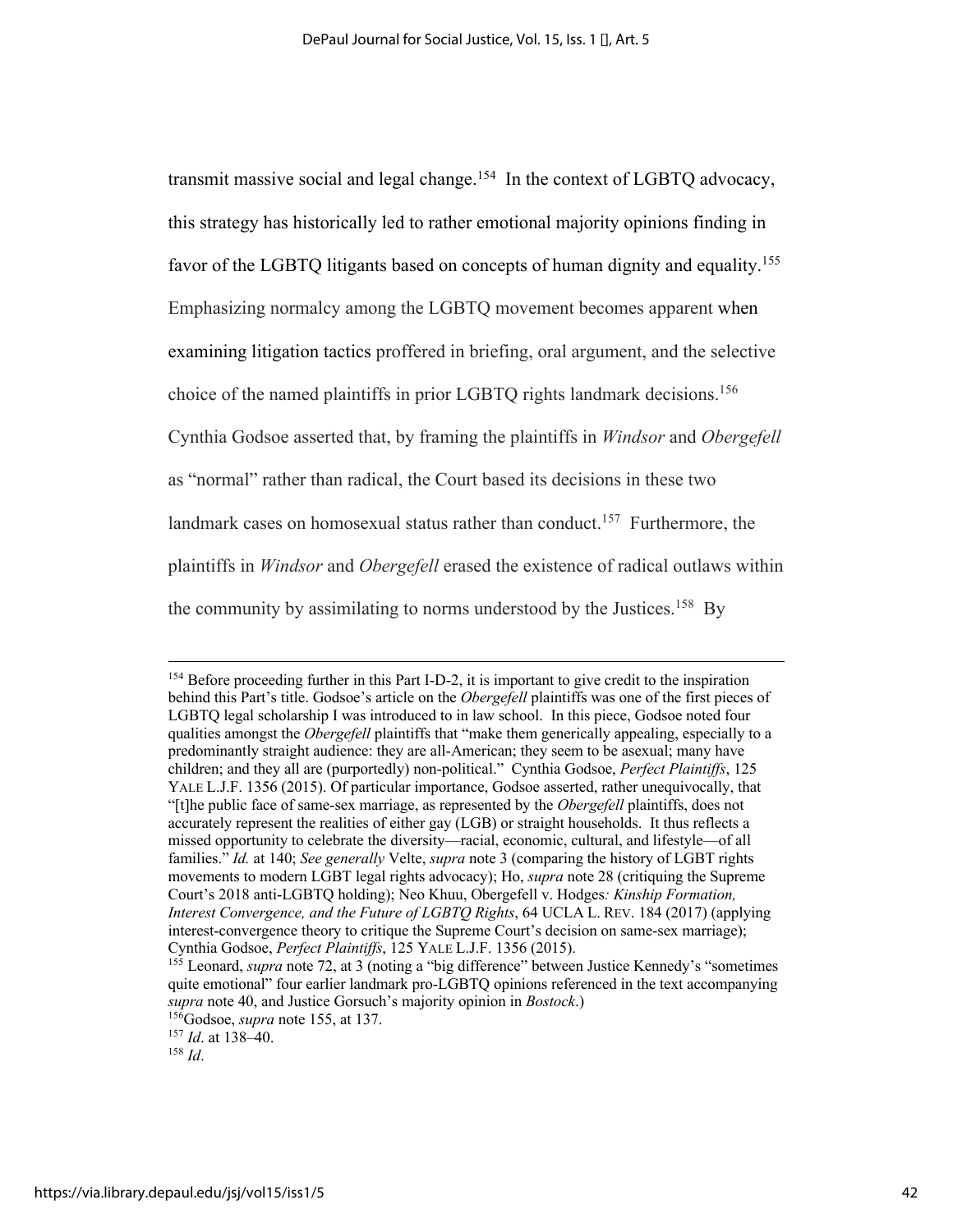contrast, Justice Gorsuch's consideration of "[f]ew facts . . . to appreciate the legal question [of *Bostock*]" erased the lived experiences of the LGBTQ employees, whether normal or radical, without considering the misconceptions and social stereotypes of the LGBTQ community.159 In *Bostock*, not only was the over-arching concept of "perfect plaintiffs" written out of the opinion, but the individual plaintiffs themselves, and their individual stories, were deemed immaterial.

Surprisingly, Justices Alito and Kavanaugh wrote more in their dissenting opinions about the progress of LGBTQ rights activism than Justice Gorsuch did in the majority.160 Also unexpected was Justice Kavanaugh concluding his dissent by acknowledging the LGBTQ rights victory. Justice Kavanaugh commended the "extraordinary vision, tenacity, and grit" of gay and lesbian Americans as they have "battled" often steep odds in the legislative and judicial arenas, not to mention their daily lives."161 However, despite these favorable words, Justice Kavanaugh's dissent largely ignored transgender people and the work of transgender rights advocates.<sup>162</sup> This is noteworthy considering Stephens, a transgender female, was one of the employees directly impacting the majority's ruling.

<sup>159</sup> *Bostock v. Clayton Cnty.*, 140 S. Ct. 1731, 1737 (2020).

<sup>160</sup> Leonard, *supra* note 72, at 5. 161 *Bostock*, 140 S. Ct. at 1837.

<sup>162</sup> Leonard, *supra* note 72, at 5.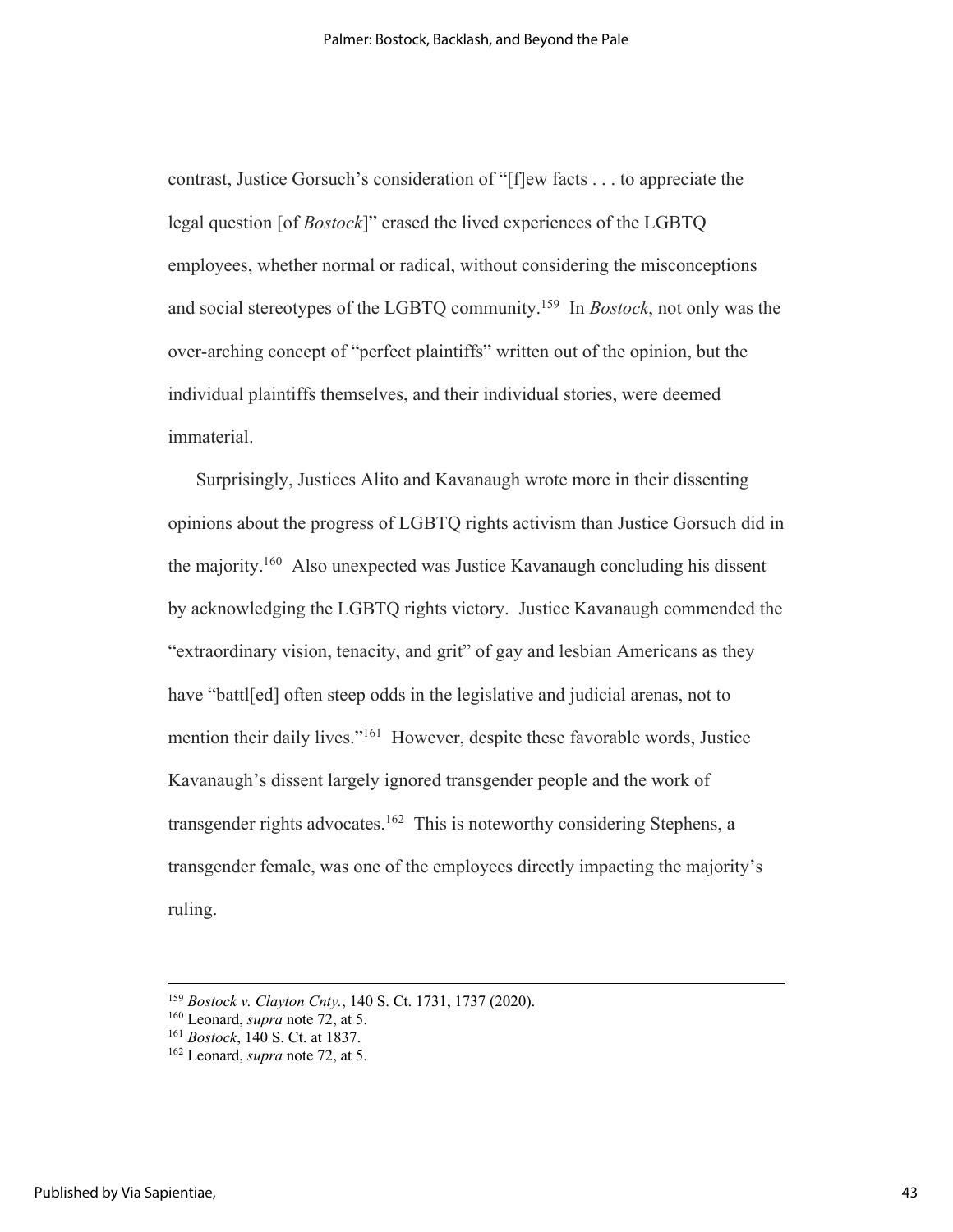A complete understanding of the hardships faced by the LGBTQ community as a result of systemic oppression is a prerequisite to any transformative potential change stemming from a pro-LGBTQ rights judicial decision. In a dominant society that has historically authored the legal protection of marginalized individuals, recognizing the lived experiences of LGBTQ individuals is paramount not only to recognizing discrimination, but also to correcting it.<sup>163</sup> For legal change to be memorialized in social equality and overcome social marginalization, social invisibility, and cultural invisibility, it is necessary to recognize the lived experiences of LGBTQ individuals. Since the *Bostock* Court failed to do so, the potential impact of the opinion has been severely limited.

<sup>163</sup> Ho, *supra* note 27, at 288. (noting that "the lack of regard in *Bostock* for queer lived experiences tacitly privileges heteronormative values.") Furthermore, alluding to Derrick Bell's interest convergence theory, Ho noted:

*Bostock*'s failure to highlight the biases and indignities experienced by queer minorities in employment discrimination is not a forgivable oversight collateral to the decision's sweeping textualist interpretation of Title VII sex discrimination; this neglect was the price queer minorities ultimately had to pay for Title VII protection.

*Id.* at 228.

*See generally* Derrick A. Bell, Jr., Brown v. Board of Education *and the Interest-Convergence Dilemma*, 93 HARV. L. REV. 518 (1980) (arguing civil rights victories for subordinate groups only occur when the interests of the oppressed converge with the interest of the majority, namely the interests of whites. Further, racism is an integral, permanent, and indestructible component of American democracy and racial justice measures are adopted only when they are in the better interest of the dominant majority as a vehicle for maintaining racial supremacy.); Ho, *supra* note 27, at 355–64 (analyzing the converging interests of privileging heteronormative values, enabling future precedent, and diversifying corporate America with employment discrimination protection in *Bostock*.); Marc Spindleman, Bostock*'s Paradox: Textualism, Legal, Justice, and the Constitution*, 69 BUFF. L. REV. 553, 601–05 (applying interest convergence theory to *Bostock* to show the indications of Title VII's sex discrimination rule emerges from an extra-textual principle of legal justice. This comes with pro-gay and pro-trans content implying a stance on what formal equality under the law means for LGBT persons.).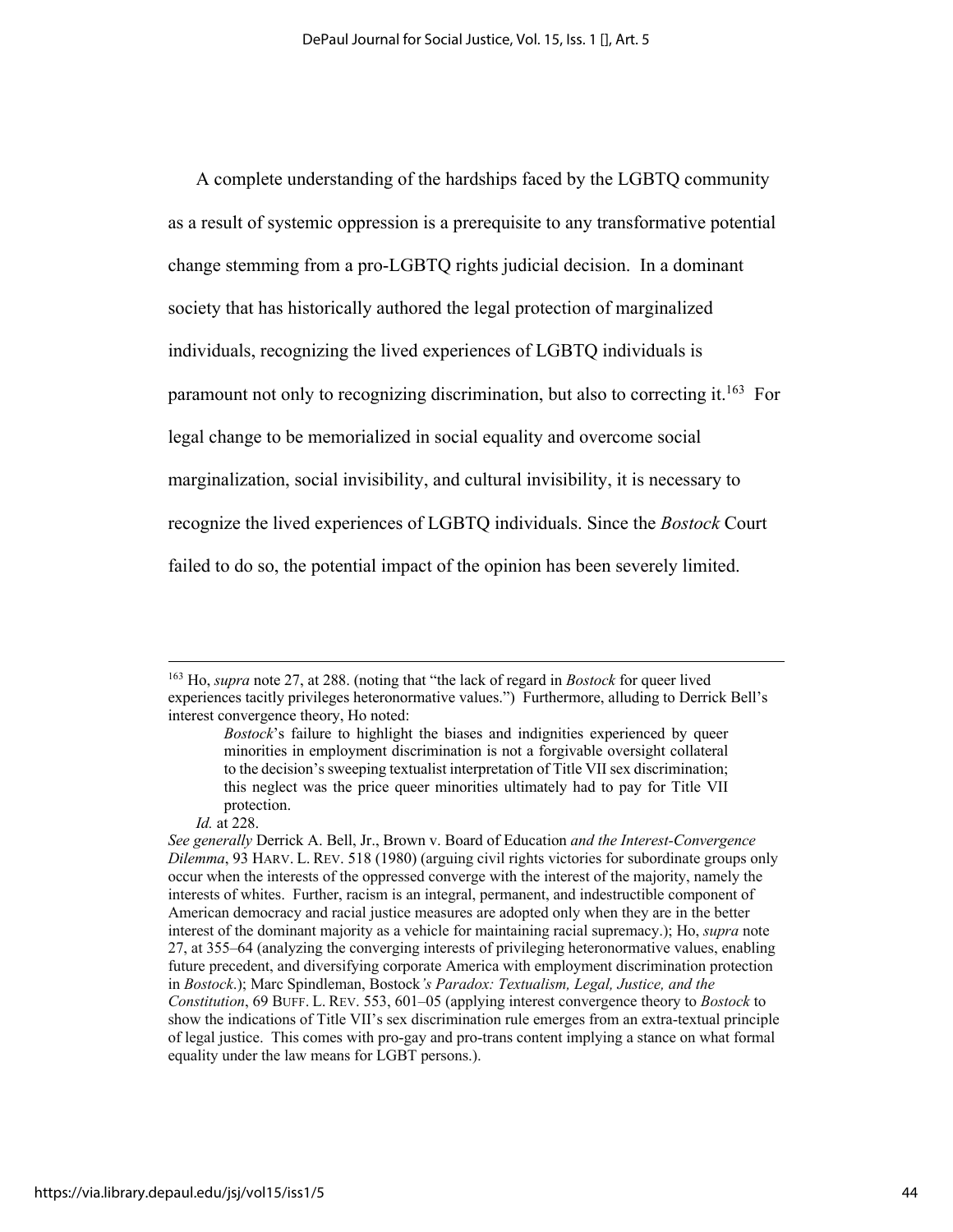### *iii. Tension with Religious Exemptions Left Virtually Untouched*

*Bostock* opened the door for an expansive interpretation of numerous antidiscrimination statutes.<sup>164</sup> However, this expansion is neither guaranteed nor immediate.165 Moreover, Justice Gorsuch severely narrowed *Bostock'*s application by alluding to instances where the RFRA, "operat[ing] as a kind of super statute," might "displac[e] the normal operation of other federal laws [and] . . . supersede Title VII's commands in appropriate cases."166 Therefore, the question of whether religious freedom is a defense to Title VII's mandates and what constitutes an "appropriate case" is left unanswered.<sup>167</sup>

In his dissent, Justice Alito provided a non-exhaustive list of contentious social issues located at the intersection of religious liberty and LGBTQ rights, including access to bathrooms and locker rooms pertaining to women's sports, employment by religious organizations, housing, healthcare, freedom of speech, and constitutional claims.<sup>168</sup> Each of these areas could have been resolved if the majority opted to provide clearer guidance as to *Bostock*'s implications.

<sup>164</sup> Hiegert, *supra* note 30, at 146. 165 *Id.*

<sup>&</sup>lt;sup>166</sup> *Bostock v. Clayton Cnty.*, 140 S. Ct. 1731, 1754 (2020).<br><sup>167</sup> Further narrowing the broad-sweeping application of *Bostock*, Justice Gorsuch noted that "worries about how Title VII may intersect with religious liberties are nothing new; they even predate the statute's passage." *Id.* In attempt to settle the fears and circumvent the backlash from the Religious Right, he noted that "Congress included an express statutory exception for religious organizations [in Title VII]" and that the "Court has also recognized that the First Amendment can bar the application of employment discrimination laws 'to claims concerning the employment relationship between a religious institution and its ministers.'" *Id.*

<sup>168</sup> *Bostock*, 140 S. Ct. at 1778–83. (Alito, J., dissenting).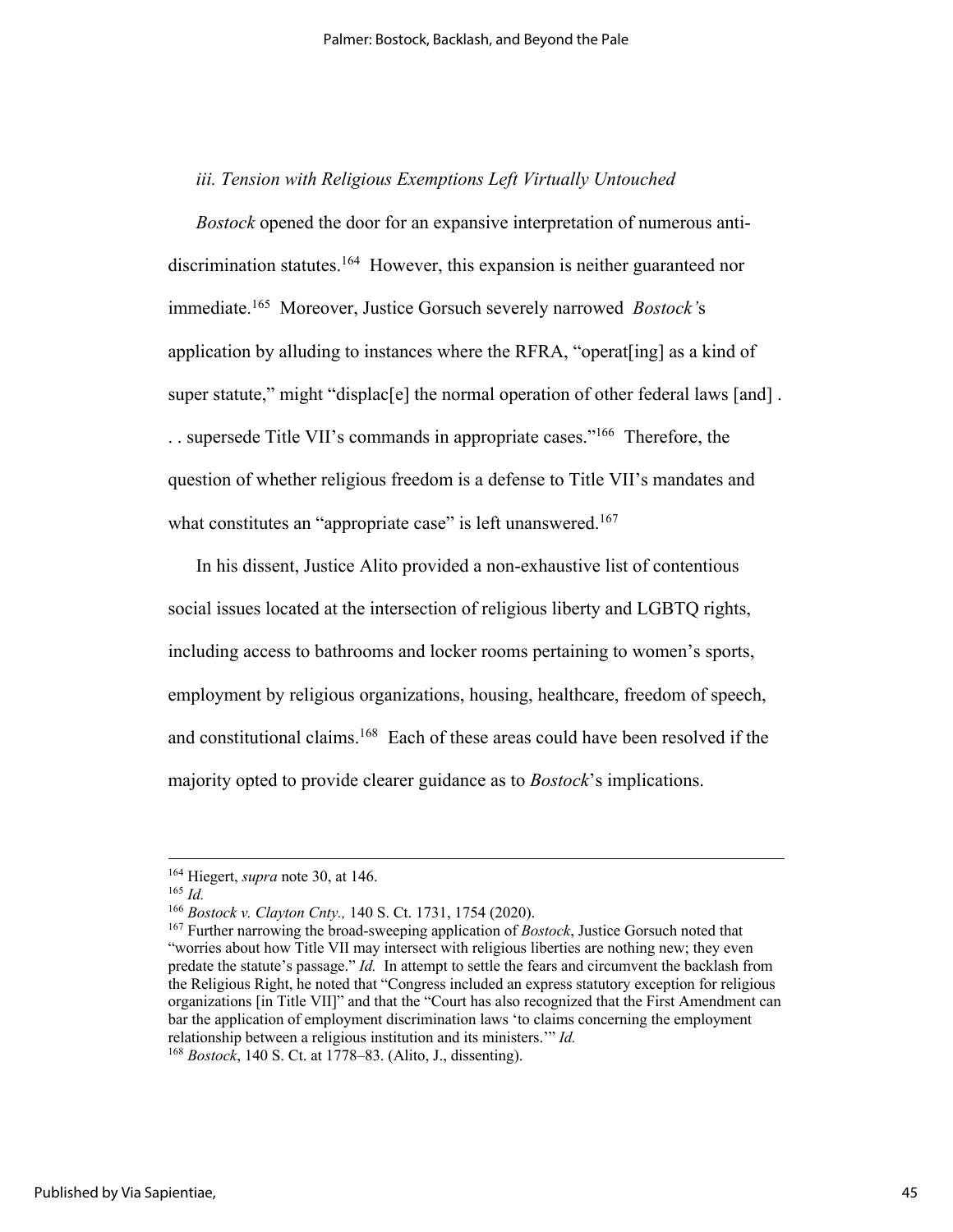However, in championing textualism as the optimal form of statutory interpretation, the majority clearly did "not want to think about the consequences of its decision, [and the Court] . . . will not be able to avoid those issues for long."<sup>169</sup> Justice Alito thus predicted that "[t]he entire Federal judiciary will be mired for years in disputes about the reach of the Court's reasoning."170

By failing to provide even the slightest guidance, aside from saying RFRA has the power to act as a "super statute" to supersede codified antidiscrimination protection and that Title VII has an already established religious exemption for those who qualify, the Court's irresponsible reasoning invites religious retrenchment of LGBTQ rights. As expected, the opinion was immediately controversial among conservative religious organizations, mainly because there was no clarity as to how it might interfere with free exercise of religion and speech.<sup>171</sup> This undoubtedly influenced the agency response from the Trump Administration and fueled the state legislatures' full-fledged war on the LGBTQ community in 2021.

### II. *BOSTOCK'S* INFLUENCE ON LGBTQ ANTIDISCRIMINATION PROTECTIONS

*Just like we shouldn't have a country where LGBTQ+ people are celebrated only during Pride month, we shouldn't have a country where we are protected from discrimination only in some circumstances. While the Supreme Court has put the religious exemption issue on hold, we need to continue to tell policymakers—*

<sup>169</sup> *Id.* at 1783.

 $170$  *Id.* 

<sup>171</sup> Leonard, *supra* note 72, at 7.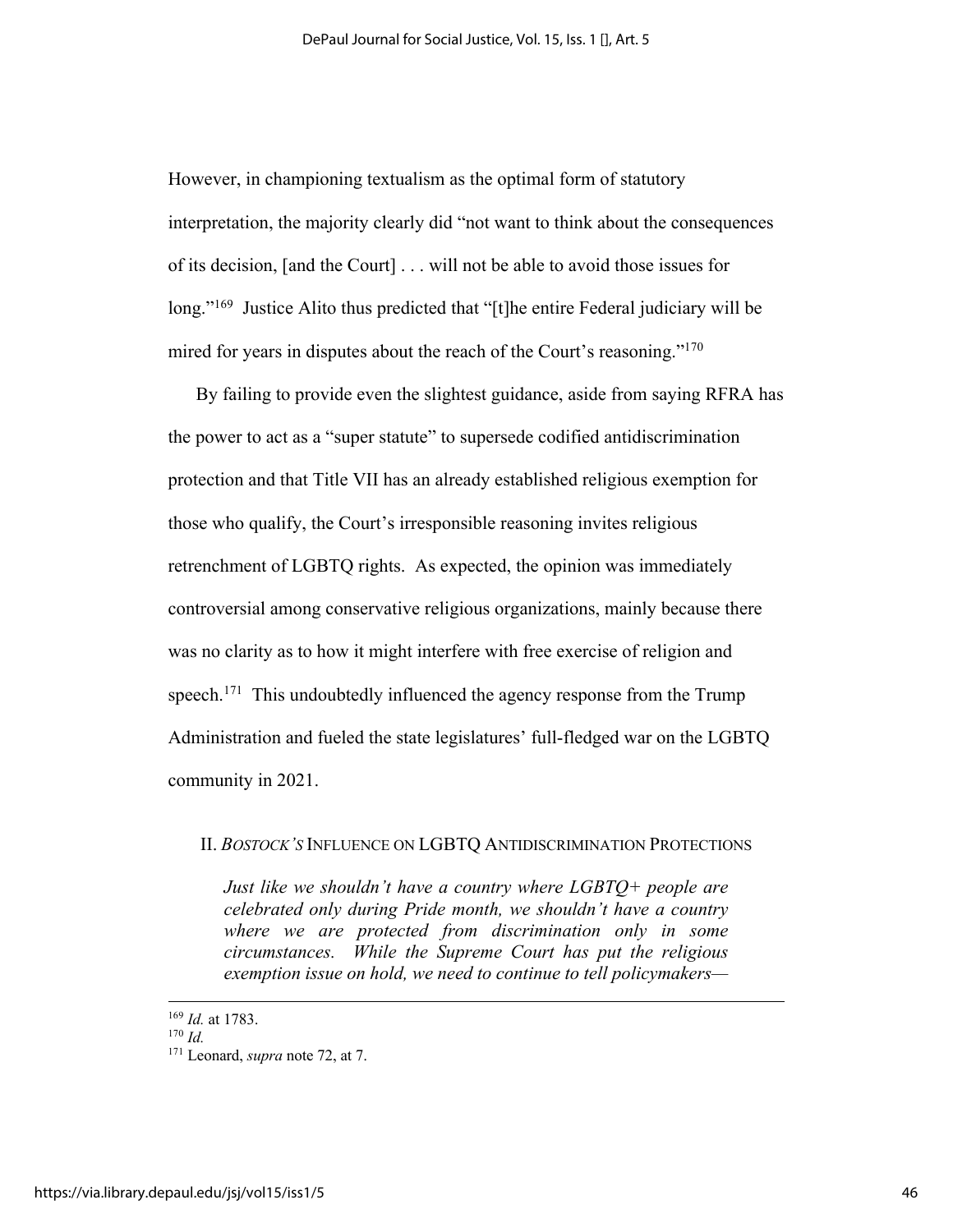*as well as our friends and neighbors—that discrimination hurts and that opening the door to legalized discrimination in the name of the religion will cause harm.*  $-$  James Esseks<sup>172</sup>

*Bostock* is, without a doubt, a landmark Supreme Court decision and a highly

influential LGBTQ legal victory. However, because the Court punted on

addressing key issues at the intersection of religious liberty and antidiscrimination

legal doctrine, the decision was immediately controversial in the eyes of certain

conservative and religious groups.173 Initially, *Bostock*'s influence appears to be

broad sweeping. 174 However, as discussed in Part I-D, *Bostock*'s promise is a

false sense of security for the LGBTQ community and has fueled religious

retrenchment of LGBTQ rights.

<sup>172</sup> James Esseks, *At End of SCOTUS Term, Where Are We on LGBTQ+ Rights?*, ACLU (July 12, 2021), https://www.aclu.org/news/lgbtq-rights/at-end-of-scotus-term-where-are-we-on-lgbtq-

<sup>&</sup>lt;sup>173</sup> Leonard, *supra* note 72, at 7. *See also* Religious Freedom Institute, *RFI: The Supreme Court Changes the Meaning of "Sex," Imposes an Intolerant Moral Orthodoxy, and Weakens American Unity*, RELIGIOUS FREEDOM INSTITUTE (June 19, 2020),

https://www.religiousfreedominstitute.org/news/rfi-the-supreme-court-changes-the-meaning-ofsex-imposes-an-intolerant-moral-orthodoxy-and-weakens-american-unity?rq=bostock. Justice Alito noted in dissent:

Briefs filed by a wide range of religious groups—Christian, Jewish, and Muslim—express deep concern that the position now adopted by the Court "will trigger open conflict with faith-based employment practices of numerous churches, synagogues, mosques, and other religious institutions." They argue that "religious organizations need employees who actually live the faith," and that compelling a religious organization to employ individuals whose conduct flouts the tenants of the organization's faith forces the group to communicate an objectionable message.<br>Bostock, 140 S. Ct. at 1780 (Alito, J., dissenting).

*Bostock*, 140 S. Ct. at 1780 (Alito, J., dissenting). 174 *Bostock*, 140 S. Ct. at 1791–1822 (Alito, J., dissenting).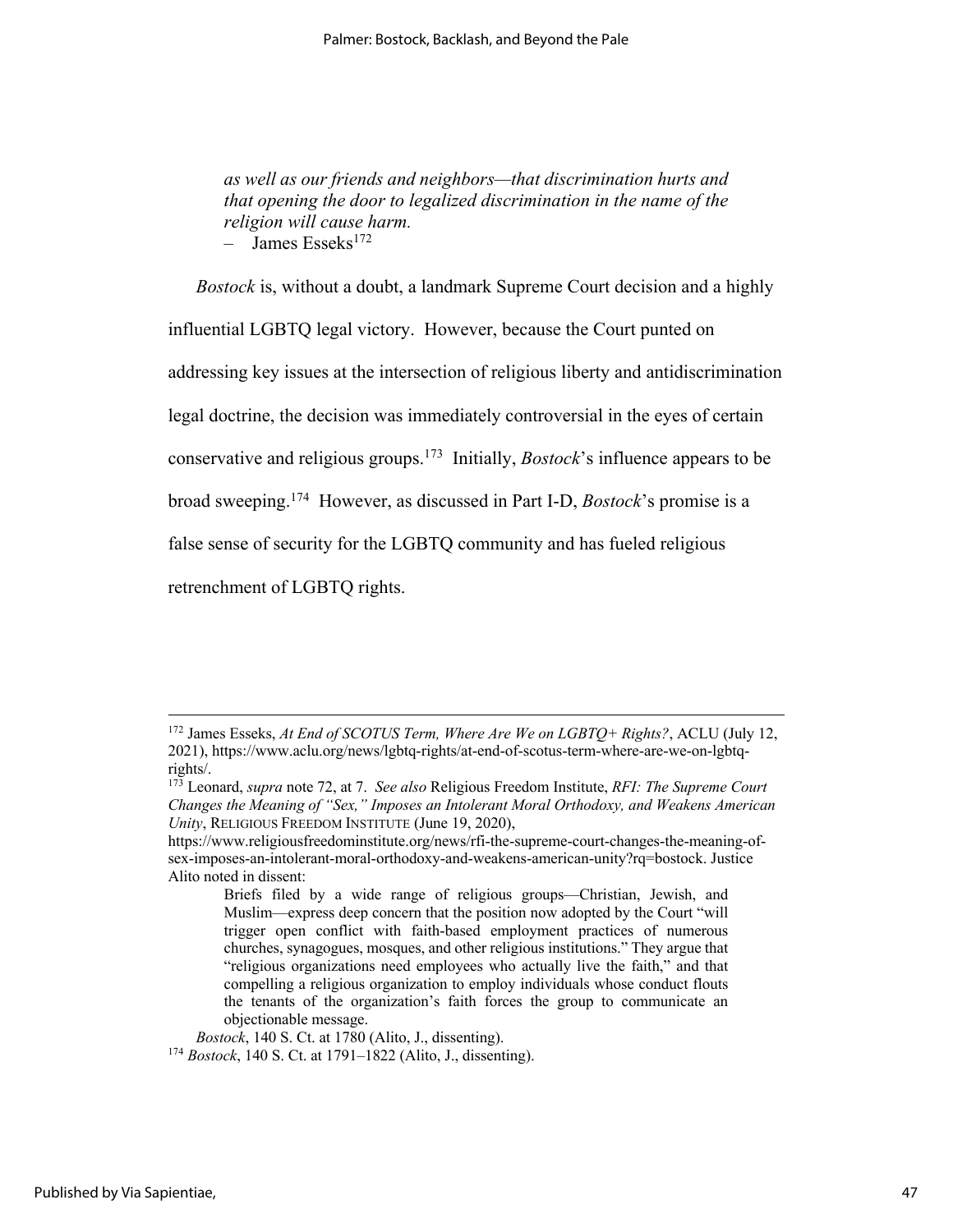To help understand *Bostock*'s influence on LGBTQ antidiscrimination protections more generally, Part II-A maps the anti-LGBTQ trends emerging from the 2021 state legislative session and highlights the emergence of an unprecedented number of anti-LGBTQ measures enacted into law by states. Part II-B reviews the Trump Administration's efforts to undermine the spirit of *Bostock* and create a license to discriminate across the country. This Part demonstrates how the Court's failure to address key antidiscrimination legal issues in *Bostock* influenced Trump Administration agencies' efforts to legitimize discrimination against the LGBTQ community under the guise of religious liberty. Finally, Part II-C traces the Biden Administration's responsive efforts to curtail the negative impacts of its predecessor's actions.

More generally, this Part serves as a theoretical application of *Bostock*'s outcome to the first and second prongs of abolishing religious retrenchment. It charts a path to combat religious retrenchment by highlighting the importance of viewing legal victories with extreme skepticism while simultaneously celebrating such victories for what they are instead of for their potential.

#### A*. Trends Emerging from State Legislatures*

Following *Bostock*, state legislatures' primary focus was not on stripping LGBTQ individuals of their rights, but rather on actively responding to offset the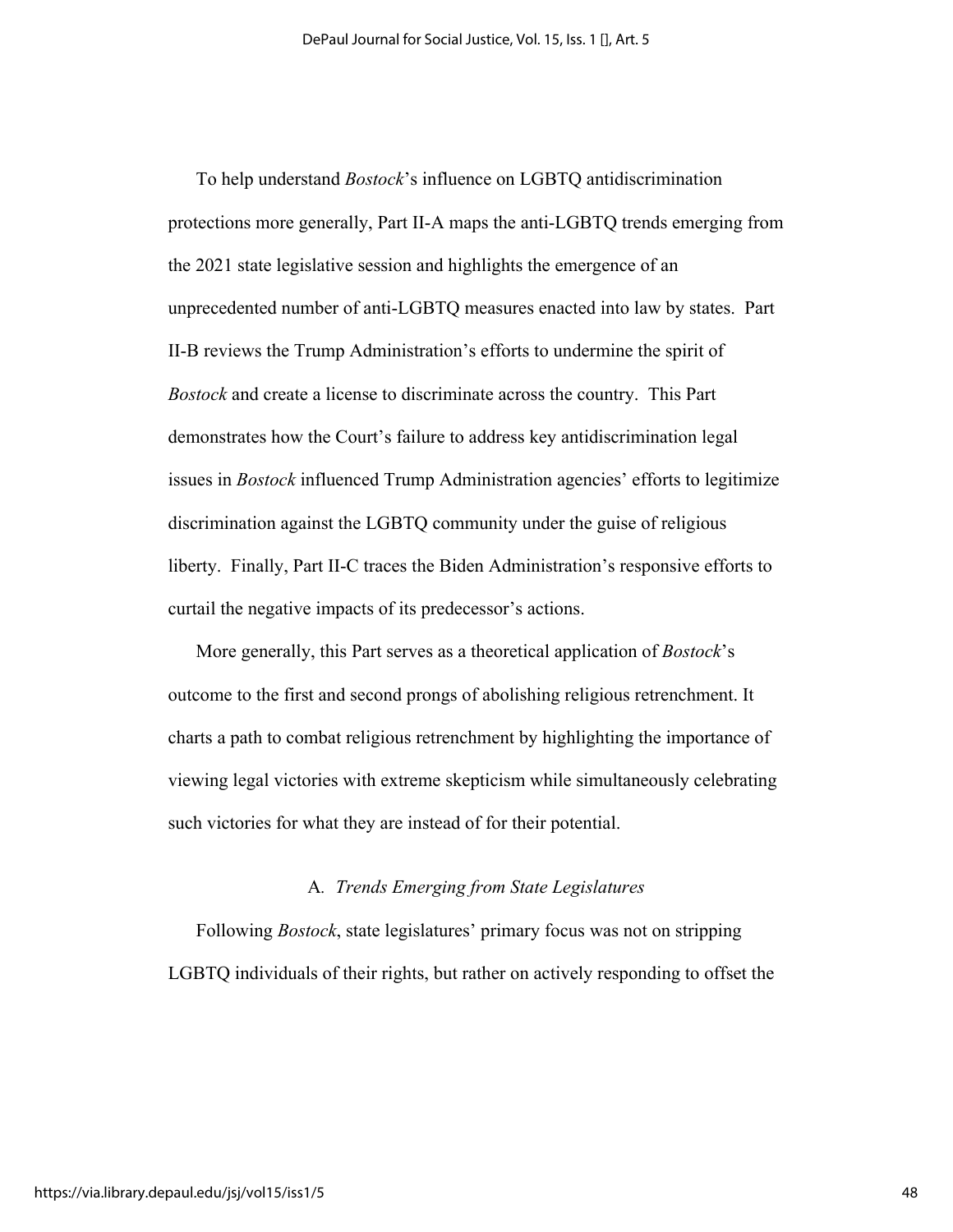hardships imposed by the COVID-19 pandemic.<sup>175</sup> While much of the nation's attention was focused on COVID relief efforts, anti-LGBTQ organizations coordinated a nationwide push to score political points with their conservative base by curtailing the LGBTQ community's rights.<sup>176</sup> In some states, like South Dakota, anti-LGBTQ lawmakers used the COVID-19 pandemic as leverage to pass legislation allowing churches to continue operating while simultaneously including vague language that legitimizes discrimination against LGBTQ individuals.177 More than 280 anti-LGBTQ bills were introduced in state legislatures in 2021 and, as of October 2021, twenty-five have been signed into law.178 The unprecedented war on the LGBTQ community by anti-equality state lawmakers made 2021 the worst year for anti-LGBTQ legislation in recent history, surpassing the previous record of fifteen bills enacted into law following

<sup>177</sup> South Dakota's Senate Bill 124 included RFRA-like language that gave South Dakota businesses wide latitude to discriminate against LGBTQ people. Kate Sosin reported RFRA-like state laws "were once used to protect minority religions and Indigenous people," but they are now "used to discriminate against LGBTQ+ people and people trying to access reproductive health care." Kate Sosin, *At Least 36 Anti-LGBTQ+ Religious Freedom Measures Have Been Filed This Year, Many Tucked in COVID Church Bills*, 19TH NEWS (Feb. 19, 2021),

<sup>&</sup>lt;sup>175</sup> *COVID-19 Policy Tracker*, MULTISTATE (2021), https://www.multistate.us/issues/covid-19-<br>policy-tracker.

<sup>&</sup>lt;sup>176</sup> Wyatt Ronan, *2021 Officially Becomes Worst Year in Recent History for LGBTQ State Legislative Attacks as Unprecedented Number of States Enact Record-Shattering Number of Anti-LGBTQ Measures into Law*, HUMAN RIGHTS CAMPAIGN (May 7, 2021),

https://www.hrc.org/press-releases/2021-officially-becomes-worst-year-in-recent-history-forlgbtq-state-legislative-attacks-as-unprecedented-number-of-states-enact-record-shattering-numberof-anti-lgbtq-measures-into-law.

https://19thnews.org/2021/02/36-anti-lgbtq-religious-freedom-measures-are-in-covid-churchbills/.<br><sup>178</sup> Wyatt Ronan, *Human Rights Campaign Slams Texas Governor Greg Abbott For Signing* 

*Discriminatory Anti-Transgender Sports Ban into Law*, HUMAN RIGHTS CAMPAIGN (Oct. 25, 2021), https://www.hrc.org/press-releases/breaking-human-rights-campaign-slams-texasgovernor-greg-abbott-for-signing-discriminatory-anti-transgender-sports-ban-into-law.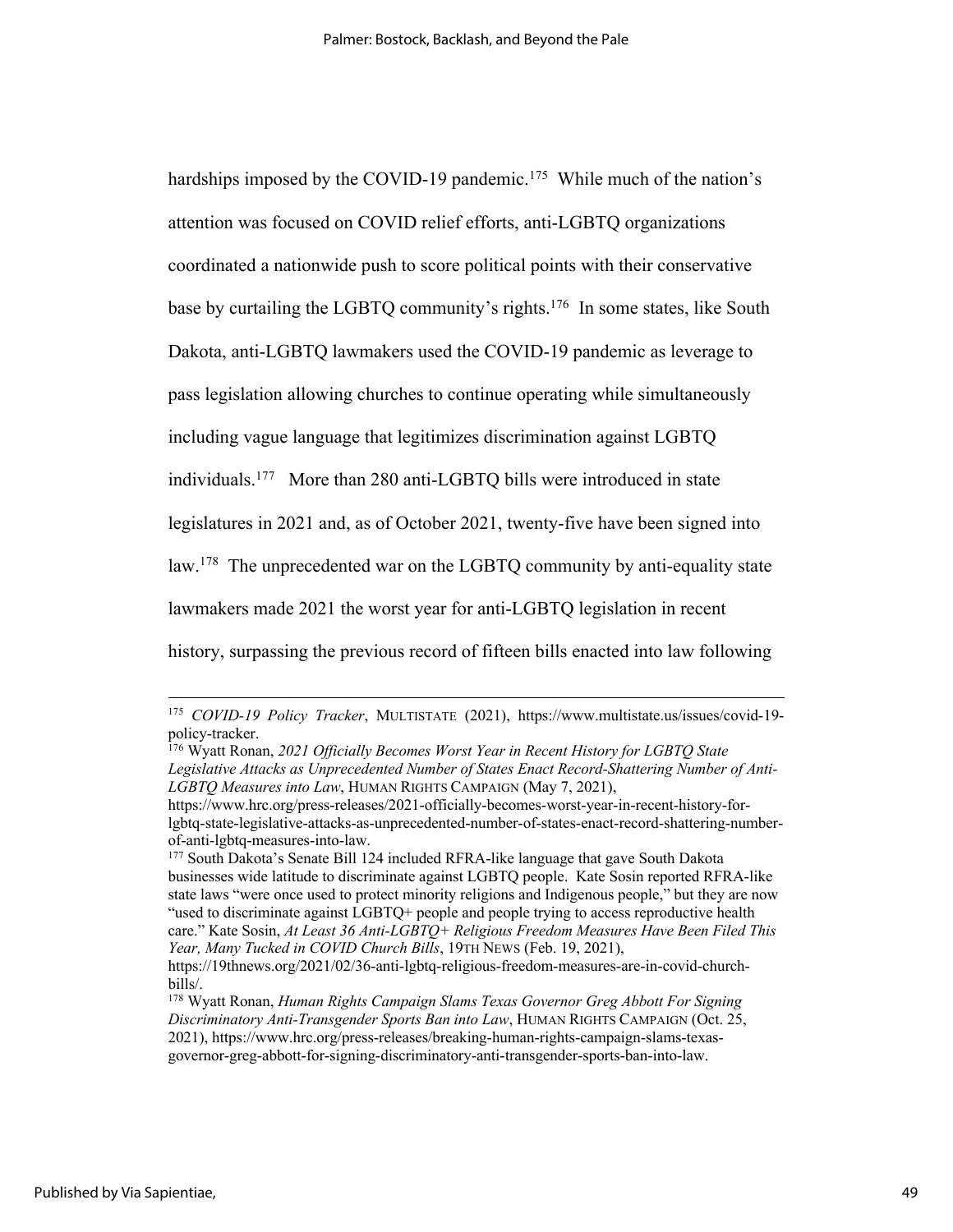the *Obergefell* decision in 2015. 179 In response to the 2021 state legislative

session, Human Rights Campaign President, Alphonso David, noted:

Bills that have become law so far this year range from making it a felony to provide transgender youth with lifesaving health care to banning transgender girls from participating in sports to erasing LGBTQ people from school curriculum to granting broad licenses to discriminate against LGBTQ people. This crisis cannot be ignored and necessitates concrete action from all those with the ability to speak out. These bills are not only harmful and discriminatory, but also represent a failure in our democracy and the commitment elected officials make to protect and serve their constituents.180

To reiterate one of the claims advanced by this Article, substantive equality

for all individuals in society can *only* be achieved through a shared commitment

by all to endorse a discrimination-free society. However, such a shared

commitment remains partisan—each of the twenty-five bills enacted in 2021 were

by conservative-controlled state legislatures.<sup>181</sup> The key takeaway here is that

anti-LGBTQ organizations have deepened their connections with conservative

lawmakers to further stigmatize and discriminate against LGBTQ people across

the country.

<sup>&</sup>lt;sup>179</sup> *Id.* Ronan, *supra* note 177.

<sup>&</sup>lt;sup>181</sup> Alabama, Arkansas, Mississippi, Montana, North Dakota, South Dakota, Tennessee, Texas, and West Virginia are all republican state government trifectas. State government trifectas are state governments where a single political party holds three positions in government—namely the governorship, a majority in the state senate, and a majority in the state house. *State Government Trifectas*, BALLOTPEDIA, https://ballotpedia.org/State\_government\_trifectas (last visited July 18, 2021). *See also* Ronan, *supra* note 177; Ronan, *supra* note 179.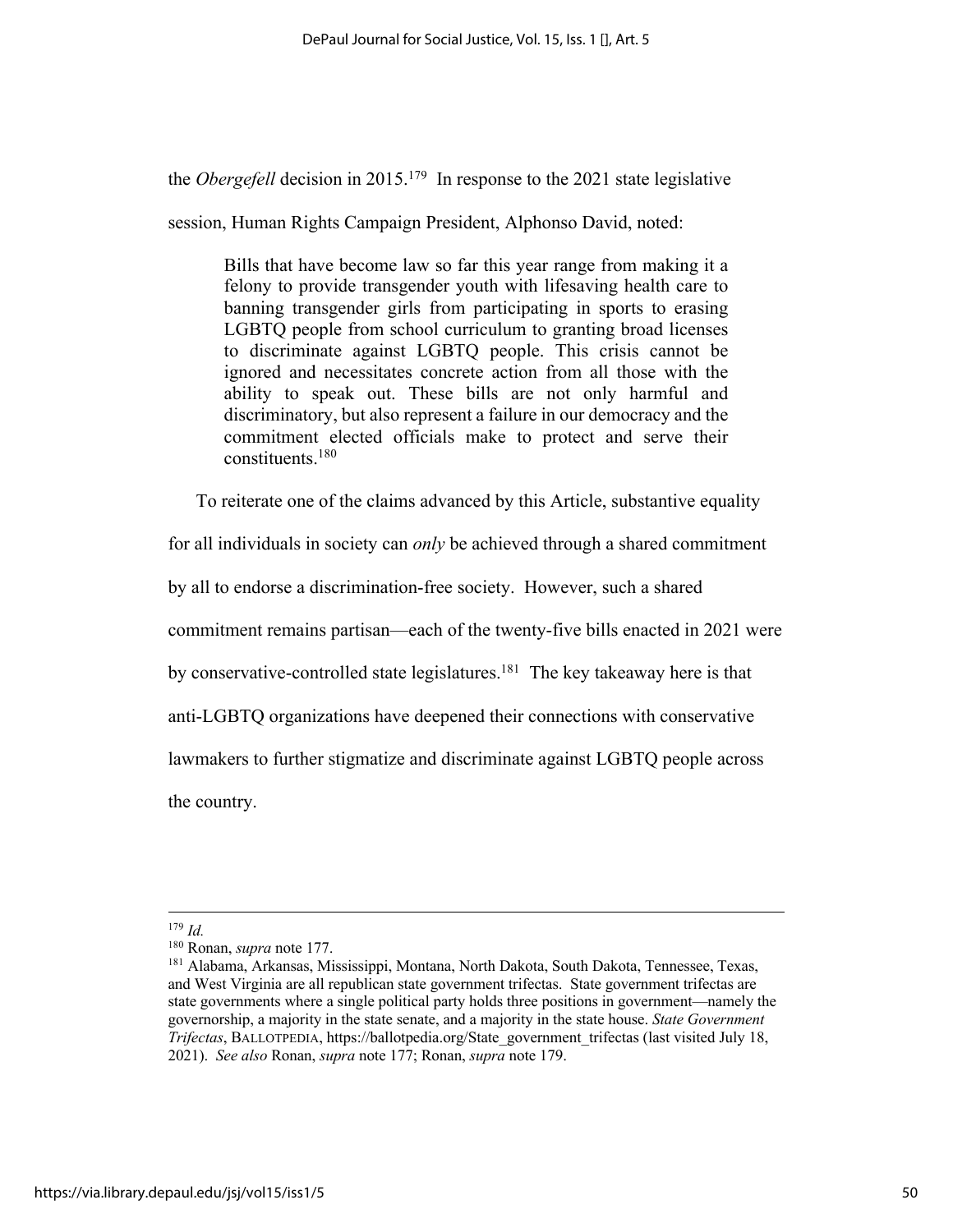Given that the previous record was set the same year as *Obergefell*, it is reasonable to conclude that the trends emerging from state legislatures a year after *Bostock* are a direct social and political backlash against the Supreme Court's ruling in favor of LGBTQ rights.

### B*. The Trump Administration*

To counteract *Bostock* just days before the decision was announced, the Trump Administration finalized an agency rule that directly undermined the nondiscrimination protections within Section 1557 of the Affordable Care Act (ACA).<sup>182</sup> The Department of Health and Human Services (HHS) reversed an Obama Administration rule and withdrew discrimination protection for transgender people under the Act.<sup>183</sup> This new rule erased existing ACA antidiscrimination protection based on gender identity and dramatically expanded

<sup>&</sup>lt;sup>182</sup> See generally Nondiscrimination in Health and Health Education Programs or Activities, Delegation of Authority, 85 Fed. Reg. 37,160 (June 19, 2020) (stating, this final rule eliminates certain provisions of the 2016 Rule that exceeded the scope of the authority delegated by Congress in Section 1557. The 2016 Rule's definition of discrimination "on the basis of sex" encompassed discrimination on the basis of gender identity. . . [T]hese are essentially legislative changes that the Department lacked the authority to make. This final rule omits the vacated language concerning gender identity and termination of pregnancy. . . The Department also believes that various policy considerations support this action. The 2016 Rule's provisions on sex discrimination imposed new requirements for care related to gender identity and termination of pregnancy that Congress has never required, and prevented covered entities from drawing reasonable and/or medically indicated distinctions on the basis of sex). *See also Connecting the Dots: Reviewing the Trump Administration Efforts to Create a License to Discriminate Across the Country*, ACLU 1 (Feb. 2021),

https://www.aclu.org/sites/default/files/field\_document/aclu\_connecting-thedots fact sheet 2021-4.pdf. (reviewing the roll back of nondiscrimination protections in the ACA); Leonard, *supra* note 72, at 6. 183 ACLU, *supra* note 184.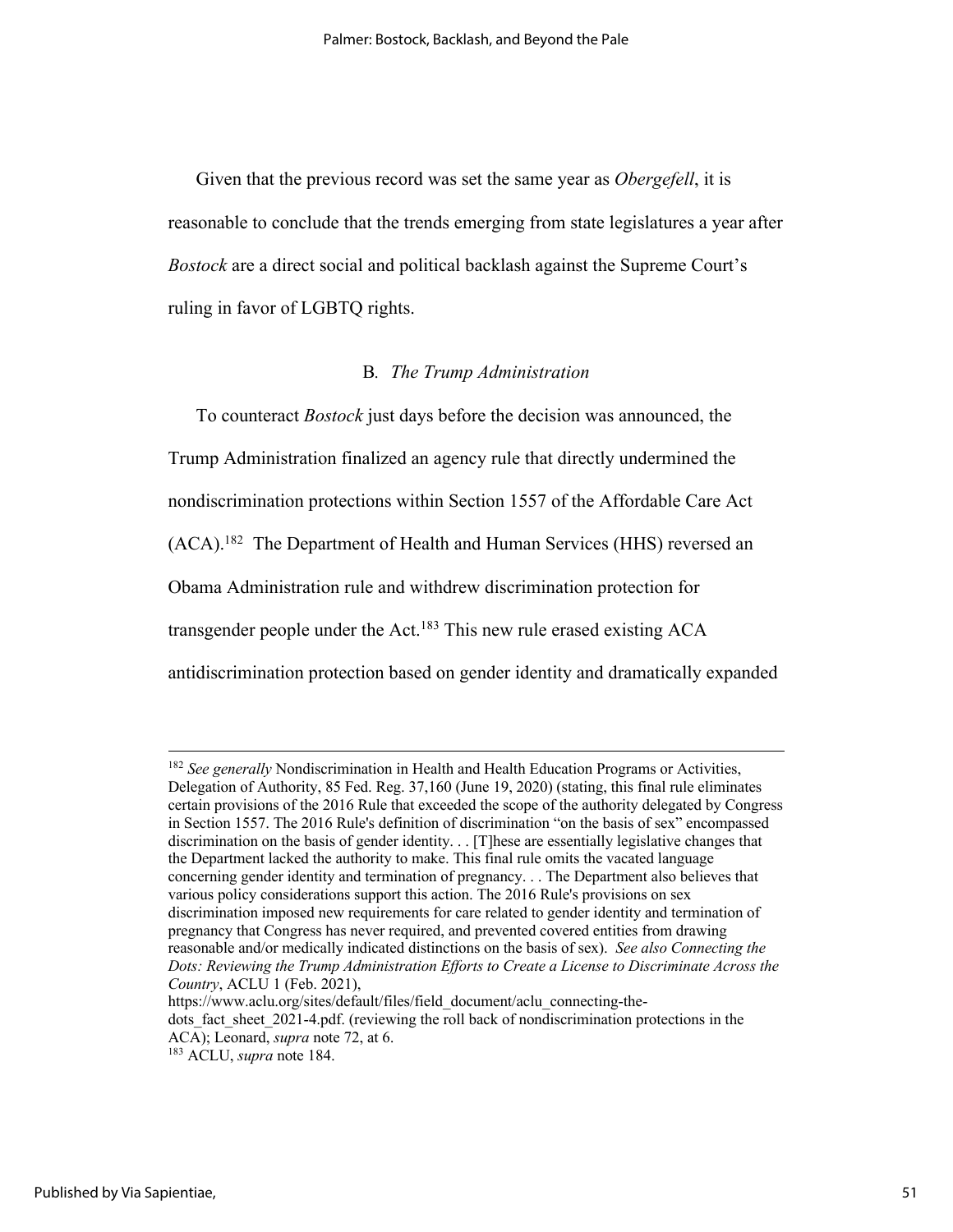religious exemptions by widening the scope of entities exempt from the nondiscrimination provisions.184 This was just one of several steps the administration took to undermine important civil rights protections.<sup>185</sup>

Similar to the change made to the ACA agency rule, the Department of Justice (DOJ) filed a brief before the Supreme Court in *Fulton v. City of Philadelphia* in support of a Catholic child welfare agency (Catholic Social Services, or CSS) that provided foster care services.186 Philadelphia refused to renew the agency's foster care contract and stopped referring children in need of foster care to CSS because CSS refused to evaluate and certify married same-sex couples as prospective foster care parents.187 By siding with CSS, the Trump Administration, by way of the DOJ, made it clear that it believed government contractors can discriminate against same-sex couples under the guise of religious liberty.<sup>188</sup> This position was further supported in December 2020 when the Department of Labor (DOL) issued a final rule that permitted federal contractors to cite religious and moral beliefs as justifications for discriminating against employees who do not follow the

<sup>186</sup> *See* Brief for the United States as *Amici Curiae* Supporting Petitioners, Fulton v. City of Philadelphia 141 S. Ct. 1868 (2021) (No. 19-123) (arguing the City of Philadelphia unconstitutionally discriminated against a Catholic child welfare agency that contracted with the city to provide foster care and had the right to discriminate against same-sex couples). 187 Arthur S. Leonard, *Supreme Court Unanimously Rules that Philadelphia Violated the Free* 

<sup>184</sup> *Id.* at 1. 185 *Id.*

*Exercise Rights of Catholic Social Services by Conditioning Foster Care Contract on Providing Services to Married Same-Sex Couples*, 1 LGBT LAW NOTES (July 2021). 188 ACLU, *supra* note 184, at 3.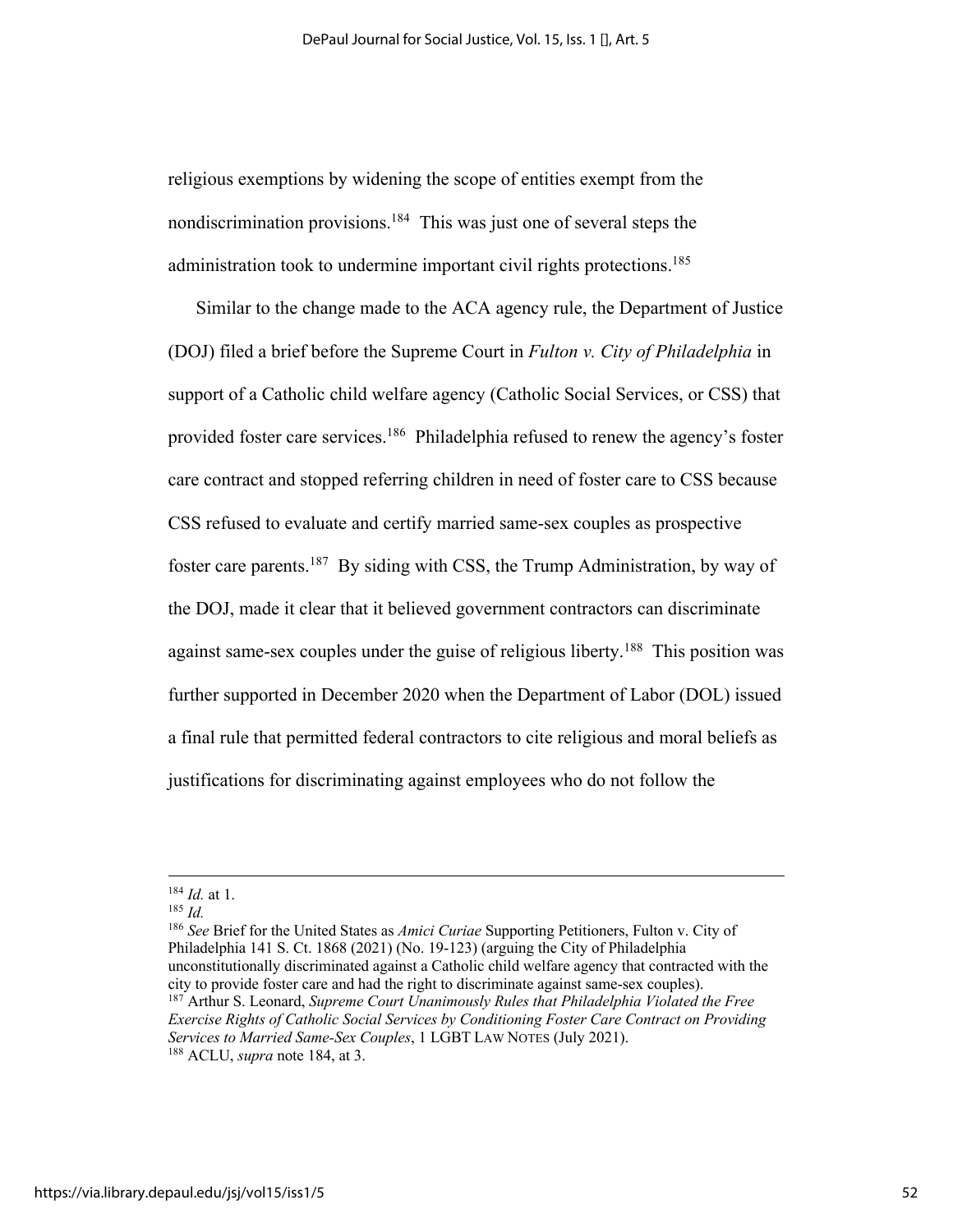employer's faith, even if the discrimination was also based on sex, sexual orientation, or gender identity.189

Expanding religious exemptions to federal antidiscrimination mandates was at the forefront of the Trump Administration's response to *Bostock*. For example, in the context of Title IX, the Department of Education (ED) issued a final rule that forced public colleges and universities to exempt religious student clubs from complying with nondiscrimination provisions that apply to all other student organizations in September 2020.190 Additionally, in January 2021, HHS issued another final rule that gutted HHS nondiscrimination protections for sexual orientation and gender identity.191

As evidenced above, the Trump Administration's actions were largely used to circumvent antidiscrimination law and the Court's holding in *Bostock*. The main vehicle used to accomplish this was through broadening the scope of federal religious exemptions to give religious institutions more discretion to discriminate.

<sup>&</sup>lt;sup>189</sup> *See generally* Implementing Legal Requirements Regarding the Equal Opportunity Clause's Religious Exemption, 85 Fed. Reg. 79,324 (Dec. 9, 2020). This rule is intended to correct any misperception that religious organizations are disfavored in government contracting by setting forth appropriate protections for their autonomy to hire employees who will further their religious missions, thereby providing clarity that may expand the eligible pool of federal contractors and subcontractors. *See also* ACLU, *supra* note 184, at 4.

<sup>&</sup>lt;sup>190</sup> See generally Direct Grant Programs, State-Administered Formula Grant Programs, Non-Discrimination on the Basis of Sex in Education Programs or Activities Receiving Federal Financial Assistance, Developing Hispanic-Serving Institutions Program, Strengthening Institutions Program, Strengthening Historically Black Colleges and Universities Program, and Strengthening Historically Black Graduate Institutions Program, 85 Fed. Reg. 59,916 (Sept. 23, 2020). *See also* ACLU, *supra* note 184, at 4.

<sup>191</sup> *See generally* Health and Human Services Grants Regulation, 86 Fed. Reg. 2,257 (Jan. 12, 2021). *See also* ACLU, *supra* note 184, at 2.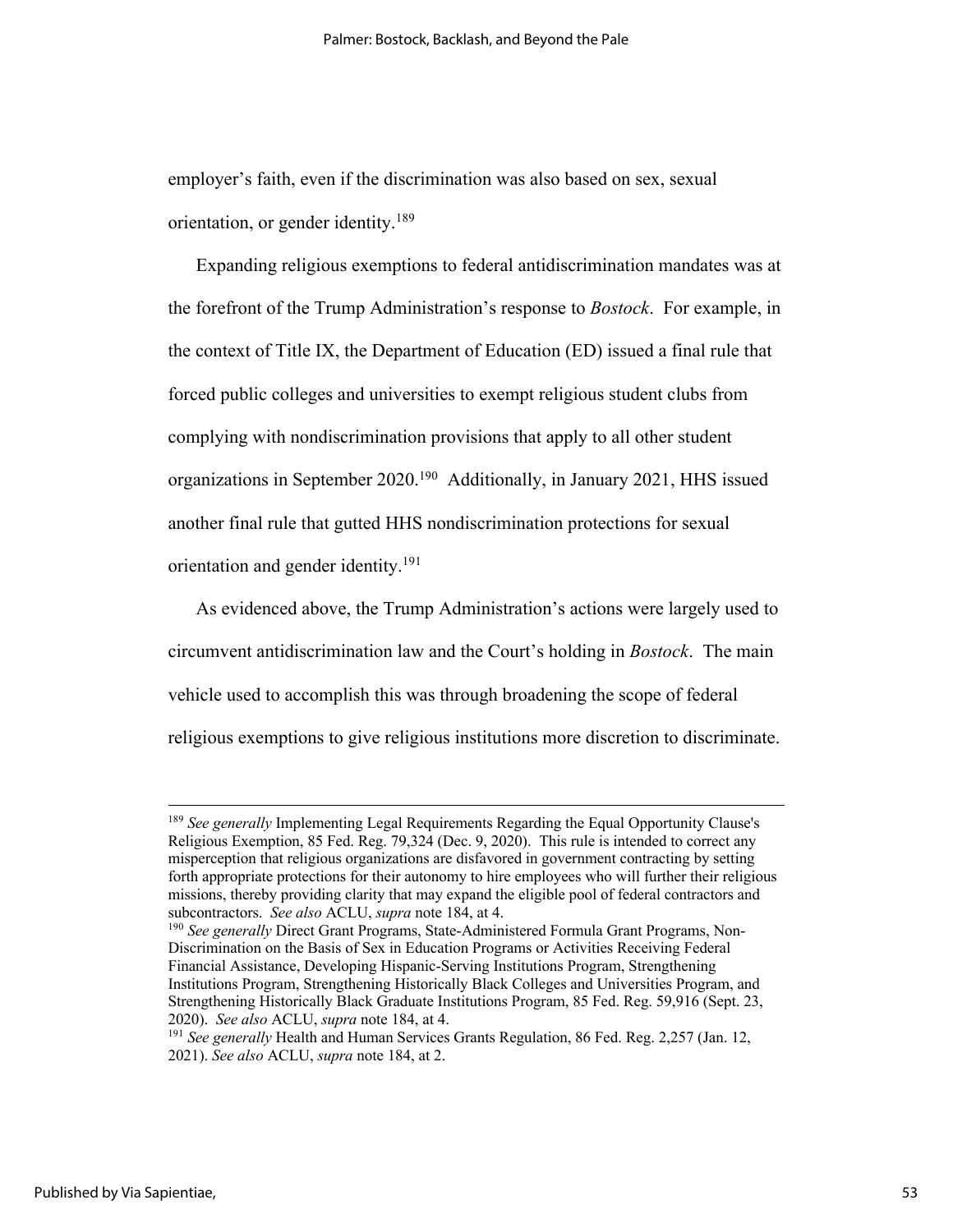# C*. The Biden Administration*

On his Inauguration Day, President Biden issued Executive Order 13,988, "Preventing and Combating Discrimination on the Basis of Gender Identity or Sexual Orientation."192 This was the first step in the Biden Administration's commitment to eviscerate the institutional discrimination implemented by its predecessor. However, this action, among other policies the Biden Administration has implemented, does not resolve the friction between religious liberty and antidiscrimination mandates. Notably, Executive Order 13,988 urges federal agencies to interpret statutes forbidding sex-based discrimination as covering claims of discrimination based on sexual orientation or gender identity, "so long as the laws do not contain sufficient indications to the contrary."193 By modifying the Executive Order's terms with the phrase "so long as the laws do not contain sufficient indication to the contrary," the Executive Order becomes ineffective in combatting religious retrenchment.

Optimistically speaking, this initial order highlights an important central theme embedded throughout the LGBTQ community. That is:

Discrimination on the basis of gender identity or sexual orientation manifests differently for different individuals, and it often overlaps with other forms of prohibited discrimination, including discrimination on the basis of race or disability. For example, transgender Black Americans face unconscionably high levels of

<sup>192</sup> Exec. Order 13,988, 86 Fed. Reg. 7023 (Jan. 21, 2021). 193 *Id.*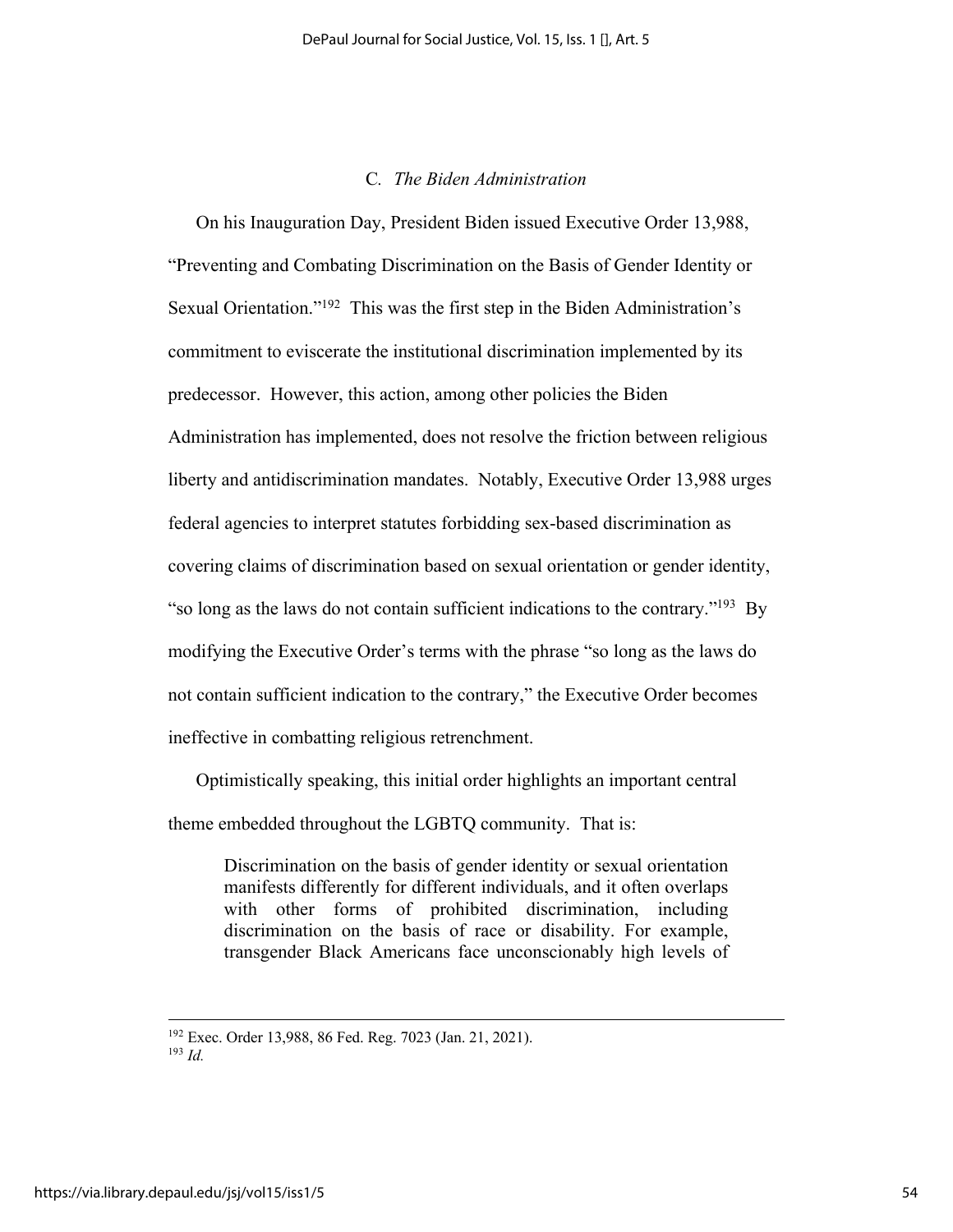workplace discrimination, homelessness, and violence, including fatal violence.194

Above all else, the Biden Administration has recognized—explicitly and in writing—that the marginalization of LGBTQ individuals is intersectional, if not multidimensional. This is highly important when advancing the idea that LGBTQ individuals should remain mindful of their marginalized role in society to create reform discourse that lessens the cost of preserving a heteronormative status quo.

### III. ASSESSING ANTIDISCRIMINATION LEGAL ADVOCACY IN LIGHT OF *BOSTOCK*

*As LGBT People, we have the same basic desires and life goals as heterosexuals and yet we face unique forms of stress as we seek to achieve those goals. . . Judges should make decisions with a full understanding of LGBT people's lives, not just the slivers that lawyers sometimes choose to serve them.* – Russell Robinson & David Frost<sup>195</sup>

As discussed in Part I-A, LGBTQ rights advocates sought statutory protection from employment discrimination prior to *Bostock*. Therefore, it is not surprising that much fanfare trailed the Court's decision, resolving the absurd colloquial

reality left after *Obergefell* that LGBTQ people can "be married on a Sunday and

 $194$  *Id.* 

<sup>195</sup> Russell K. Robinson & David M. Frost, *"Playing it Safe" with Empirical Evidence: Selective Use of Social Science in Supreme Court Cases About Racial Justice and Marriage Equality*, 112 NW. U. L. REV. 1565, 1581 (2018).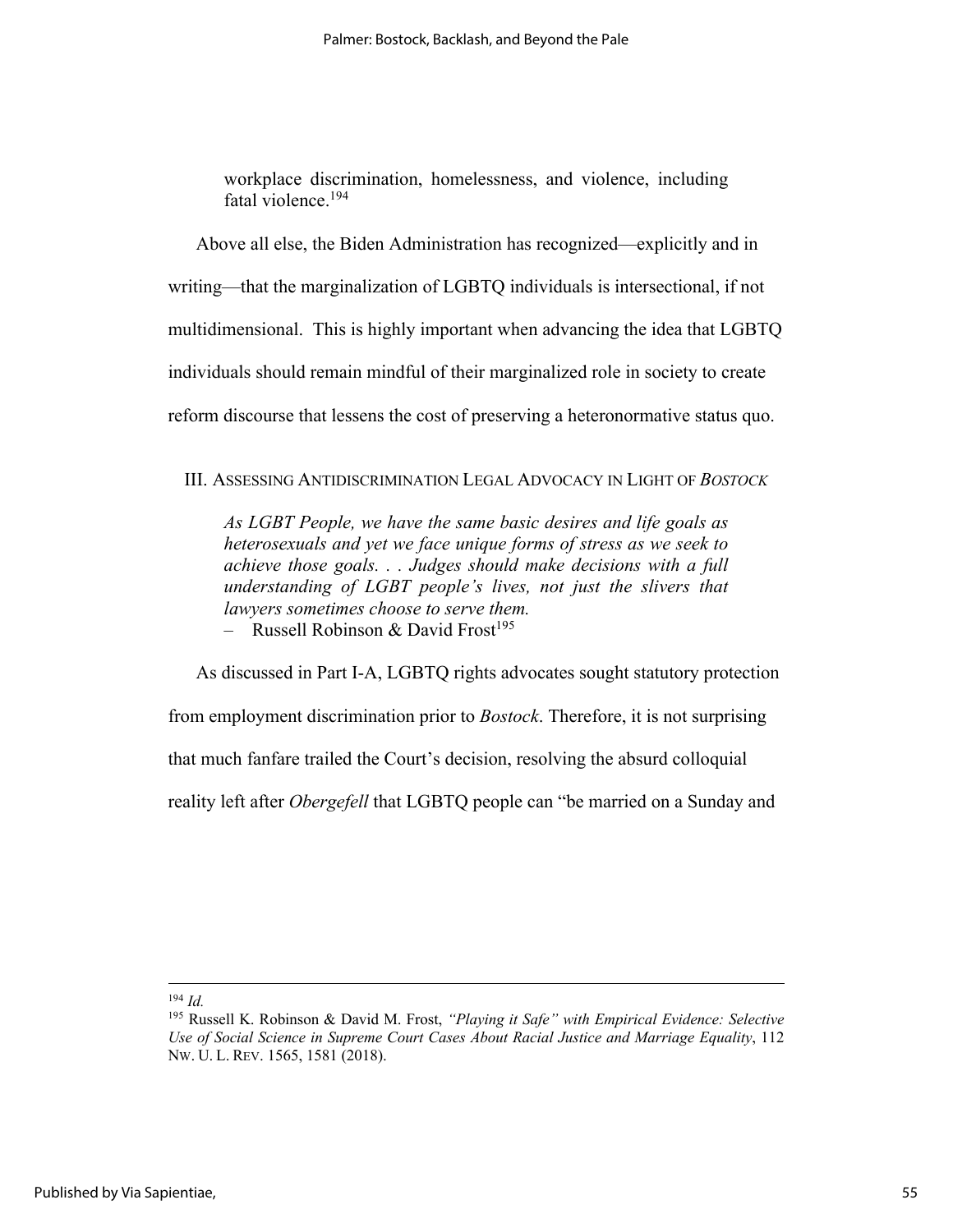fired on a Monday."196 However, *Bostock*'s narrow application and inherent ambiguity left lower courts responsible for resolving many related issues.

In assessing antidiscrimination legal advocacy and considering *Bostock*, this Part maps the judicial trends which have emerged from both the lower courts and the Supreme Court's 2020 term. Specifically, Part III-A calls to attention key judicial trends of the lower courts that are particularly worrisome to the future of LGBTQ rights advocacy. One important trend is the conservative emphasis on religious carveouts to antidiscrimination mandates. Similarly, Part II-B highlights two key judicial trends emerging from the Supreme Court's action on three cases directly affecting LGBTQ rights during the 2020 term.

Analysis of these judicial trends, as a general overview, is important to help better inform LGBTQ legal advocates about the courts and the culture that surrounds them. Comparing the legal culture to the struggles faced by the LGBTQ community can guide reform efforts in a way that minimizes the costs of legitimizing the dominant order.

<sup>196</sup> *See, e.g.*, Noam Scheiber, *L.G.B.T.Q. Rights Ruling Pushes Workplace Dynamic Already in Motion*, N.T. TIMES (June 15, 2020),

https://www.nytimes.com/2020/06/15/business/economy/lgbtq-supreme-court-workforce.html; Ho, *supra* note 27, at 286.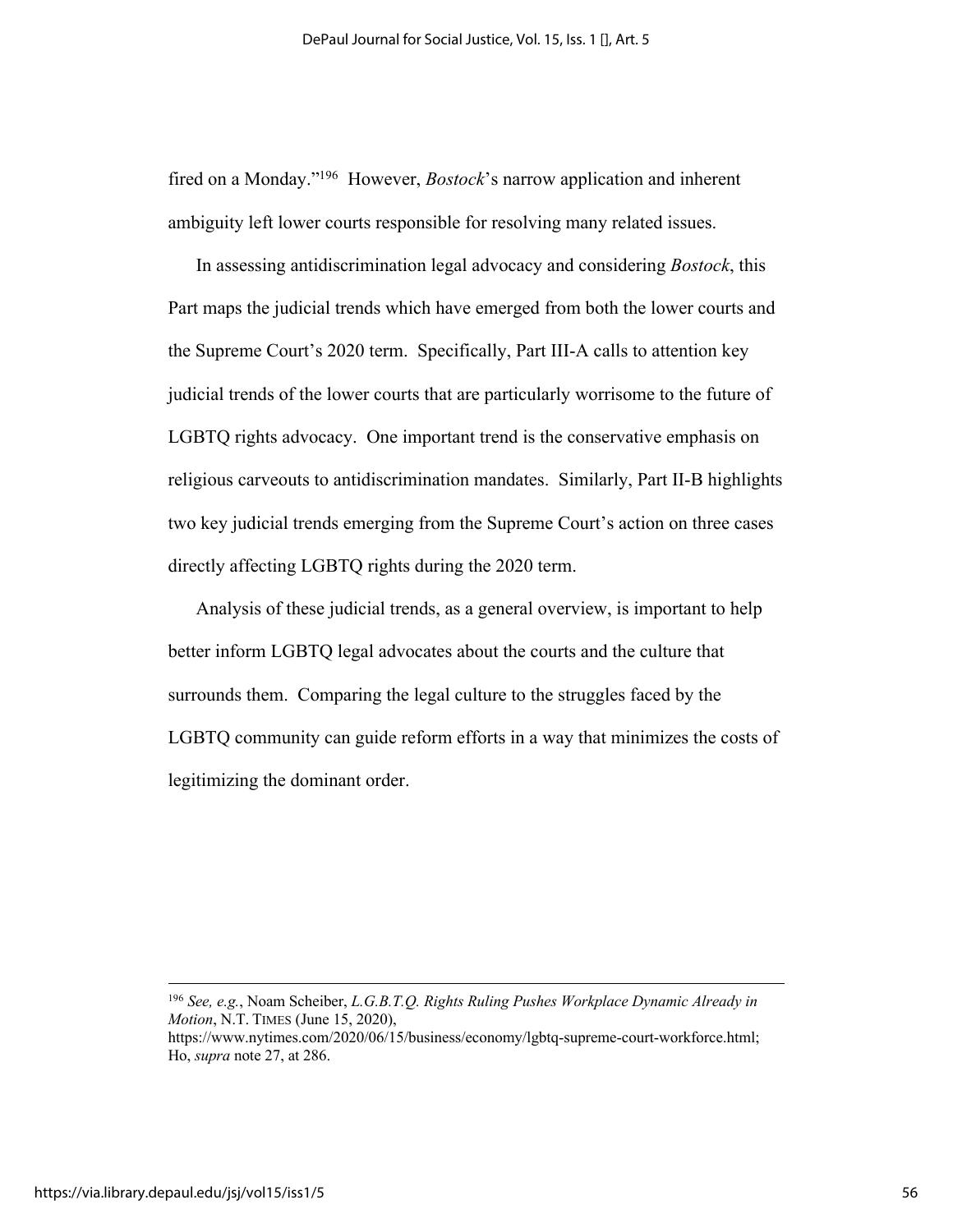# A*. Trends Emerging from Lower Courts*

With very little guidance pertaining to federal antidiscrimination law protections outside the realm of Title VII, lower courts were left to determine *Bostock*'s impact on related legal questions. An early sign that *Bostock* would be followed by state courts with similar anti-discrimination protections to Title VII came exactly a week after the *Bostock* opinion was released. In *Angelina Nance v. Lima Auto Mall, Inc.*, an Ohio state appeals court stated, "Since the Ohio Supreme Court has held that federal case law is 'generally applicable to cases involving alleged violations of R.C. Chapter 4112,' the type of claim that Angelina raises herein could potentially have a basis in law under *Bostock*."197

Some other state courts have not followed suit.<sup>198</sup>

At the federal level, some courts, such as the Eighth Circuit in *Horton v.* 

*Midwest Geriatric Management, LLC,* have used *Bostock* to hold that earlier Title

VII cases that are inconsistent with *Bostock* are no longer good law.199

Additionally, two other federal appellate courts have affirmed judgments in favor

<sup>197</sup>*Angelina Nance v. Lima Auto Mall, Inc*., 2020 WL 3412268 at 26 (Ohio Ct. App. June 22, 2020).

<sup>&</sup>lt;sup>198</sup>See generally *Tarrant Cnty. Coll. Dist. v. Sima,* (Tex. App. Mar. 10, 2021).<br><sup>199</sup> *Horton v. Midwest Geriatric Management, LLC*, 963 F.3d 844, 847 (8th Cir. 2020). The Eighth Circuit stated:

We stayed Horton's appeal pending the Supreme Court's consideration of the "scope of Title VII's protections for homosexual and transgender persons." In its decision, the Court held that it "defies" Title VII for "an employer to discriminate against employees for being homosexual or transgender," because to do so, it "must intentionally discriminate against individual men and women in part because of sex." In light of this holding, our contrary conclusion in *Williamson* is no longer good law.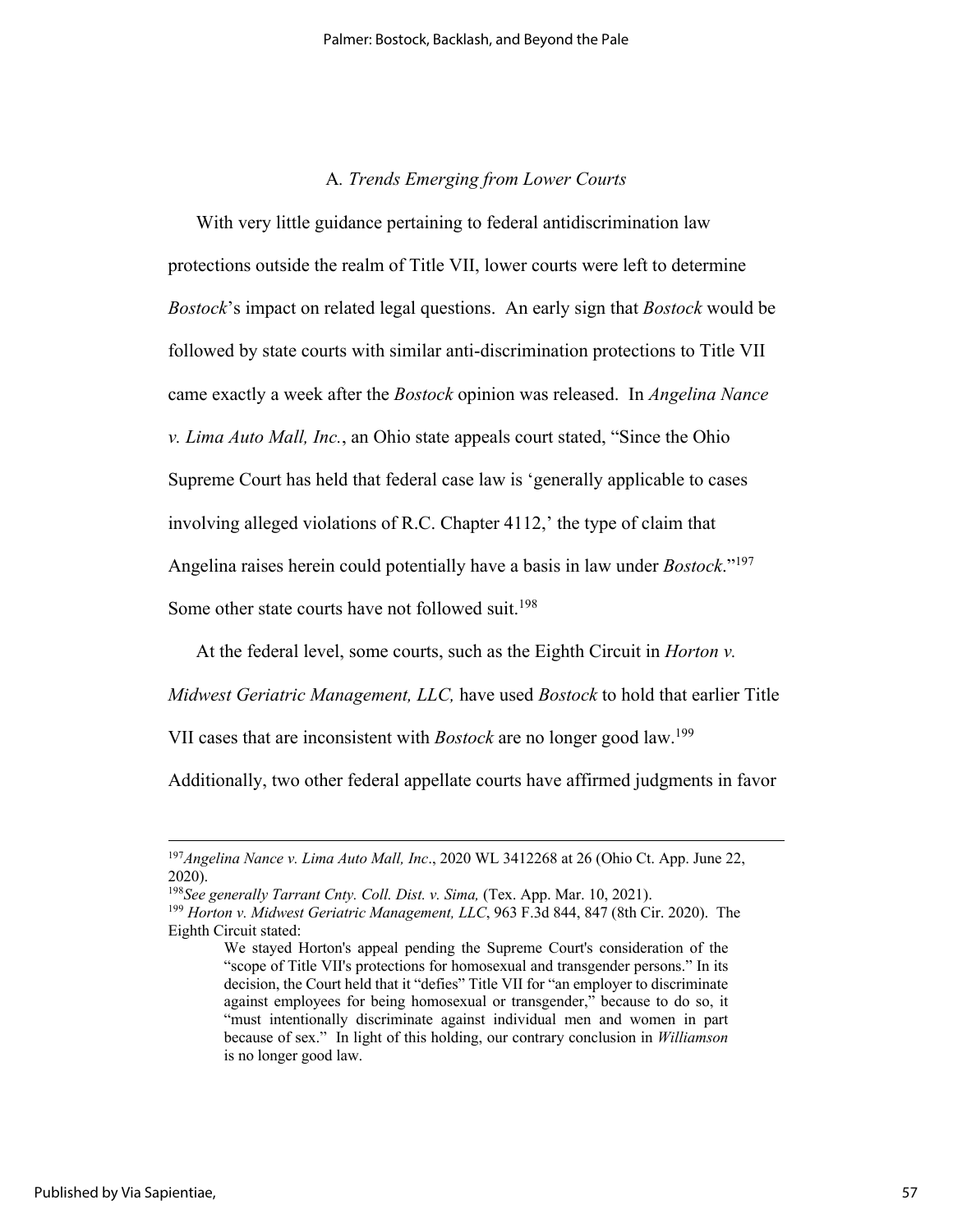of transgender students who brought sex discrimination claims under Title IX.<sup>200</sup> The Eleventh Circuit, in ruling on a Title IX claim, noted that "*Bostock* has great importance for [the student's] Title IX claim" and "[w]ith *Bostock*'s guidance, we conclude that Title IX, like Title VII, prohibits discrimination against a person because he is transgender, because this constitutes discrimination based on sex."<sup>201</sup> Within the same month, the Fourth Circuit affirmed summary judgment in favor of a transgender student who brought an equal protection claim under Title IX after his school board implemented a policy that prohibited transgender students from using the bathrooms that matched their gender identity.<sup>202</sup> Both cases illustrate *Bostock*'s potential impact on other federal appellate courts.

### B*. Trends Emerging from the Supreme Court's 2020 Term*

During the 2020 term—a year after deciding *Bostock*—the Supreme Court ruled on three cases which directly considered LGBTQ rights.<sup>203</sup> As summarized by James Esseks, Director of the ACLU LGBTQ & HIV Project, "[t]he [C]ourt's ambiguous rulings have induced much head-scratching."<sup>204</sup> Of the three cases the Court acted on, only one—*Fulton v. City of Philadelphia—*was decided on the

<sup>&</sup>lt;sup>200</sup> Wilensky, et. al., *supra* note 144, at 3.<br><sup>201</sup> *Adams v. School Board of St. John's County*., 968 F.3d 1286 (11th Cir. 2020).<br><sup>202</sup> *Grimm v. Gloucester County School Board*, 972 F.3d 586 (4th Cir. 2020).<br><sup>203</sup> Es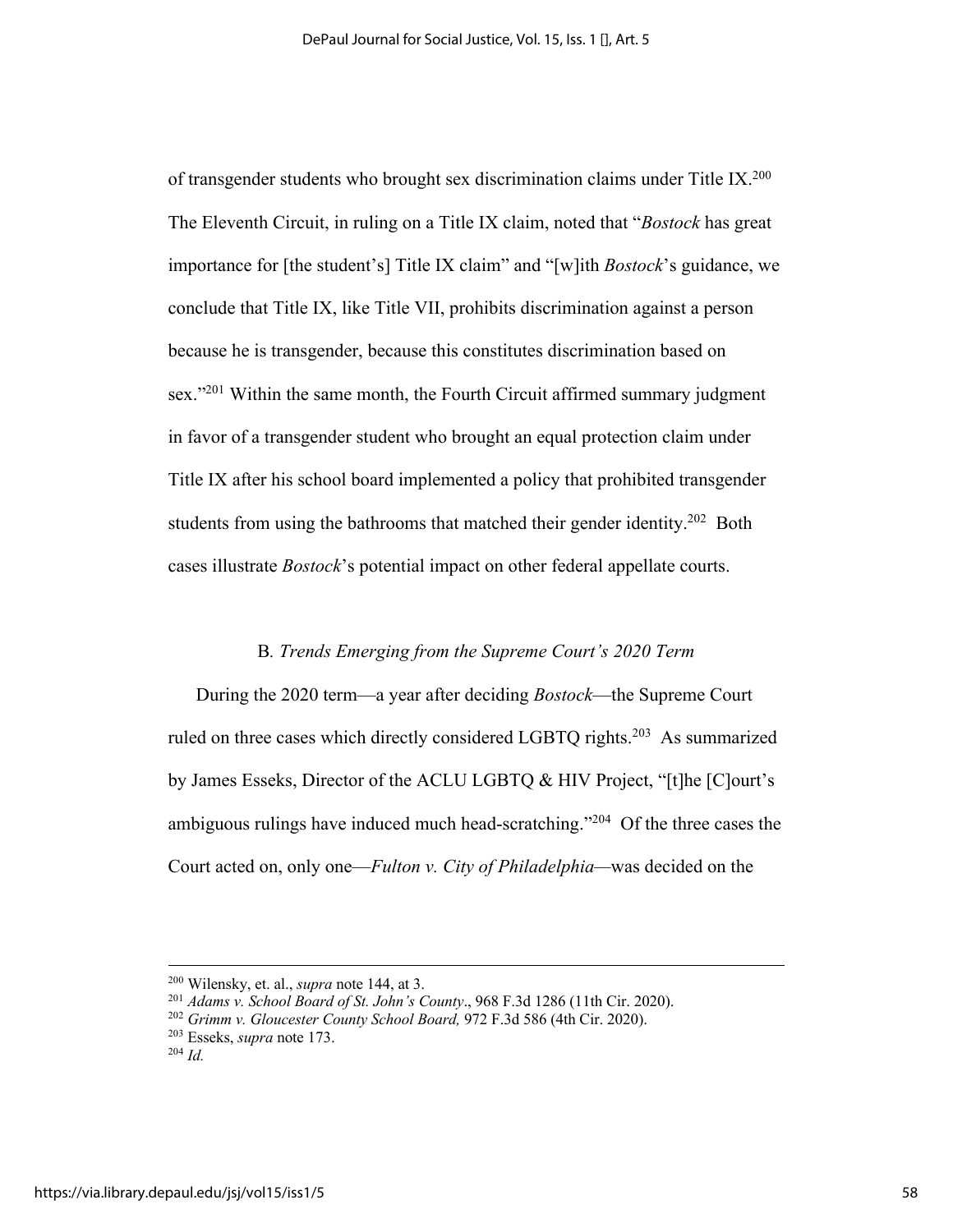merits.205 The other two decisions, *Gloucester County School Board v. Gavin Grimm* and *Arlene's Flowers v. Washington State*, were denied review, leaving the appellate court's rulings in favor of the LGBTQ litigants in place.<sup>206</sup>

Adopting the two subtitles of Essek's July 2021 Supreme Court recap article, trends which emerged from the Supreme Court's 2020 term identified two concepts which are at risk:(1) respect for transgender people; and (2) nondiscrimination laws.207 Both trends are analyzed independently below.

# *i. Respect for Transgender People*

The Supreme Court's denial of review in *Grimm* has the same historic undertones as when the Supreme Court denied review in October 2014 in five cases where the lower courts ruled that same-sex couples had a right to marry.<sup>208</sup> The Court's decision not to hear *Grimm* was the second time in three years where the Supreme Court declined to take up cases over access to bathrooms for transgender students. If the October 2014 trend followed by the landmark decision in *Obergefell* serves as any indication of how the Court feels about transgender people now, it could be a strong indication of respect.

<sup>205</sup> *Fulton v. City of Philadelphia,* 141 S. Ct. 1868 (2021). 206 *See Gloucester Cty. School Board v. Gavin Grimm*, 972 F.3d 586 (4th Cir. 2020), *cert. denied* 2021 WL 2637992 (mem) (S. Ct. June 28, 2021); *State v. Arlene's Flowers*, 441 P.3d. 1203 (Wash. 2019), *cert. denied* sub nom. *Arlene's Flowers, Inc. v. Wash.*, et. al., 2021 WL 2742795 (mem) (S. Ct. July 2, 2021).

<sup>207</sup> Esseks, *supra* note 173. 208 *Id.*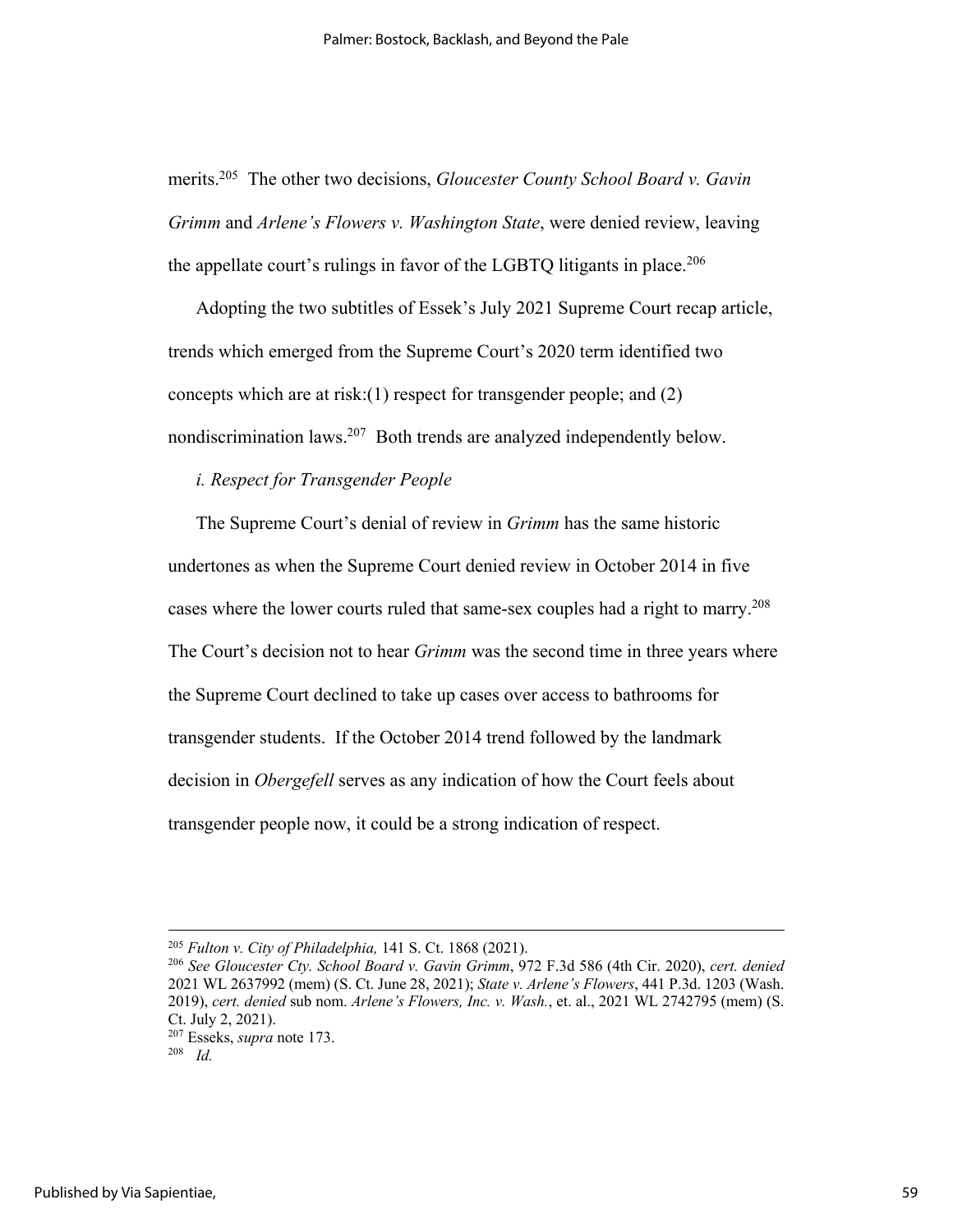### *ii. Nondiscrimination Laws at Risk*

Deciphering the Supreme Court's trends in the realm of antidiscrimination law is a lot harder than analyzing its decision regarding *Grimm*. The other two cases, *Fulton* and *Arlene's Flowers,* both considered the competing doctrines of religious liberty and antidiscrimination. Reading the cases together, Esseks theorized that "[t]he combination of the [C]ourt ducking the license-todiscriminate issue in *Fulton* and declining to take up the same issue in *Arlene's Flowers* suggests that even this profoundly conservative court isn't ready to undermine the nation's civil rights laws."<sup>209</sup> The stalemate on providing adequate direction regarding the intersection between religious freedom and discrimination protection is extremely problematic during the current period of religious retrenchment.

# IV. VISIONARY ASPIRATIONS OF SUBSTANTIVE EQUALITY

*The legal fight about whether, and in what context, the Constitution gives some people a right to discriminate is one of the most* 

<sup>209</sup> *Id.* The Supreme Court sided with the religious organization in *Fulton* through a narrow decision on a contract technicality. The facts of *Arlene's Flowers*, however, are like those of *Masterpiece Cakeshop*. As noted by Esseks, "in *Arlene's Flowers* the Washington Supreme Court unanimously ruled that a flower shop's religious objection to a same-sex couple getting married didn't give it a right to refuse to sell them flowers for their wedding." Just prior to publication of this Article, the Supreme Court granted certiorari in *303 Creative v. Elenis*. 303 Creative v. Elenis, 6 F.4th 1160 (10th Cir. 2021), *cert. granted*, 2022 LEXIS 840 (U.S. Feb. 22, 2022) (No. 21- 476). This case arose from a challenge to Colorado's antidiscrimination law by a website designer who claims she should not be forced to design sites for same-sex weddings. In this case, the Court will consider "[w]hether applying a public-accommodation law to compel an artist to speak or stay silent violates the Free Speech Clause of the First Amendment."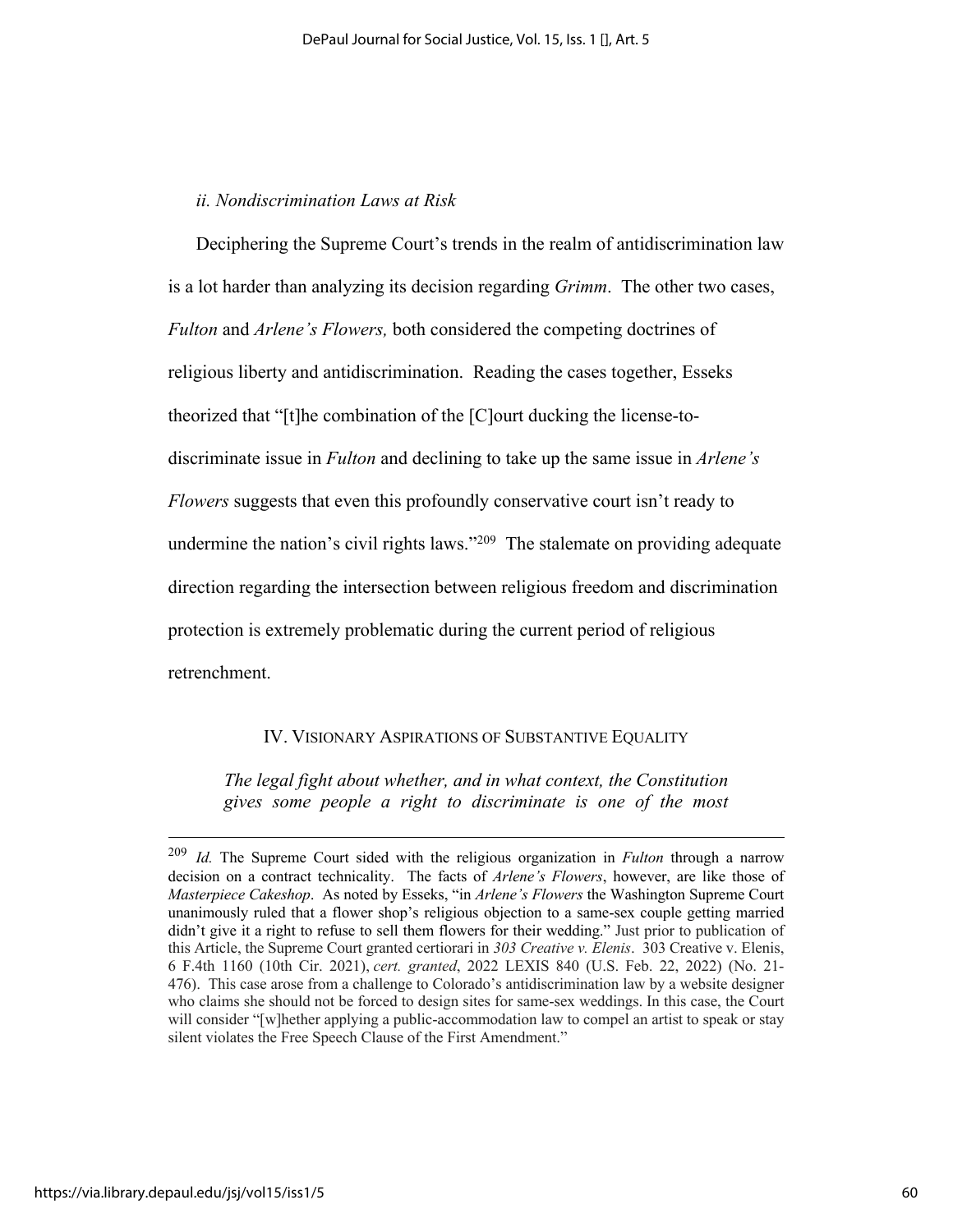*important legal issues for the LGBTQ community. It has consequences for how every single non-discrimination law and regulation operates, and could allow all of the civil rights laws that our community struggled for decades to establish to be undermined and side-stepped and ultimately rendered close to irrelevant. It could also result in discrimination not just against LGBTQ people, but against religious minorities, people of color, people with disabilities, and all women.*

 $-$  James Esseks<sup>210</sup>

Situating *Bostock* squarely within the LGBTQ intracommunity conformistvisionary debate is quite challenging, considering the opinion can be read to align with both strands of advocacy. From a conformist perspective, *Bostock*'s interpretation of Title VII serves as mainstream acceptance of easily accessible employment opportunities.<sup>211</sup> Since communities that have historically experienced structural inequality—like the LGBTQ community—experience higher rates of unemployment, the spirit of *Bostock* can easily be read to align more with the conformist strand of the movement.212 On the other hand, *Bostock* can be read as a narrow visionary victory. This alternative reading is rooted in the potential of *Bostock*'s impact on other federal antidiscrimination laws and its undercut of historical federal employment discrimination tracing back to the Eisenhower Administration.

<sup>210</sup> James Esseks, *Supreme Court Again Rejects a License to Discriminate*, ACLU (June 17, 2021), https://www.aclu.org/news/lgbtq-rights/supreme-court-again-rejects-a-license-to-discriminate/.<br><sup>211</sup> Leonard, *supra* note 72, at 6.<br><sup>212</sup> Sharita Gruberg & Michael Madowitz, *Same-Sex Couples Experience Higher Unemploymen* 

*Rates Throughout an Economic Recovery*, CENTER FOR AMERICAN PROGRESS (May 5, 2020), https://www.americanprogress.org/issues/lgbtq-rights/news/2020/05/05/484547/sex-couplesexperience-higher-unemployment-rates-throughout-economic-recovery/.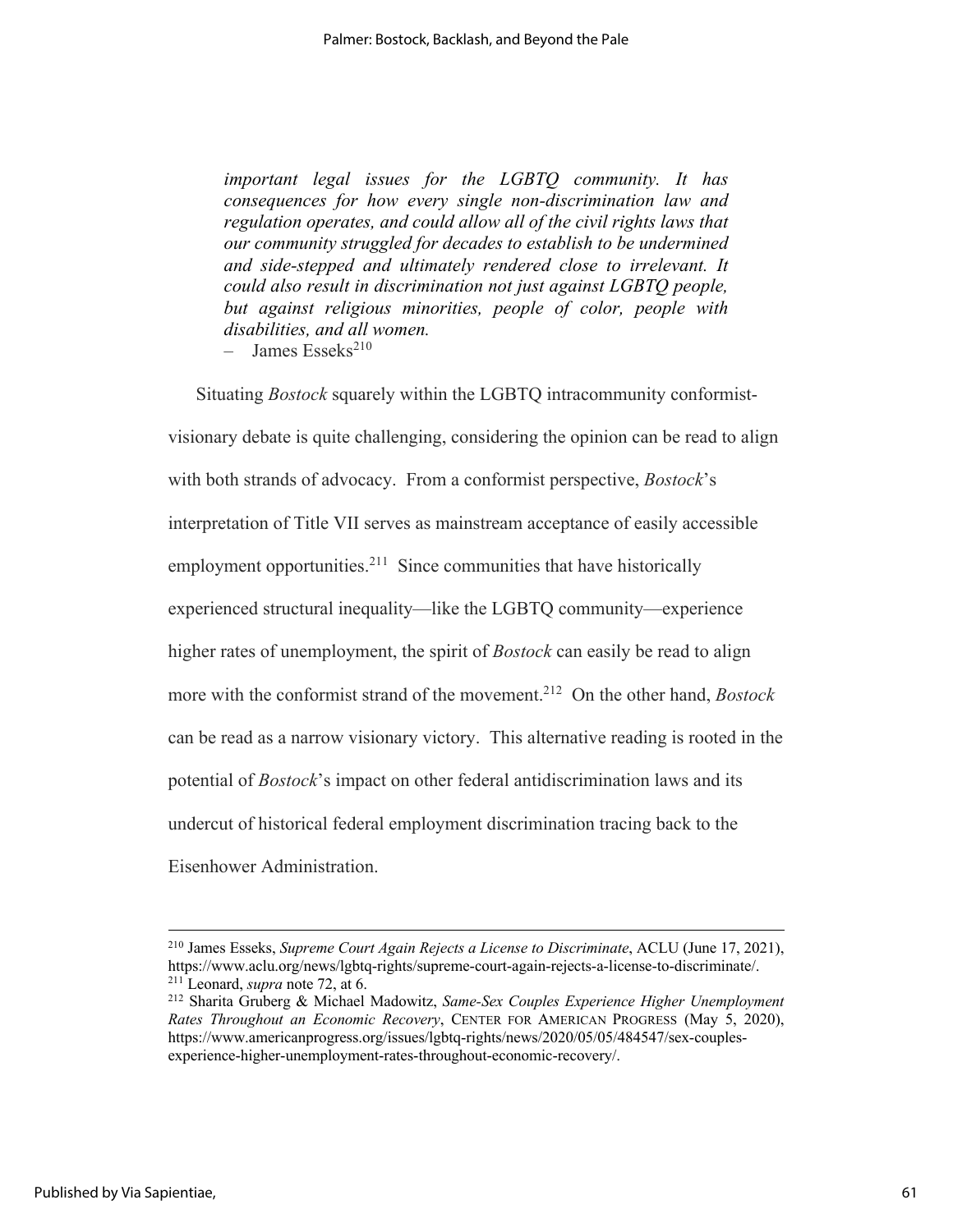However, any transformative potential of *Bostock* is limited to cases deciding questions related to antidiscrimination protection under Title VII. As such, this Part generally categorizes and treats *Bostock* as a conformist victory. This is because the *Bostock* Court failed to substantively acknowledge the lived experiences of LGBTQ employees and retained the posture of redressing discrimination to preserve and legitimize a discriminatory status quo.<sup>213</sup> Comparing the history of conformist pro-LGBTQ Supreme Court decisions to *Bostock*'s impact further supports categorizing *Bostock* as a conformist decision.

Central to the critique of the conformist strand of LGBTQ legal advocacy is an emphasis on the distinct alignment and assimilationist position within the dominant status quo. Conformist legal advocacy for marriage equality spearheaded by the *Obergefell* plaintiffs—illustrates how admission into social institutions invites future forms of oppression when visionary strategies and tactics are not employed. The same can be said about *Bostock*. *Bostock* is yet another example of how the modern LGBTQ movement has diverted from its grassroots objectives.

To serve as foundational guidance for a modern LGBTQ movement redirect, this Part applies critical race, feminist, and queer legal theory to help advance the goal of social equality for all marginalized individuals, not just for members of

<sup>213</sup> Ho, *supra* note 27, at 284.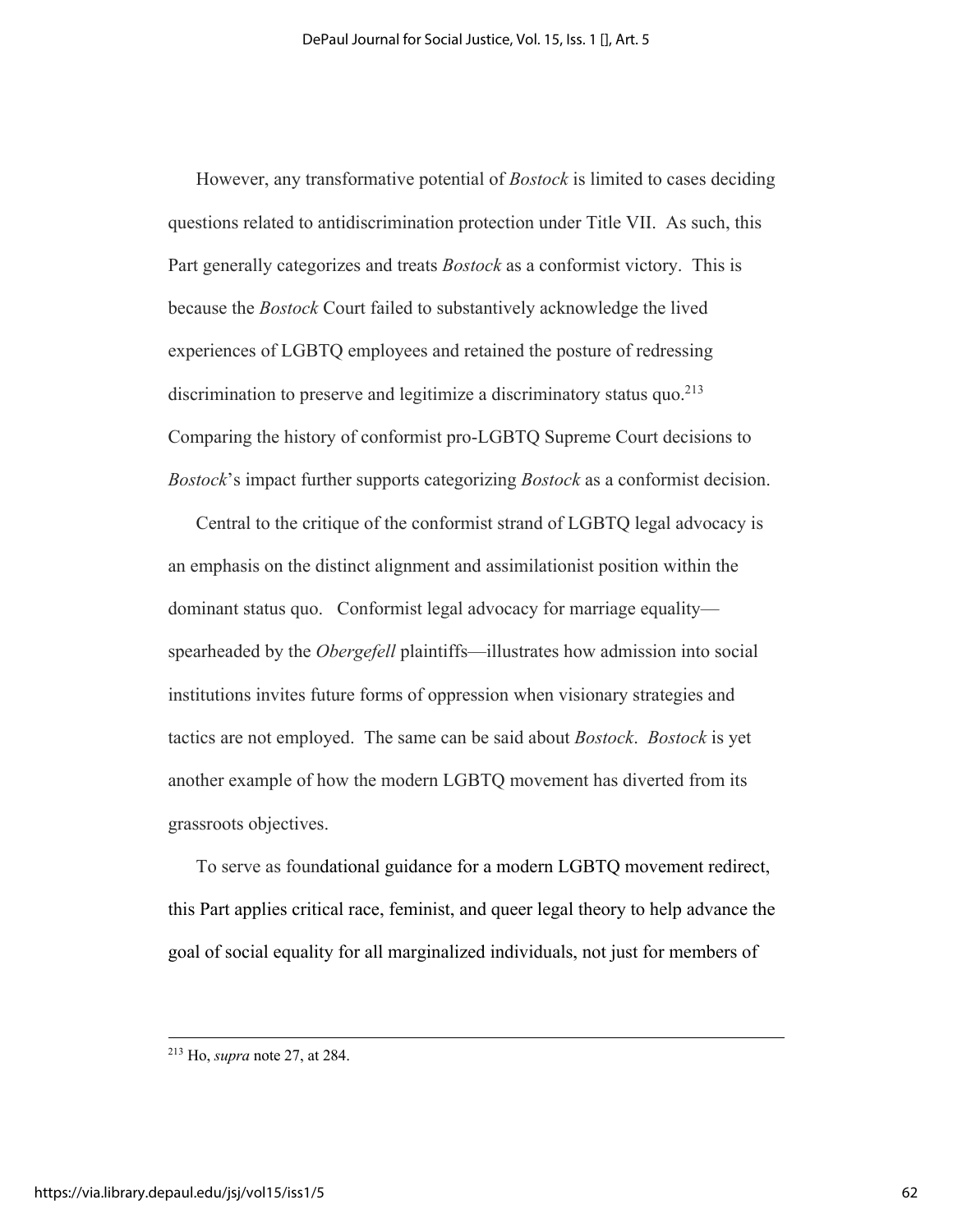the LGBTQ community. Part IV-A expands on the third prong of combatting religious retrenchment of basic civil rights through a critical lens and emphasizes the importance of minority individuals committing to recognizing their marginalized role in society. Building on Part IV-A, Part IV-B applies both Derrick Bell's interest convergence theory and the concept of respectability politics to highlight why assimilationist advocacy strategies are problematic to the success of future LGBTQ rights projects. This Part argues that recognition of formal legal rights for LGBTQ individuals only occurs when it is in the interest of decisionmakers who are committed to preserving a heteronormative status quo. Interest convergence coupled with movement satisfaction and activist complacency results in one extremely troubling reality—mainstream sacrifice of the LGBTQ equality agenda to benefit a dominant majority. Part IV-C explains that forging fortuity through multidimensional coalition building is a theoretical framework that grassroots organizers can, *and should*, adopt to develop visionary advocacy strategies and tactics for the next LGBTQ rights movement. Drawing on the scholarly work of Mari Matsuda, this Part stresses the importance of forming movement coalitions that represent the members of all marginalized communities so others can realize that all forms of subordination are interlocking and mutually reinforcing.

Now, more than ever, the LGBTQ community must not acquiesce to the false sense of security underlying recent pro-LGBTQ Supreme Court decisions.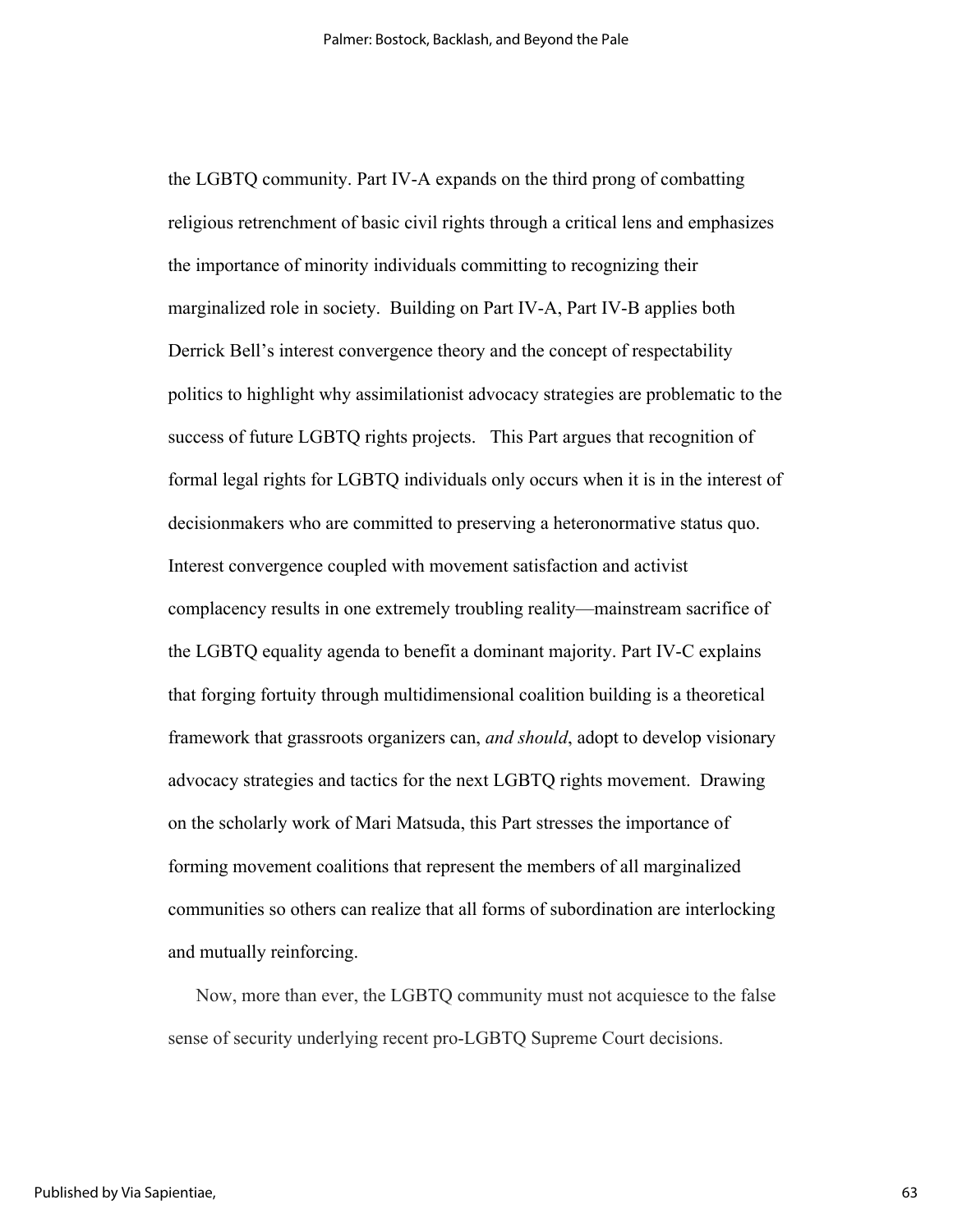Rejecting conformist ideas in favor of visionary strategies to combat systemic oppression of all marginalized groups is one of the only ways to prevent the Supreme Court from granting a license to discriminate in the name of religious liberty.

#### A*. Cognitive Adherence to a Marginalized Role in Society*

Until the fight for LGBTQ rights is no longer met with social, political, or legal objections, LGBTQ individuals must remain mindful of their marginalized role in society. In doing so, queer minorities should forge a collective identity to reform discourse. A collective commitment to recognizing the subordinate "other" status of LGBTQ people helps reveal that LGBTQ individuals of all classes can share the burdens of social struggle and the benefits of advocacy. 214 Although this may seem simple, it is a self-conscious ideological struggle.<sup>215</sup>

An adherence to the marginalized position of LGBTQ people among the dominant order is crucial to devising ways to address struggle while minimizing the cost of engaging in inherently legitimizing discourse.<sup>216</sup> Attaining full civil rights for LGBTQ individuals is important. However, when incremental civil rights victories for the community are met with social and political backlash, the dominant heteronormative hierarchy is inevitably preserved.

<sup>214</sup> *See* Crenshaw, *supra* note 25, at 1384, n. 197. 215 *Id.* at 1385. 216 *Id.* at 1387.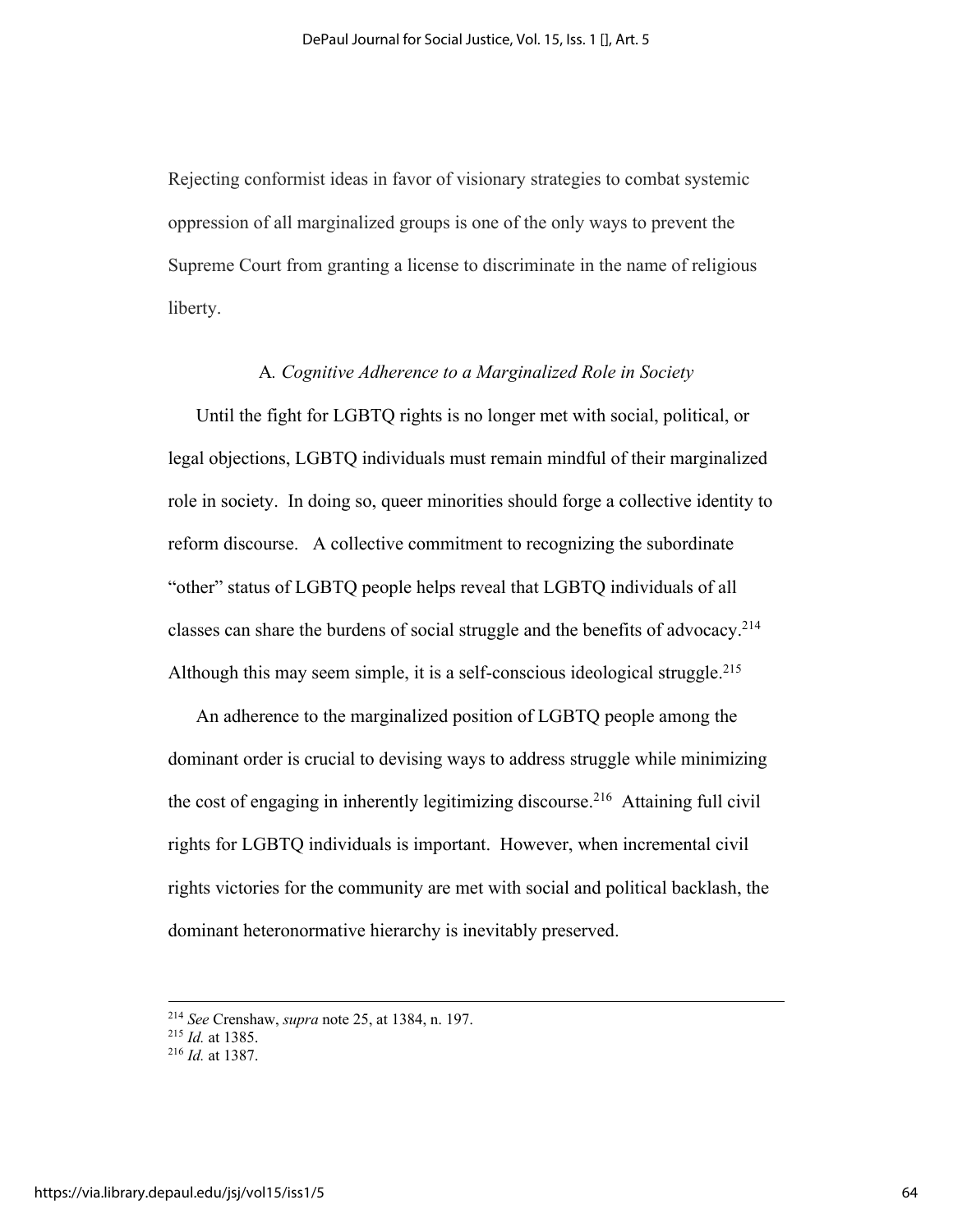Religious retrenchment because of *Bostock* is possible only through the ambiguity embedded within the *Bostock* opinion. Both the ambiguity of *Bostock* and the religious retrenchment that followed are evidence of the hegemonic force supporting homophobia and transphobia in American society, and it can no longer be ignored. It is important that legal advocates for LGBTQ rights realize the present predicament of the LGBTQ community. This necessitates an understanding of the social and legal spaces occupied by the community.<sup>217</sup> The next LGBTQ rights project should not be defined by the presence of a dominant, heteronormative order. Instead, it must maintain a distinctly progressive outlook that focuses on the needs of *all* LGBTQ people.218 Although ideologically challenging, eliminating the tension between religious liberty and substantive equality for LGBTQ people is only possible through a visionary outlook on LGBTQ rights advancement.

# B*. Recognizing Interest Convergence in Legal Victories*

Once LGBTQ individuals commit to a cognitive understanding of their place in society, the dominant majority's converging interest in maintaining a heteronormative society will become more apparent. Legal scholars have no choice but to work from theoretical frameworks until LGBTQ individuals make a cognitive adherence to their marginalized social position. As noted by Ho,

<sup>217</sup> *Id.*

 $^{218}$  *Id.*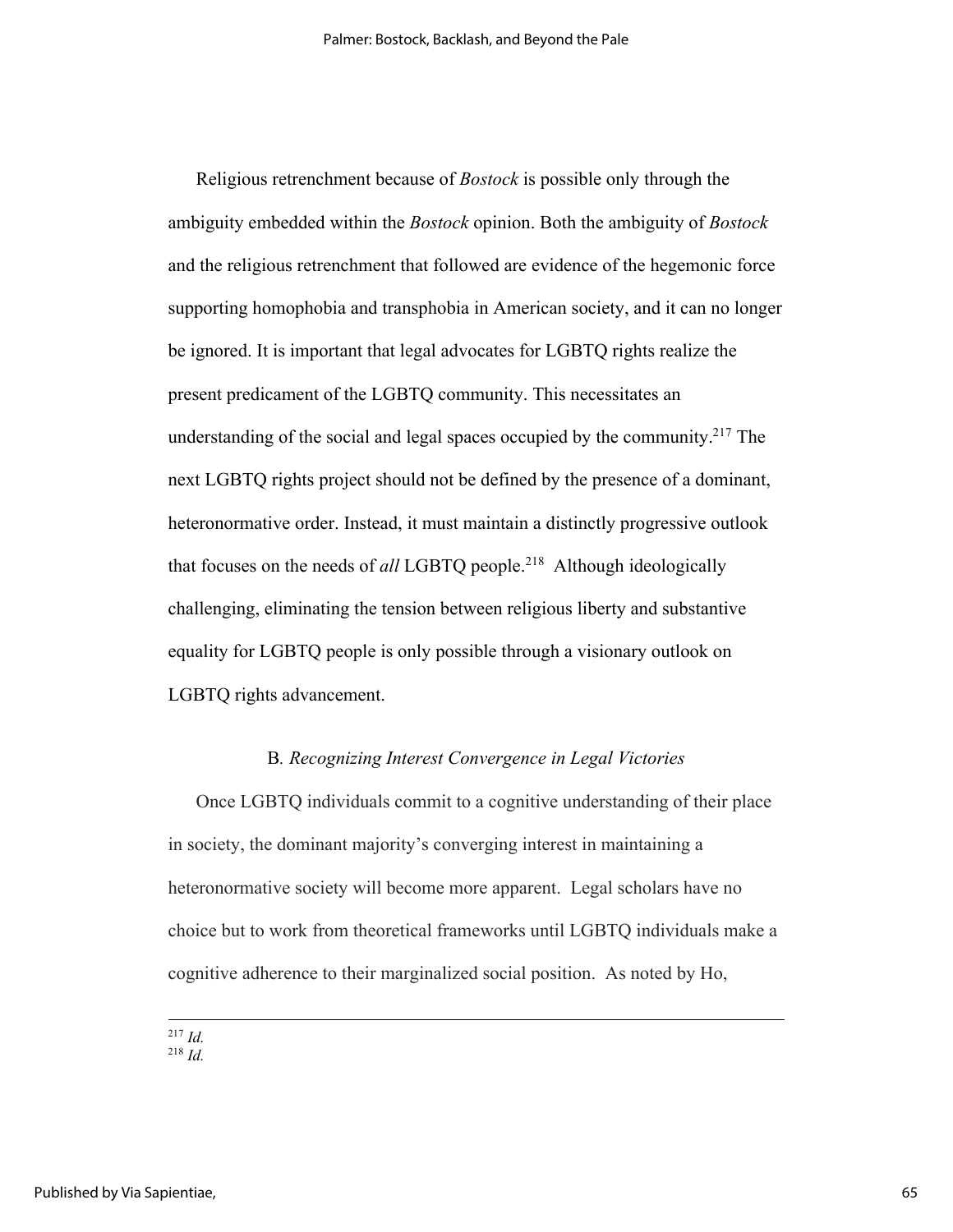applying Derrick Bell's interest convergence theory in the analysis of *Bostock* helps "explain why the decision protects sexual minorities from discrimination, but also fails to address the substantive heteronormative biases that animate such discrimination."<sup>219</sup>

# *i. Relationship Between Interest Convergence and Respectability Politics*

In the context of *Brown v. Board of Education*, Bell reasoned that the

Supreme Court's decision to overturn Jim Crow era segregation laws was based

on the dominant status quo's interests and the petitioners' converging

interests.220Regarding racial equality generally, Bell posited that recognizing the

legal rights of subordinate racial groups occurs by convincing white

decision makers that the interests of both groups converge.<sup>221</sup> the United States

had an incentive to maintain foreign national allies during the Cold War,

prompting the Supreme Court to repudiate vehicles of domestic discrimination.<sup>222</sup>

<sup>219</sup> Ho, *supra* note 27, at 355. *See generally* Bell, Brown v. Board of Education *and the Interest-*

<sup>&</sup>lt;sup>220</sup> *See generally* Bell, Brown v. Board of Education *and the Interest-Convergence Dilemma*, *supra* note 164.

*supra* note 164. 221 *See generally* Ho, *supra* note 28, at 319–24 (applying interest convergence theory to the Supreme Court decision in *Masterpiece Cakeshop* as an example of when interests fail to converge and heteronormative values are preserved by ruling against the LGBTQ litigant); S*ee also* Bell, Brown v. Board of Education *and the Interest-Convergence Dilemma*, *supra* note 164, at 523. Explaining his theory, Bell noted:

The interest of blacks in achieving racial equality will be accommodated only when it converges with the interests of whites. However, the fourteenth amendment, standing alone, will not authorize a judicial remedy providing effective racial equality for blacks where the remedy sought threatens the superior status of middle- and upper-class whites.

*Id.* 

<sup>222</sup> Bell, Brown v. Board of Education *and the Interest-Convergence Dilemma*, *supra* note 166, at 523.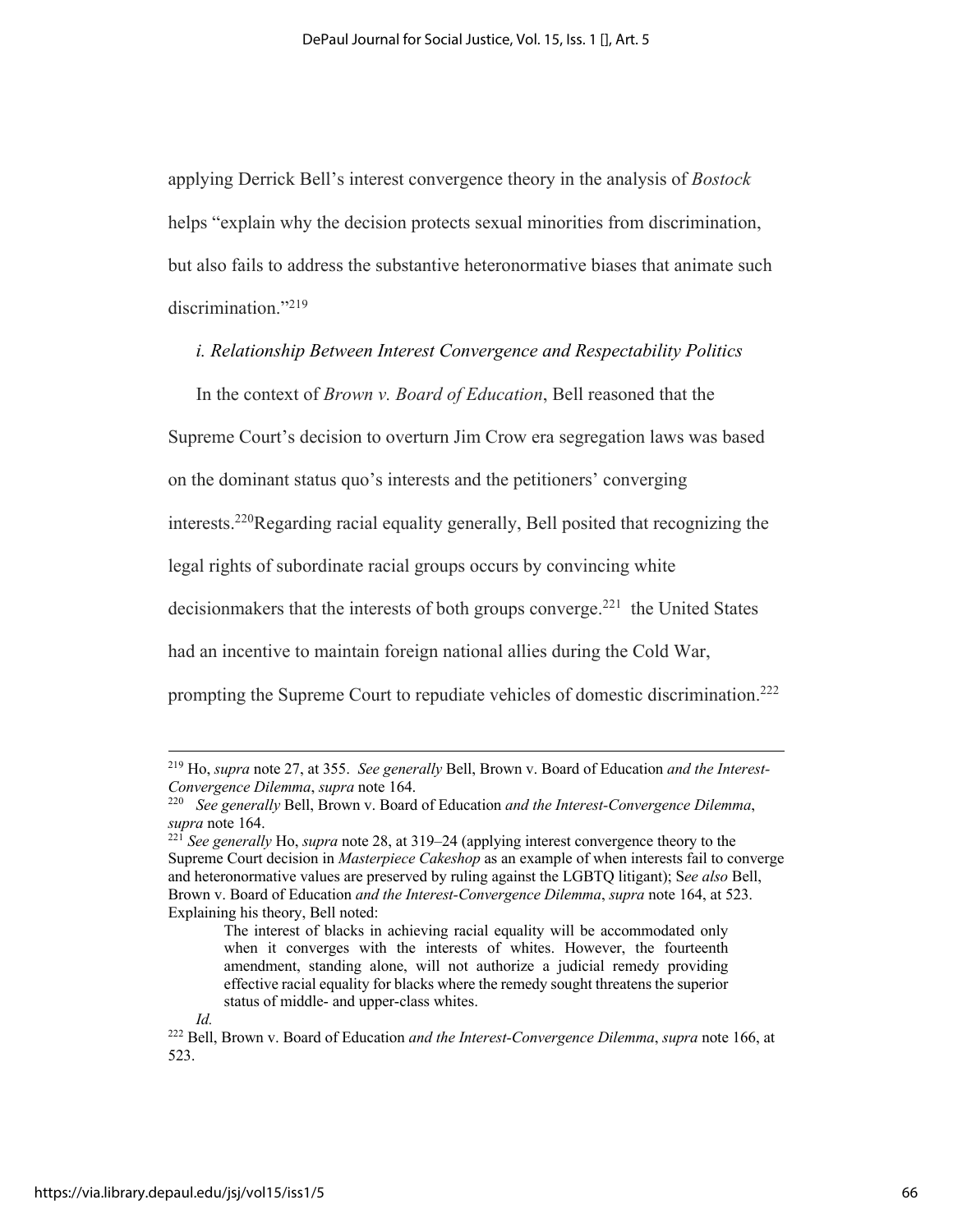Accordingly, segregation of public schools was unanimously deemed unconstitutional.223

Bell's work has been criticized as simplistic and understood as part of "the first wave of [Critical Race Theory]"—a direct challenge to liberal reformers' ideological assumptions. 224 Scholars like Justin Driver view Bell's interest convergence theory as potentially harmful and argue that it hinders Black advancement by "invit[ing] would-be racial reformers to adopt artificially constrained notions of what constitutes a viable method for seeking change."<sup>225</sup> As a result, Devon Carbado and Daria Roithmayr recently enumerated a nonexhaustive list of "truths" that underwrite Critical Race Theory.<sup>226</sup> Two of these "truths," both relating to Bell's theory, include the idea that "racial change occurs when the interests of white elites converge with the interests of the racially disempowered" and "the success of various policy initiatives often depends on whether the perceived beneficiaries are people of color."<sup>227</sup> Lastly, drawing on

<sup>223</sup> *See Brown v. Board of Education*, 347 U.S. 483 (1954).

<sup>224</sup> Paul Butler, *The System is Working the Way it is Supposed to: The Limits of Criminal Justice Reform*, 104 GEO L.J. 1419, 1445 (2016); Gary Peller, *History, Identity, and Alienation*, 43 CONN. L. REV. 1479, 1489 (2011). Butler makes the case that there has been limited progress for African-Americans as a result of the Civil Rights movement. Against this empirical backdrop, Butler uses critical race and feminist legal theory to explain how antidiscrimination law has not <sup>225</sup> Justin Driver, *Rethinking the Interest-Convergence Thesis*, 105 NW. U. L. REV. 149, 189 (2011).

<sup>226</sup> Devon W. Carbado & Daria Roithmayr, *Critical Race Theory Meets Social Science*, 10 ANN. REV. L. SOC. SCI. 149, 155 (2014).

<sup>227</sup> *Id*.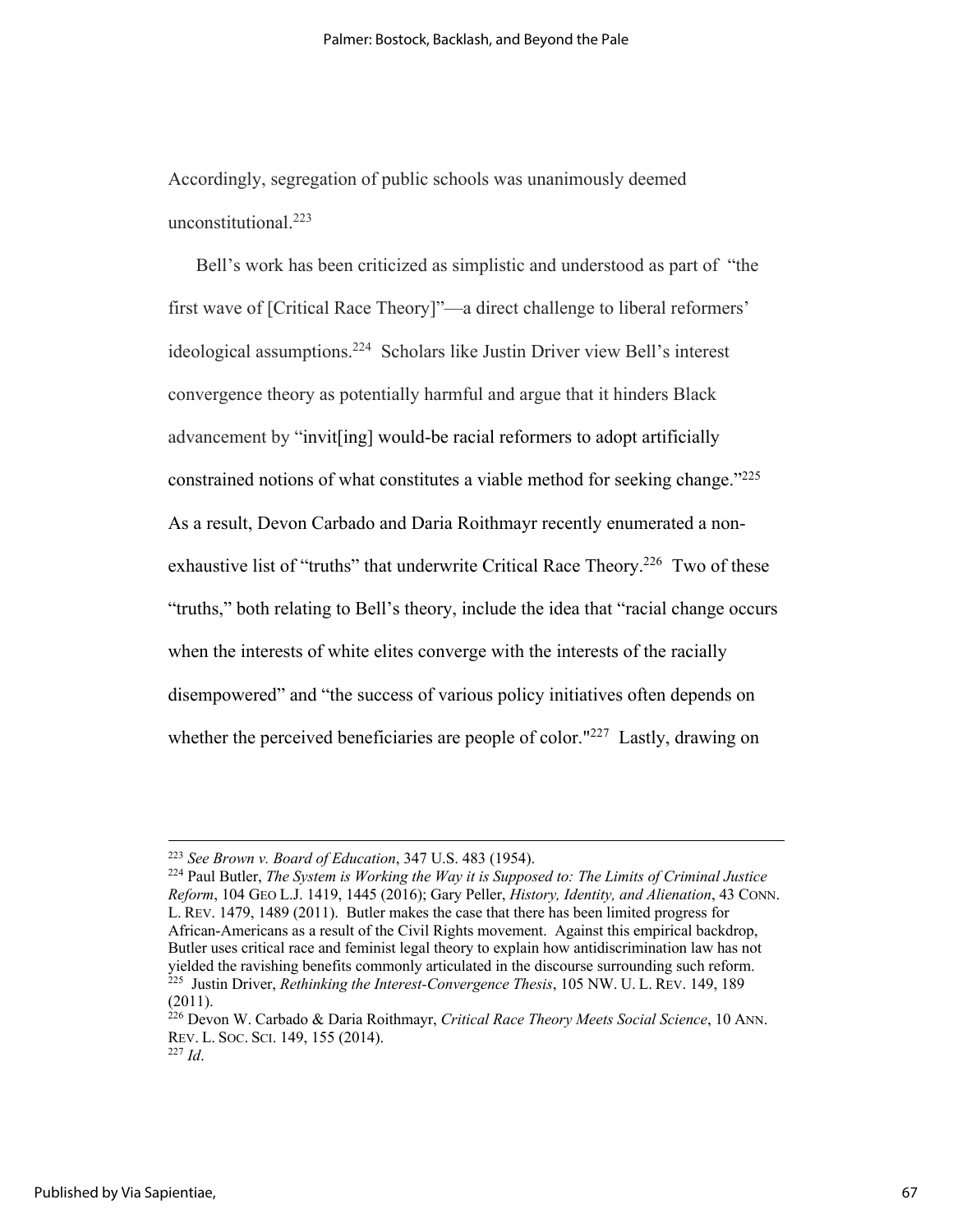the scholarship of Anthony Michael Kreis, "in propelling gay rights and legal protections, the strategy to align interests is not exclusive to race."<sup>228</sup>

The concept of respectability politics is closely aligned with Bell's theory of interest convergence. Working in tandem, interest convergence and respectability politics allow for marginalized individuals or communities to incorporate into hegemonic power by aligning with mainstream ideas and values to establish social worthiness.<sup>229</sup> By exhibiting the material ethos and characteristics that hegemony values as good, an outsider can obtain social, economic, and political worth, recognition, and respect only attainable by a grant from the dominant power.230 The ability to act respectably for social gain is not exclusive to the phenomenon of racial negotiations in American society and politics, so it transfers aptly into the context of negotiations between sexual and gender minorities and the mainstream status quo.<sup>231</sup> Therefore, since respectability is distinguished from assimilation by way of individual construction of worthiness, for sexual

<sup>228</sup> Ho, *supra* note 28, at 267. *See generally* Anthony Michael Kreis, *Gay Gentrification: Whitewashed Fictions of LGBT Privilege and the New Interest-Convergence Dilemma*, 31 LAW & EQUITY 117, 137–53 (2013). 229 Yuvraj Joshi, *Respectable Queerness*, 43 COLUM. HUM. RTS. L. REV.415, 421–22 (2012)

<sup>(</sup>distinguishing respectability from assimilation by indirectly indicating that respectability embodies a sense of *worthiness* of recognition); *See also* Evelyn Brooks Higginbotham, *The Politics of Respectability*, *in* RIGHTEOUS DISCONTENT: THE WOMEN'S MOVEMENT IN THE BLACK BAPTIST CHURCH, 1880-1920, at 185 (1993) (noting that respectability politics can be described as "a performance and project of moving from the position of 'other,' to being incorporated into the normal, dominant, and hegemonic.").

<sup>230</sup> Osagie K. Obasogie & Zachary Newman, *Black Lives Matter and Respectability Politics in Local News Accounts of Officer-Involved Civilian Deaths: An Early Empirical Assessment*, 2016

 $231$  Ho, *supra* note 28, at 263.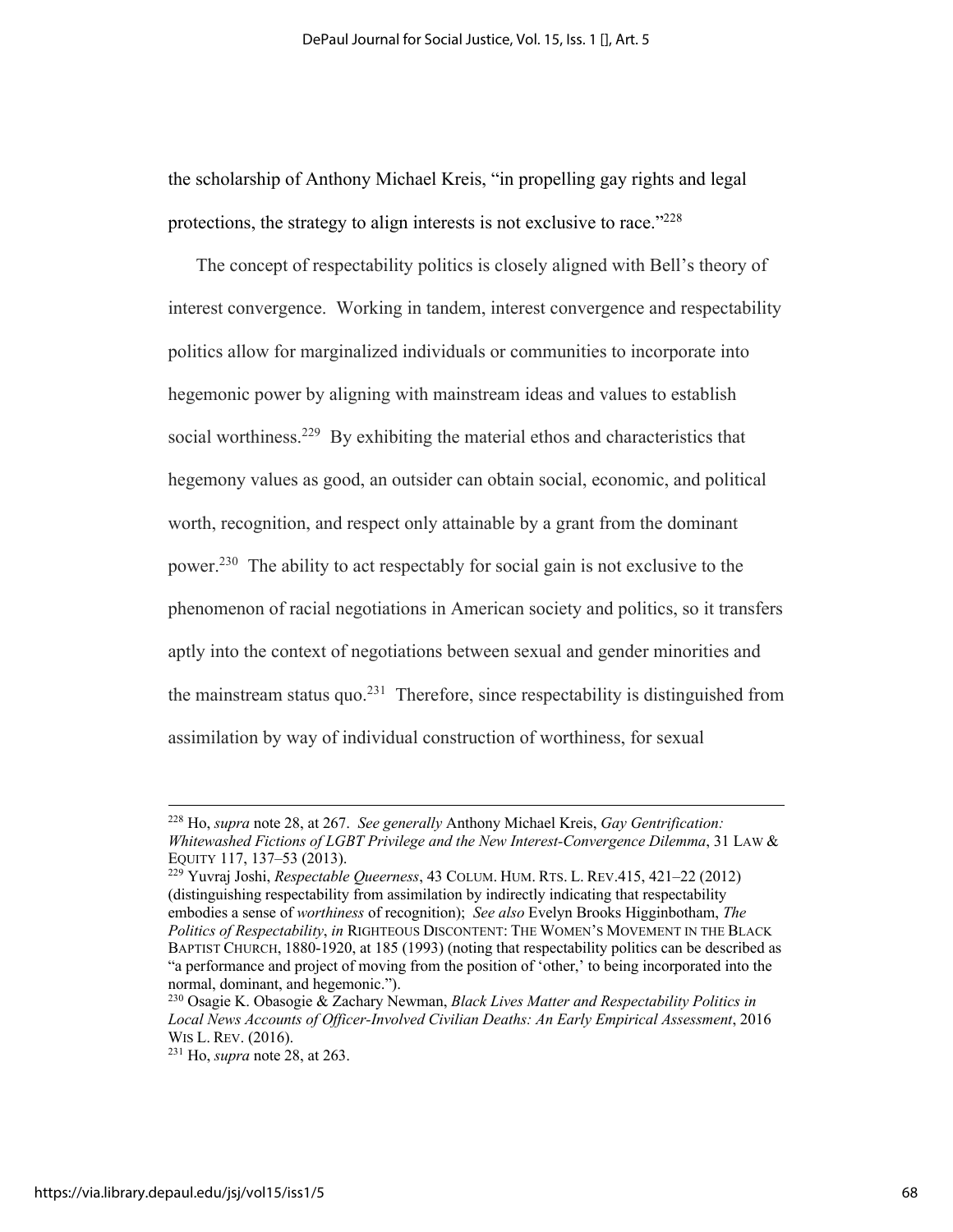minorities evoking assimilationist strategies, respectability becomes the degree to which these strategies are calibrated.<sup>232</sup> As such, once the level of assimilation is calculated by identifying the level of recognition worthiness being sought, marginalized individuals or groups can assess their chances of achieving reform by predicting the convergence of both groups' interests. Such tactics, when carried out with precision, are a viable option for LGBTQ organizations to achieve formal reform.

However, these assimilationist and conformist tactics should be used cautiously. LGBTQ legal reform victories achieved at the expense of marginalizing non-conformists within the community legitimize the anti-gay rhetoric that "Gay Rights" are "Special Rights."<sup>233</sup> A commonly rejected narrative among Critical Race Theorists is the linear progression model of civil rights reform.234 Instead, a more accurate model of reform progress is one of reform and retrenchment.<sup>235</sup> Developed by Crenshaw and further articulated by Charles Lawrence, "[w]hen people's movements successfully challenge and disrupt racist

<sup>&</sup>lt;sup>232</sup> *See* Joshi, *supra* note 230; Ho, *supra* note 28, at 264.<br><sup>233</sup> Hutchinson, *supra* note 3, at 1372 (explaining that contrary to the societal narrative and antigay political rhetoric surrounding the LGBT identity that "Gay Rights are Special Rights" construing lesbians and gays as white, upper-class, and privileged, independent data suggests that LGBT people live in poverty at rates disproportionate to the non-LGBT population. The limited data available founding this conclusion gives rise to findings that LGBT people fare far more poorly than their non-LGBT counterparts on measures including health outcomes, homelessness, employment discrimination, and truancy. LGBT people are also victims of harassment and hate crimes at higher rates than their non-LGBT counterparts). 234 Devon W. Carbado, *Critical What What?*, 43 CONN L. REV. 1593, 1607 (2011); Butler, *supra*

note 225, at 1444. 235 Butler, *supra* note 225, at 1444. *See generally* Crenshaw, *supra* note 25.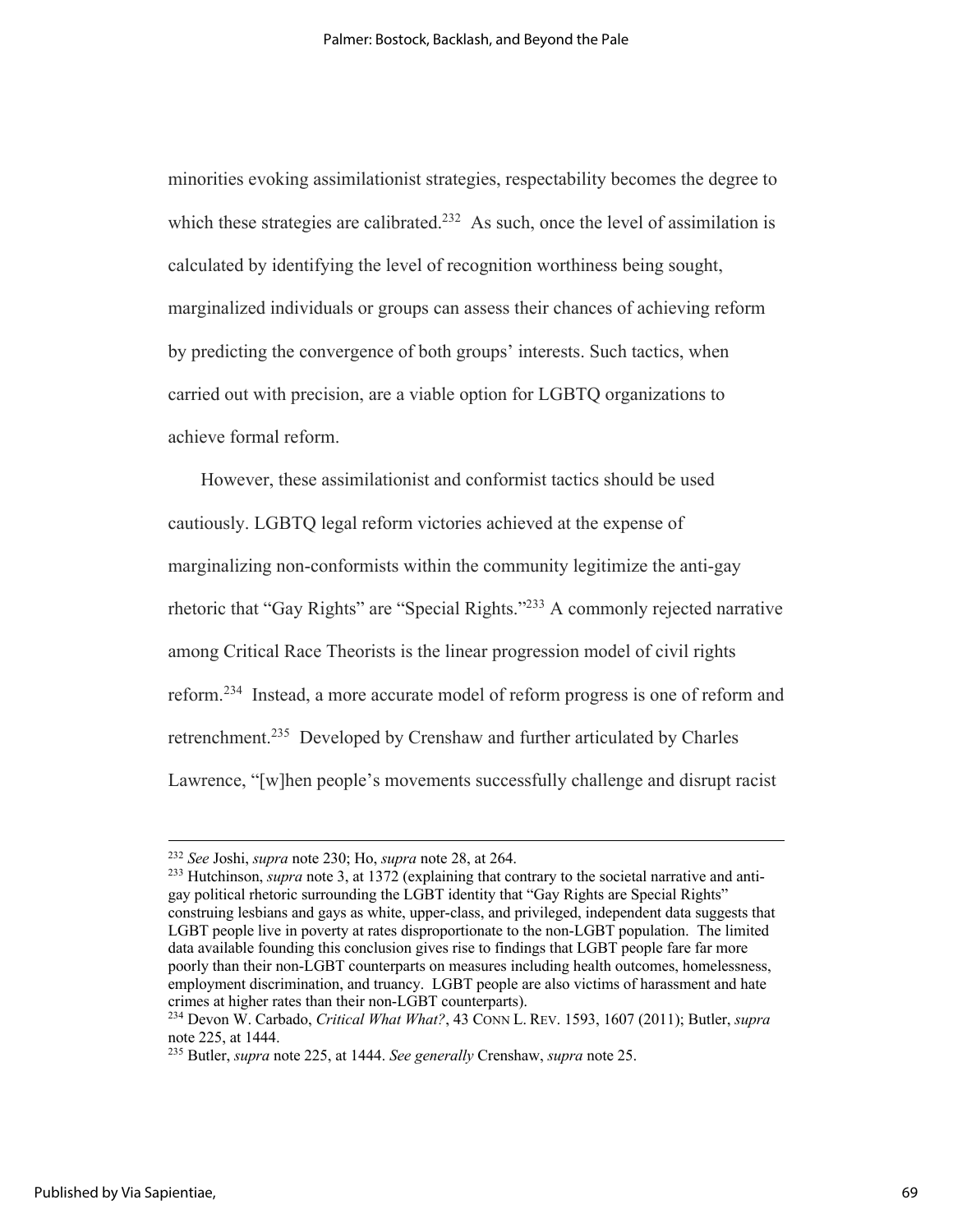structures and institutions, and contest the narratives of racial subordination, the plunderers will respond with new law."236 Thus, a period of LGBTQ reform victory may trigger the newly constituted conservative majority Supreme Court to overturn equality laws and reverse the advances made across decades as a way of maintaining heteronormativity among a dominant majority.<sup>237</sup> Such is the case with *Bostock* and other pro-LGBTQ Supreme Court victories dating back to *Romer*. Antidiscrimination reform, by way of Title VII protection, triggered religious retrenchment of LGBTQ rights protection and worked to maintain heteronormativity among the dominant majority.

To further illustrate the hegemonic power possessed by the dominant majority when making accommodation decisions for LGBTQ persons, a more nuanced analysis of Bell's scholarship is warranted. Bell's interest convergence theory, in concert with his theory on racial sacrifice, forming "two sides of the same coin" of an overarching theory of racial fortuity, helps clarify why accommodation of marginalized groups is sometimes denied even when the interests of the two competing groups converge.<sup>238</sup> Bell defines racial sacrifice as the way "society is always willing to sacrifice the rights of black people in order to protect important

<sup>236</sup> Charles R. Lawrence III, *The Fire This Time: Black Lives Matter, Abolitionist Pedagogy and the Law*, 65 J. LEGAL EDUC. 381, 387 (2015). *See also* Butler, *supra* note 225, at 1444.<br><sup>237</sup> RICHIE JACKSON, GAY LIKE ME: A FATHER WRITES TO HIS SON (2020) (assertion made in book

sleeve inside cover.). 238 Ho, *supra* note 28, at 319. *See also* Derrick Bell, *"Here Come De Judge": The Role of Faith in* 

*Progressive Decision-Making*, 51 HASTINGS L.J. 1, 8 (1999).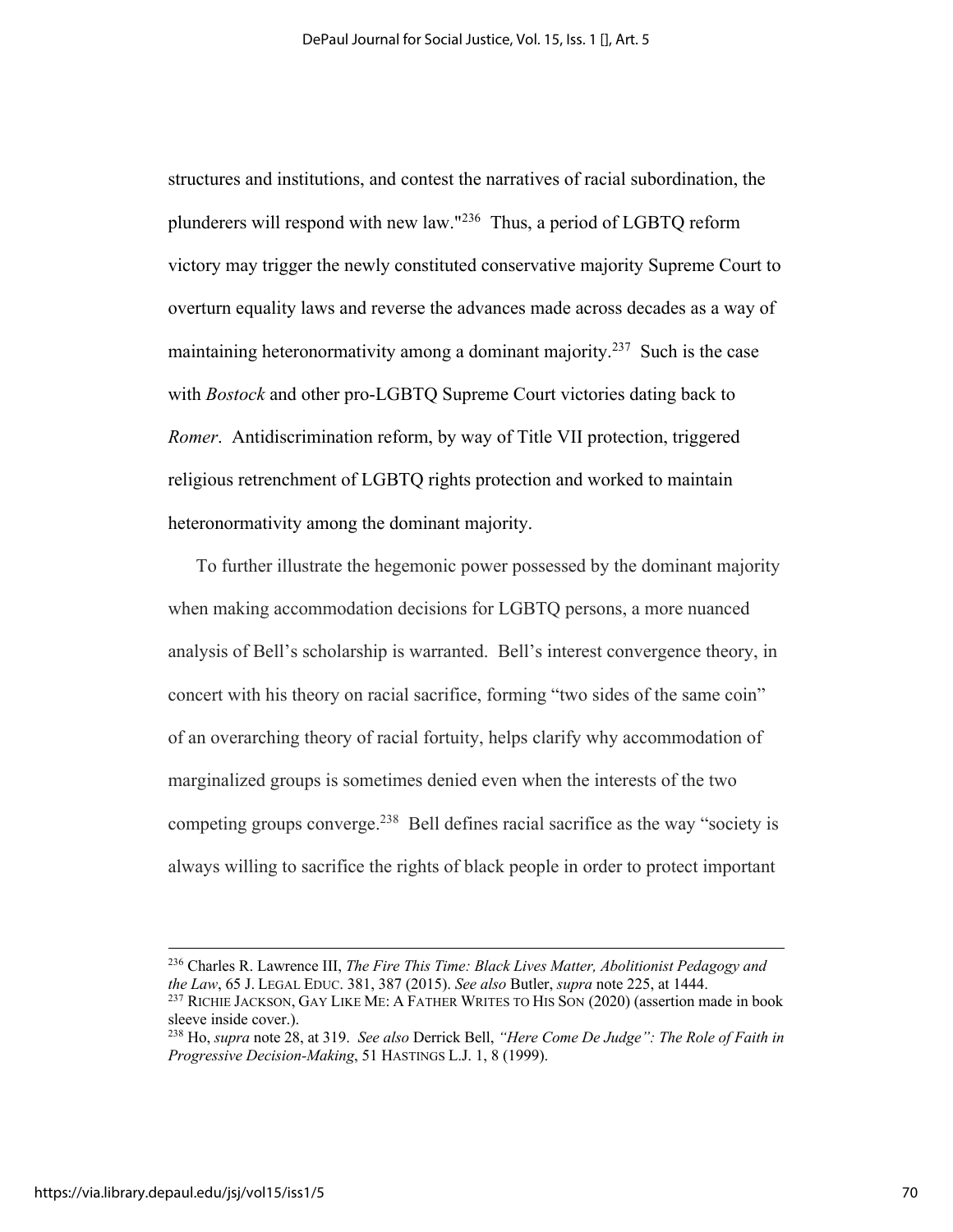economic and political interests of whites."239 Thus, racial sacrifice adopts the inverse logic of interest convergence and anticipates white dominance refusing to wield its authority for change that would help advance the interests of marginalized groups. In articulating the limited effectiveness of interest convergence in enacting social change, Bell notes that "even when interest convergence results in an effective racial remedy, that remedy will be abrogated at the point that policymakers fear the remedial policy is threatening the superior societal status of whites, particularly those in the middle and upper classes."<sup>240</sup>

# *ii. Grassroots Divergence as a Consequence*

Championing conformist victories, like those of *Windsor*, *Obergefell*, and *Bostock,* results in a problematic mainstream understanding of the foundational LGBTQ movement's goals. Guillaume Marche noted that the post-1990 LGBTQ community advocated for equal rights by relying on the mobilization of experts rather than the grassroots support base.<sup>241</sup> The legal victories of this era's cycle of mobilization are largely rooted in antidiscrimination legal victories at the local and state levels, with marriage equality representing the only clear nationwide demand.242

<sup>239</sup> Bell, *supra* note 239, at 8. *See also* DERRICK BELL, SILENT COVENANTS: BROWN V. BOARD OF EDUCATION AND THE UNFILLED HOPES FOR RACIAL REFORM 69 (2004). 240 BELL, *supra* note 240, at 69.

<sup>241</sup> MARCHE, *supra* note 22, at 26. 242 *Id.*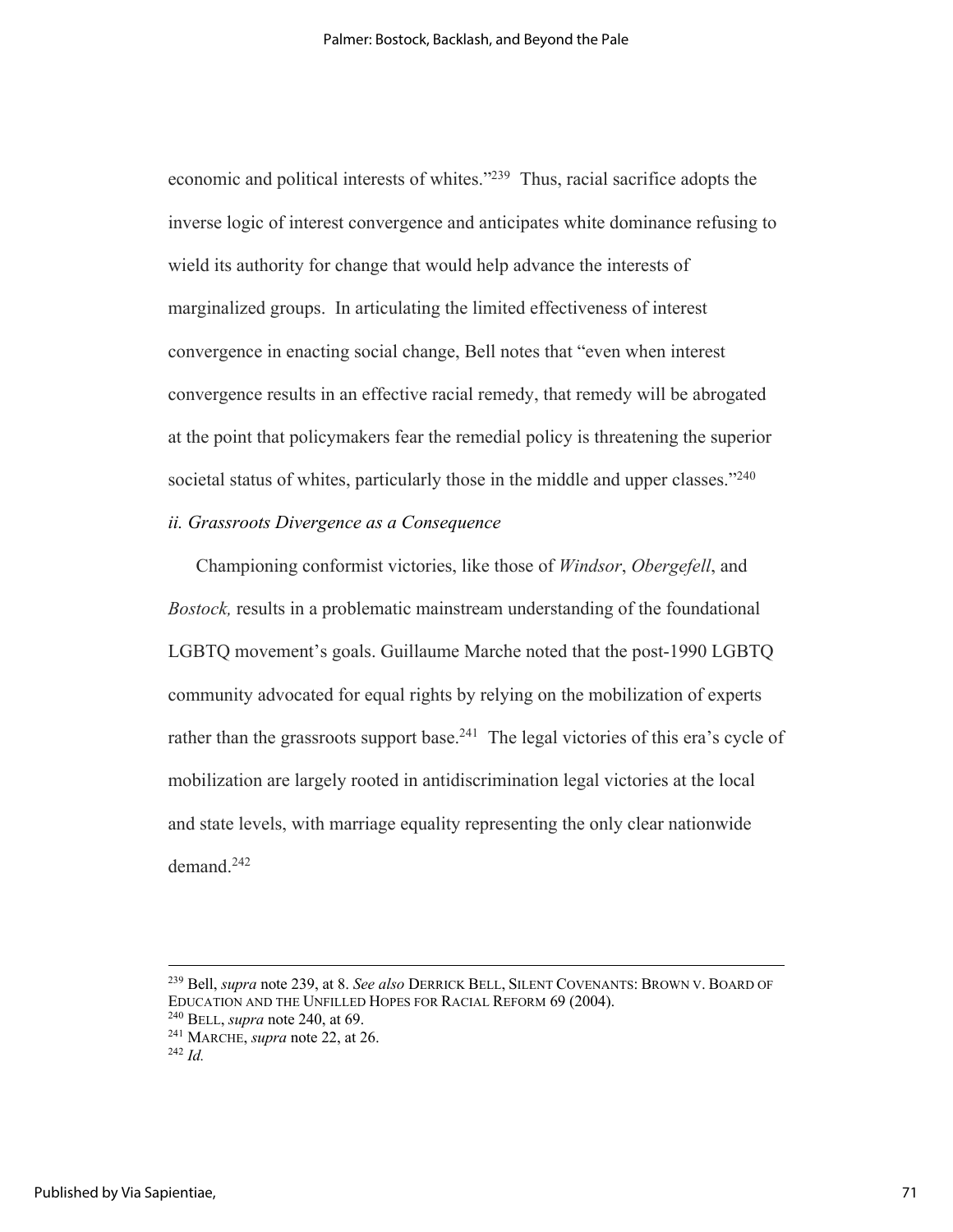A consequence of the nationwide LGBTQ agenda's focus on marriage is the failure to capture the full spirit and energy of the progressive LGBTQ movement. By assimilating into an institution that reinforces heterosexuality, conformist advocates sacrificed the basic premise of the LGBTQ movement. As articulated by Urvashi Vaid, "the core faith of progressivism has always been that prosperity can be more widely shared—through systems that deliver education, health care, jobs, training, housing, and other forms of social support to a wider array of people."243 Championing marriage equality and limited employment antidiscrimination protection does not align with this fundamental idea of social progress.

Despite mainstream sacrifice of the true nature of the LGBTQ equality agenda, the foundational grassroots goals of the movement have remained constant since beginning the fight for LGBTQ social equality. Today's agenda is rooted in the consensus that the LGBTQ community continues to be deprived of basic human rights.<sup>244</sup> The framework of interest convergence and queer sacrifice proves that reform focused on achieving formal equality between gay and straight

<sup>&</sup>lt;sup>243</sup> VAID, *supra* note 7, at 195.<br><sup>244</sup> *Id.* at 189–190. Vaid enumerates a non-exhaustive list of basic rights of the LGBT equality agenda. These rights include: workplace equality; military equality; family equality to recognize the myriad ways that LGBT families are denied benefits they have earned and deserved; fair treatment for people with HIV and adequate funding for the demands of this global epidemic; increased attention and resources for LGBT homeless youth, LGBT seniors, African-American gay men who are HIV-positive or at risk, and LGBT health and social service institutions on the front lines; safety and security by organizing to challenge the roots of violence; and the promotion of human rights around the world, starting with the State Department to promote LGBT human rights around the world.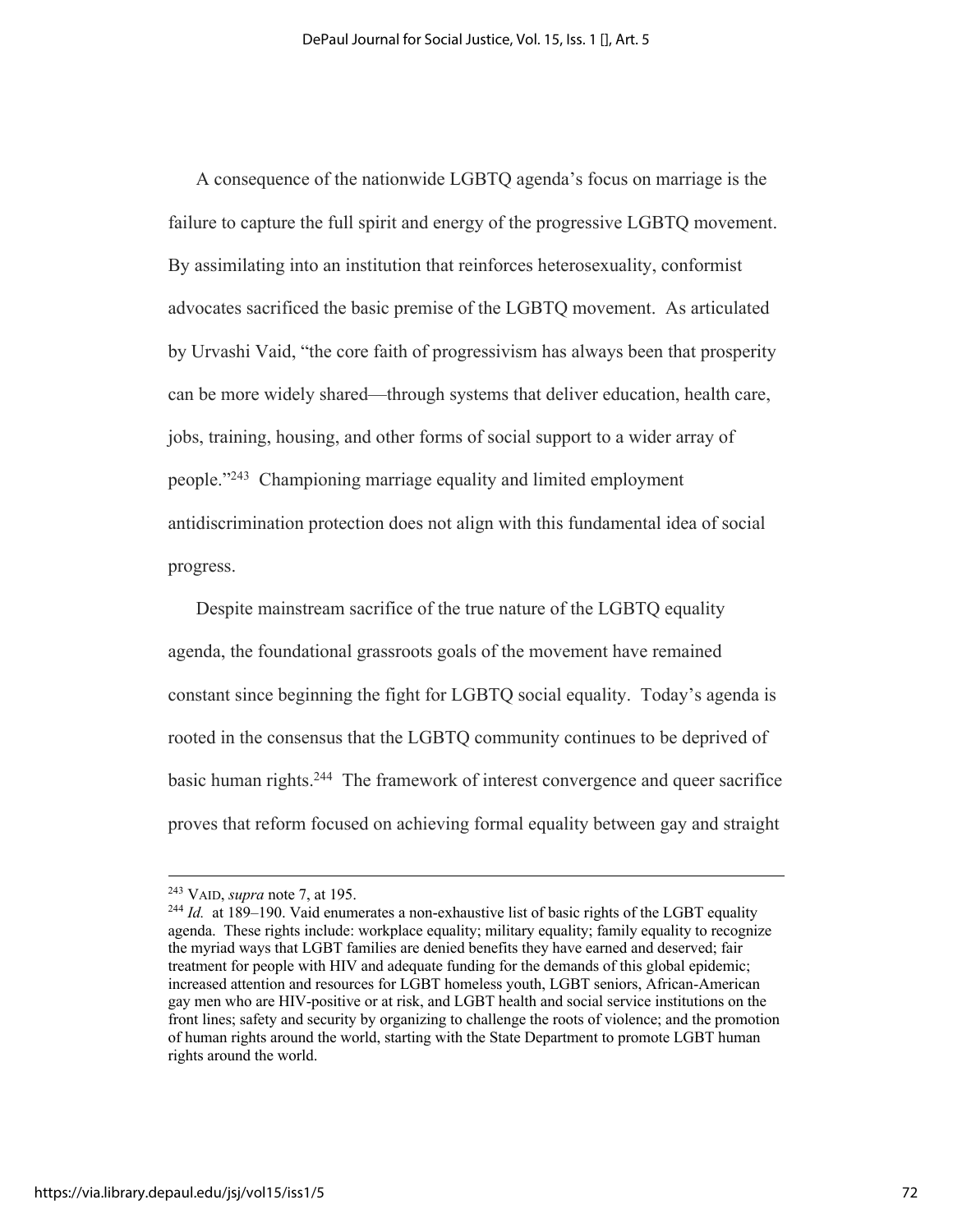people does not advance the fundamental ideas the movement is built on. As an alternative, the LGBTQ movement should center reform efforts around creating the best possible societal conditions for all people, regardless of social classification.

## *C. Forging Fortuity Through Multidimensional Coalition Building*

As this Article has uncovered, analyzing the strategies and tactics of the modern LGBTQ movement from a critical race, feminist, and queer legal theory perspective affirms the axiom that society, its institutions, and its dominant order contribute to preserve the heteronormative status quo. However, it is worth highlighting that a substantial amount of this analysis is rooted purely in judicial results. Fortunately, undercutting essentialism discourse within the LGBTQ community to directly combat the dilemma of queer fortuity is attainable through a strategy Bell termed as "forged fortuity."245

Through forged fortuity, Bell advocates for anti-subordination measures that rely less on the judiciary for results and more on "challenging the continuing assumptions of [heterosexual] white dominance" though "tactics, actions, and even [changed] attitudes."<sup>246</sup> Rather than assimilate and conform to the assumptions of white dominance by seeking admission into the institutions they

<sup>245</sup> Ho, *supra* note 28, at 328. *See also* BELL, *supra* note 240, at 9. 246 Ho, *supra* note 28, at 328.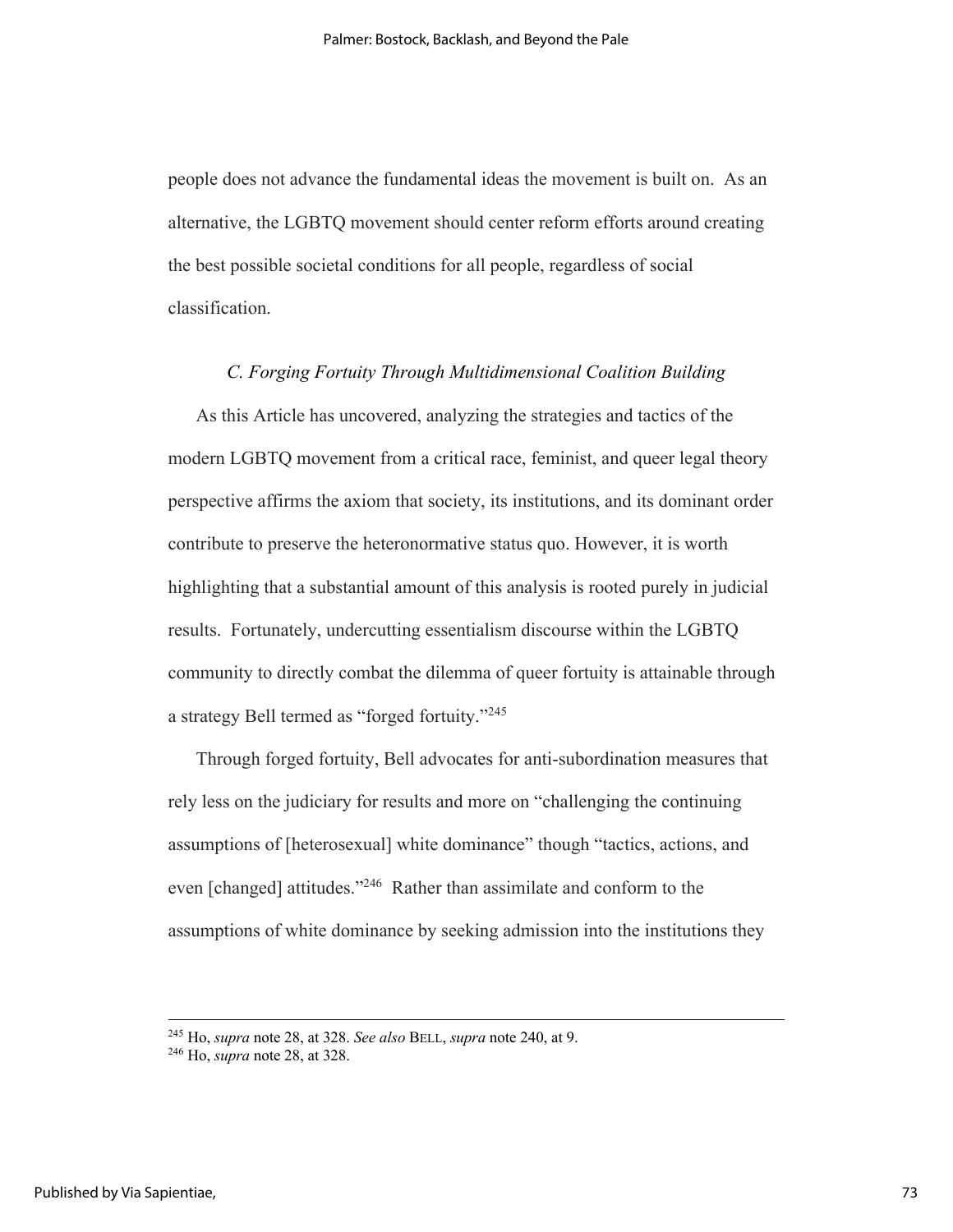control a visionary approach —yielding forged fortuity is essential to the progressive future of the LGBTQ movement.

Successful forged fortuity requires stressing the economic harm resulting from the subordination of other communities that is sustained by the dominant party.<sup>247</sup> The argument is that when the cost of subordination is too high for the dominant party, antidiscrimination measures will be achieved without conforming to the institutions that perpetuated oppression. By forging fortuity through multidimensional coalition-building, the LGBTQ community's fundamental grassroots goals of human flourishing can be obtained.

Without redirecting the current trend of the LGBTQ movement, subordination of sexual minorities will continue. Accordingly, forging fortuity through multidimensional coalition building is a theoretical framework that grassroots organizers should adopt to assist in the movement redirect. As with theory, praxis requires multidimensionality—working in coalitions helps us realize that no form of subordination ever stands alone.248 In articulating the importance of working in coalitions, Mari Matsuda finds that coalitions allow others to realize that patterns of oppression do not stand alone and "all forms of subordination are

<sup>&</sup>lt;sup>247</sup> *Id.* at 329.<br><sup>248</sup> Francisco Valdes, *Beyond Sexual Orientation in Queer Legal Theory: Majoritarianism, Multidimensionality, and Responsibility in Social Justice Scholarship or Legal Scholars as Cultural Warriors*, 75 DEN. U.L. REV. 1409, 1415 (1998). *See also* Mari Matsuda, *Beside My Sister, Facing My Enemy: Legal Theory Out of Coalition*, 43 STAN. L. REV. 1183, 1189 (1991).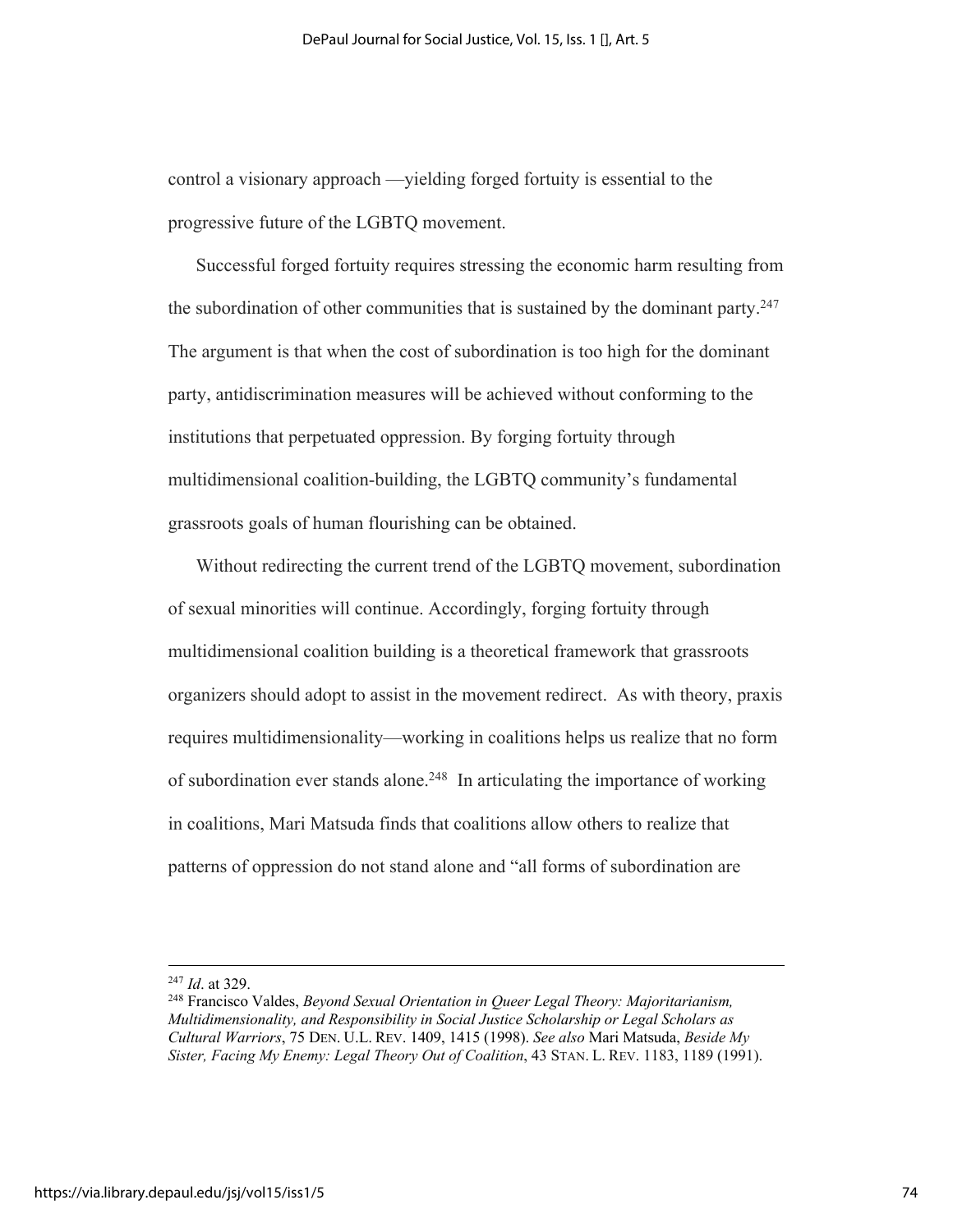interlocking and mutually reinforcing."249 Additionally, Catherine Smith finds that within larger coalitions, "members of subordinated groups go even farther" through sharing their lived experiences to help identify the depth of the group's marginalization.<sup>250</sup> These findings, read together, support the idea that the LGBTQ rights movement should not be tied to unidimensional essentialist formations like sexual identity.<sup>251</sup> Instead of working in silos to advance single legal issues by emphasizing their singular importance, LGBTQ advocates need to fight for change that transforms the hegemonic ideas of the status quo. The LGBTQ movement, in conjunction with other subordinate groups, should focus on a redistribution of justice through justice-based advocacy.

The early philosophical teachings of Karl Marx and Friedrich Engels can help predict the organizational structure of such a movement. In discussing the proper formation of a social movement to undermine capitalism, neither Marx nor Engels speculated on the detailed organization of movement structure.<sup>252</sup> Rather, their focus was on obtaining movement power based on a central idea. Once a movement obtained power, Marx and Engels argued it would be up to the "members of the new society to decide how it was to be organized, in the concrete

<sup>249</sup> Matsuda, *supra* note 249, at 1189.

<sup>250</sup> Catherine Smith, *Unconscious Bias and "Outsider" Interest Convergence*, 40 CONN L. REV. 1077, 1089 (2008). *See also* Ho, *supra* note 28, at 331.<br><sup>251</sup> Valdes, *supra* note 249.<br><sup>252</sup> This call for action actually comes from preeminent Marxist educationist Peter McLaren in his

<sup>2018</sup> personal correspondence on the role of socialists in the US in the era of Trump. Michael Cole, Racism and Fascism in the Era of Donald J. Trump and the Alt-Right, CRITICAL RACE THEORY IN THE ACADEMY 191 (Vernon Lee Farmer & Evelyn Shepherd W. Farmer eds., 2020).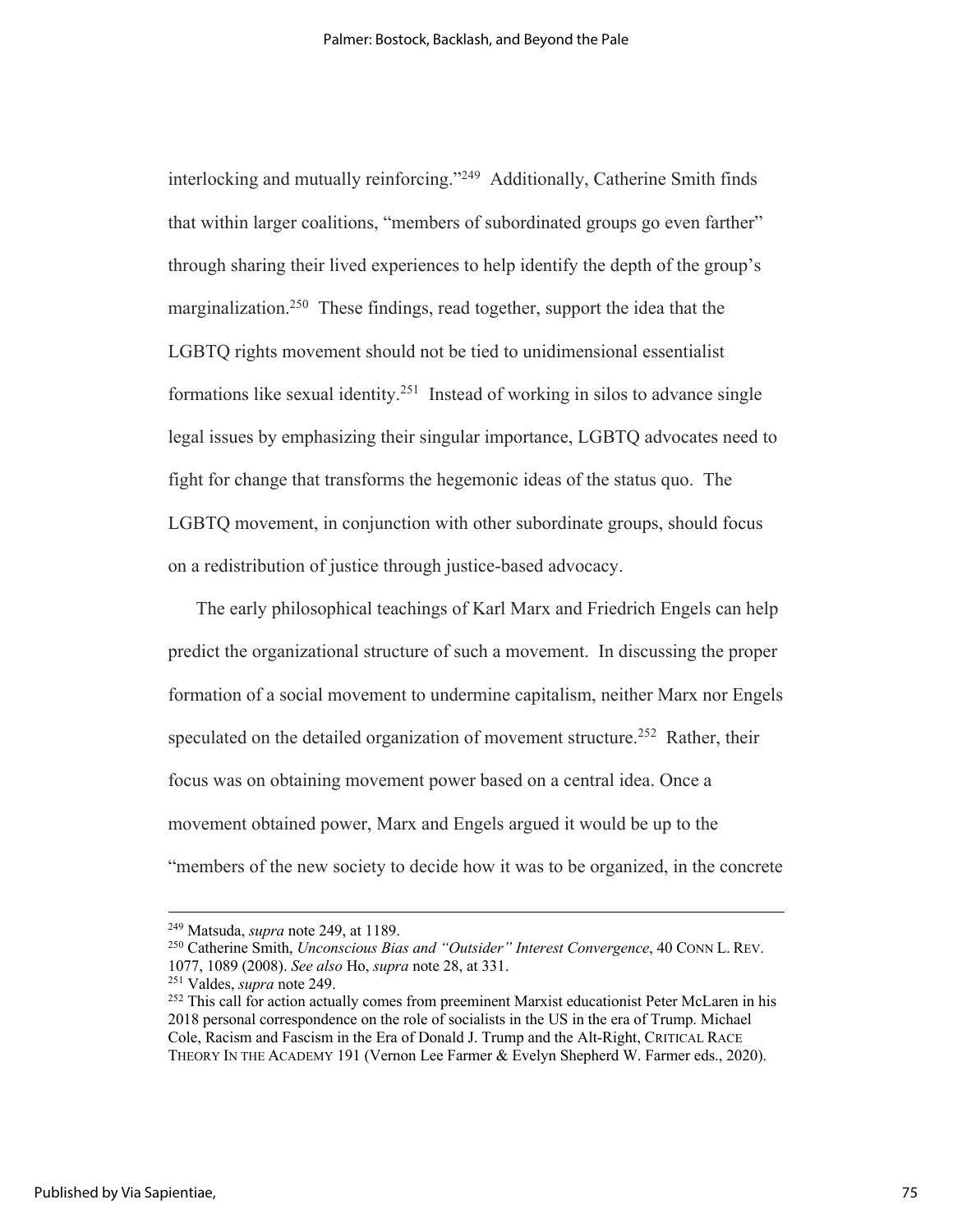historical circumstances in which they found themselves."<sup>253</sup> Therefore, when building multidimensional coalitions, the LGBTQ community's initial focus should be on the central idea that subordination is maintained by the dominant majority. Movement power is established by overcoming the hurdle of finding "common interest that is significant enough to overcome any ideological differences" among the coalition.<sup>254</sup>

## V. CONCLUSION

*When racism masquerades as the rule of law, every person is threatened with the immorality of that act. When women are violated brutally, as [they] are being every day in every country from the U.S. to Congo, when [they] are regarded as less important or less equal, men are damaged and harmed as well. And when any gay, lesbian, bisexual, and transgender people are treated as second-class citizens in a society that is not a theocratic state, our very liberty and most-cherished values are endangered.* – Urvashi Vaid255

Ultimately, the problem of LGBTQ inequality rests on a host of social, legal, political, and ideological variables.256 Therefore, it is not a viable solution to combat the continued subordination of the LGBTQ community by challenging these variables independently. Rather, the community should use them in combination to its advantage. Audre Lorde articulates an important idea for

<sup>&</sup>lt;sup>253</sup> *Id.* 255 *Id.* 254 Sheryll D. Cashin, *Shall We Overcome? Transcending Race, Class, and Ideology Through Cashin, Shall We Overcome? Transcending Race, Class, and Ideology Through Interest Convergence*, 79 ST. JOHN'S. L. REV. 253, 279 (2005). 255 VAID, *supra* note 7, at 179. 256 Hutchinson, *supra* note 3, at 1359.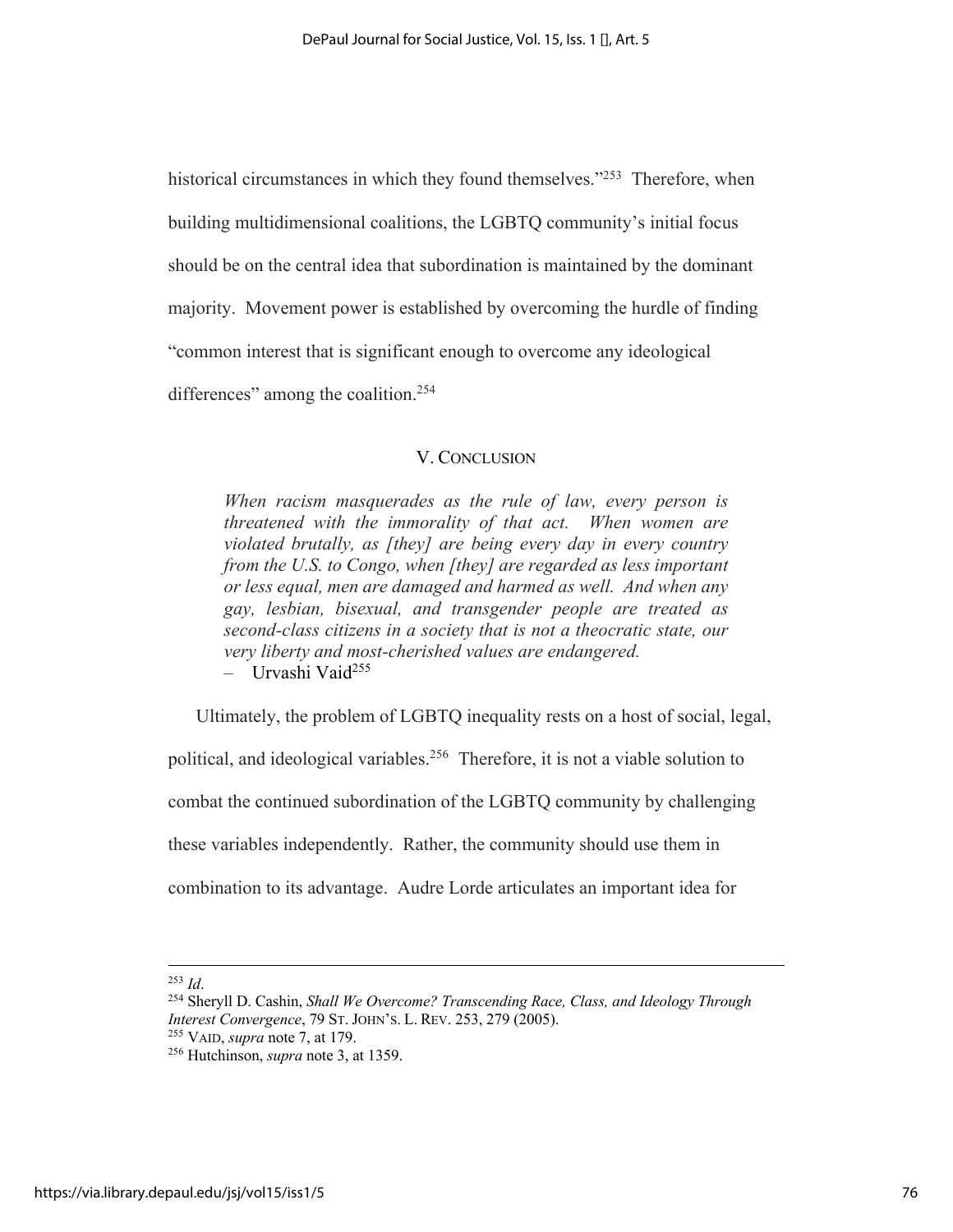progressive theorists and activists to consider when challenging the institutional foundation preserving the oppression of minority individuals. Lorde's message that "the master's tools will never dismantle the master's house" is an inherently simple, yet highly important, concept to keep in mind while moving forward.<sup>257</sup> The tools and variables that LGBTQ advocates are fixated on are fundamentally incapable of upending the institutional status quo that exists.<sup>258</sup> Therefore, we, as progressive theorists and activists, must outsmart the majority and beat them at their own game. The colloquialism "if you can't beat them, join them" does not apply when joining them is at the expense of enduring continued oppression in the name of religious freedom. Therefore, we only have one option: We Build. To flourish, we must build a better house—a stronger, more inclusive house.

Moving forward, however, the LGBTQ community must remain mindful of its marginalized role in society. Viewing oneself as a subordinate 'other' upends any argument advancing a constitutionally enshrined right to discriminate. This cognitive commitment also assists in recognizing and dismantling the various layers of marginalization that exist in today's society. Additionally, the LGBTQ community must view incremental judicial victories with skepticism and celebrate them for what they are, not for their potential. By applying this theoretical

<sup>257</sup> AUDRE LORDE, *The Master's Tools Will Never Dismantle the Master's House*, SISTER OUTSIDER 110, 112 (1984). 258 Reiterating an axiom of critical race and feminist legal theory, the institutional status quo is

used to preserve the dominant majority. However, it is important to note that the conformist stand of the LGBTQ movement uses these variables in the same manner as the dominant majority.